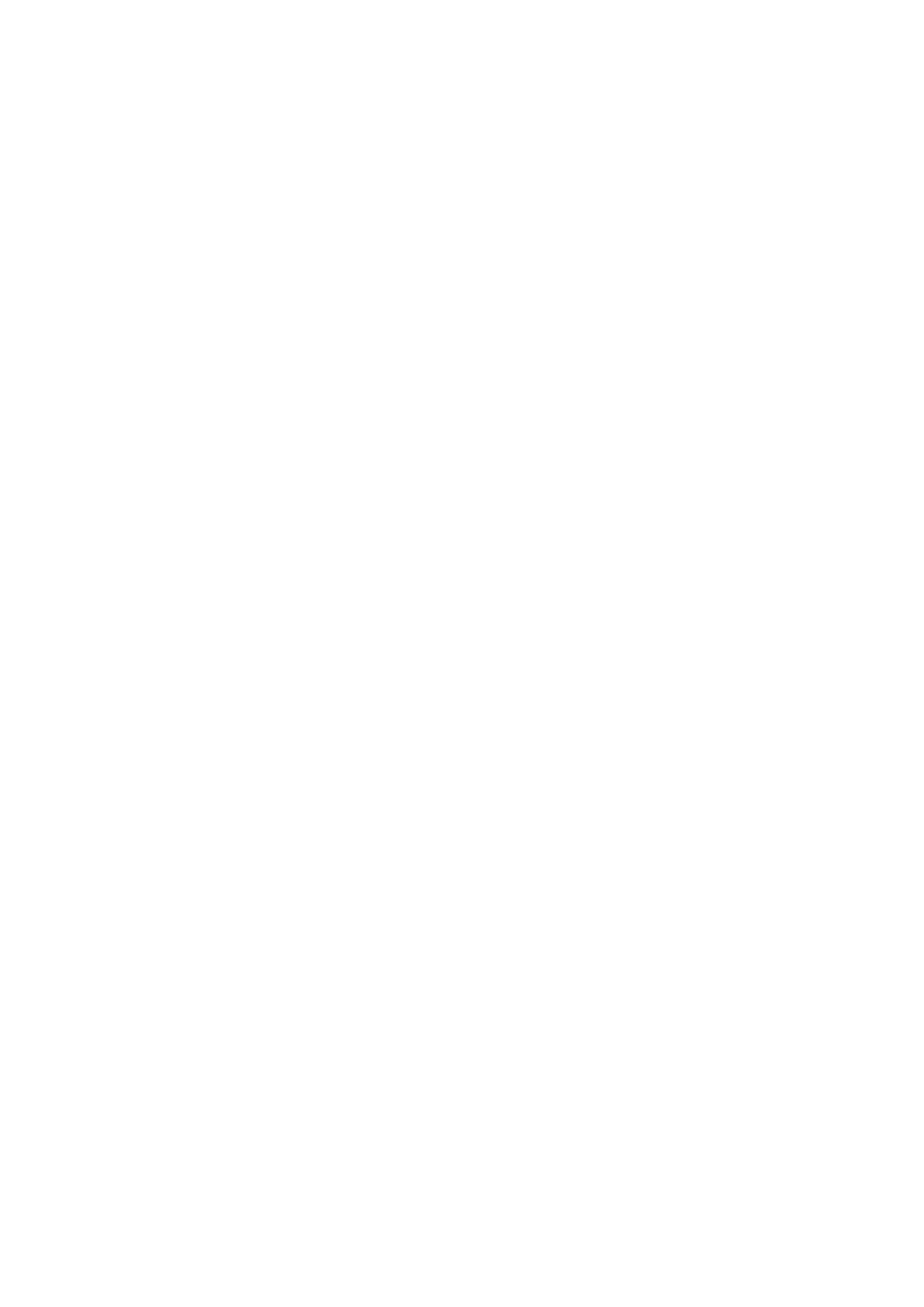

**MINISTRY OF FOREIGN AFFAIRS OF DENMARK** *Danida*

# **EVALUATION GUIDELINES**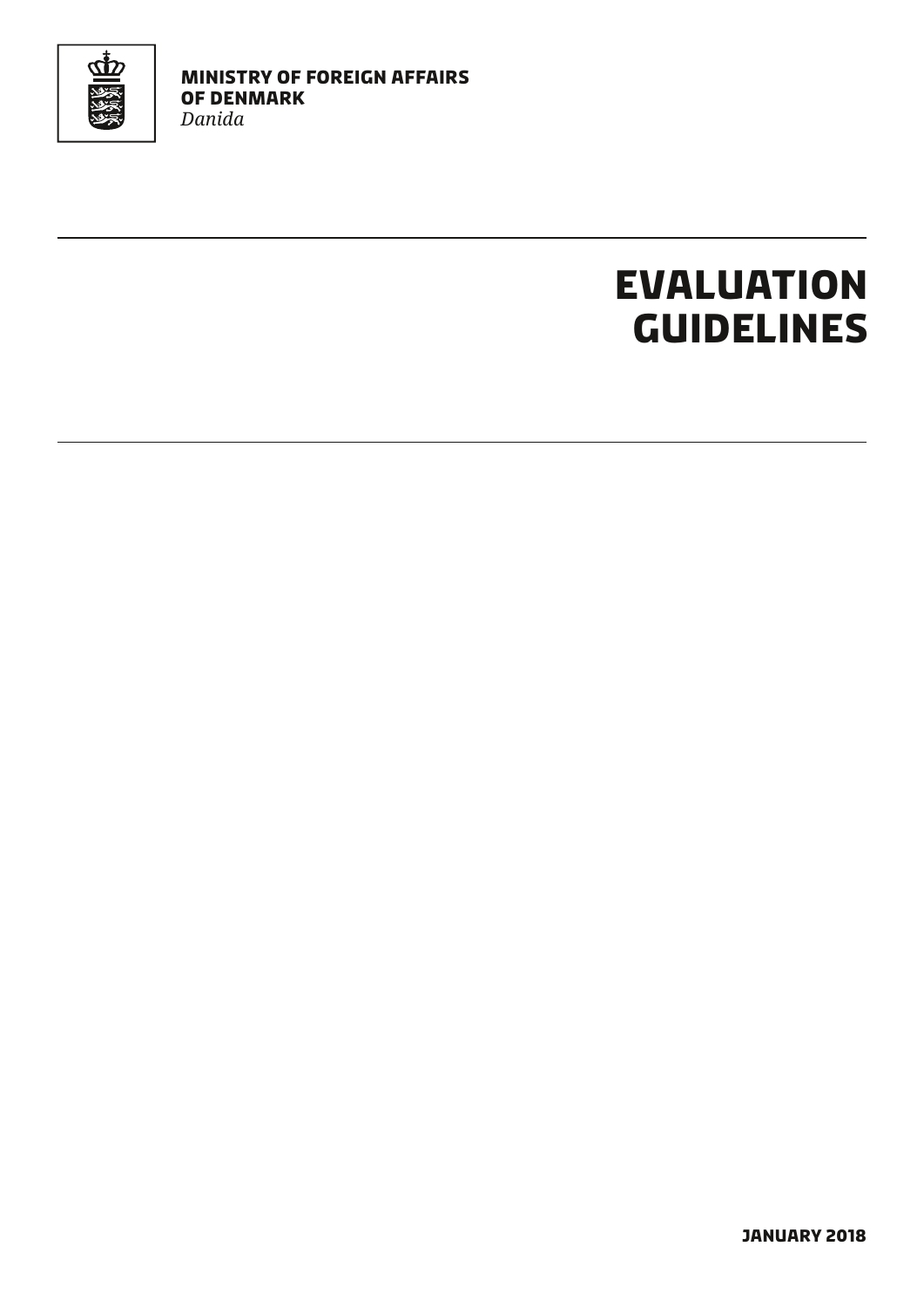Production: Evaluation Department, Ministry of Foreign Affairs of Denmark

Graphic Production: Datagraf Communications A/S

ISBN: PDF: 978-87-93616-27-1 ISBN: HTML: 978-87-93616-28-8

This report can be downloaded through the homepage of the Ministry of Foreign Affairs www.um.dk or directly from the homepage of the Evaluation Department http://evaluation.um.dk.

Contact: eval@um.dk

Responsibility for content and presentations of findings and recommendations rests with the authors.

**4 Danida Evaluation Guidelines**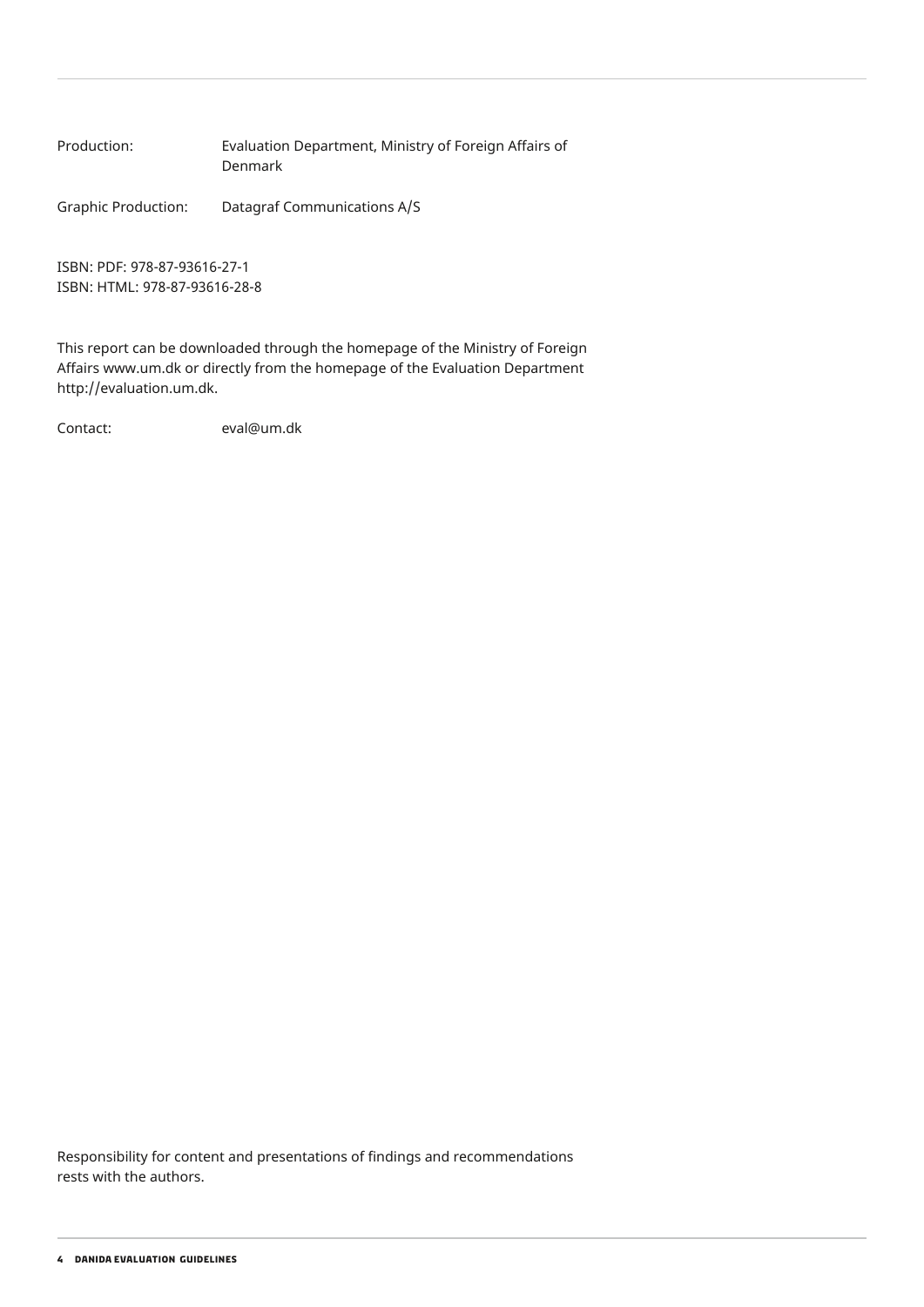## <span id="page-4-0"></span>**Preface**

These Evaluation Guidelines provide operational guidance for evaluations of Danish development cooperation and complements the Evaluation Policy for Danish Development Cooperation (2016), which constitutes the overall framework for evaluations of Danish development cooperation. This edition of the guidelines replaces the edition published in 2012. It is aligned to the new policy and organisation of the Ministry of Foreign Affairs (MFA).

The *Quality Standards for Development Evaluation*, which have been agreed between members of the OECD/DAC Evaluation Network1 , and which constitute a basis for development evaluation of all OECD/DAC members, have influenced the contents of these guidelines.

The audience for the guidelines are those who have a professional engagement in evaluation of development cooperation, as well as others interested in evaluation. These include those who are parties to an evaluation process and the users of evaluations. Moreover, the guidelines may be of interest to a broader audience, such as students, researchers and policy makers, and the interested public.

Chapter 1 explains the role of evaluation in Danish development cooperation and provides definitions and key principles of evaluation of development

assistance in the Ministry of Foreign Affairs. Chapter 2 outlines the processes and requirements related to the formulation of the evaluation programme. Chapter 3 explains the scoping of an evaluation. The concrete design steps of an evaluation are elaborated in Chapter 4. Chapter 5 presents the MFA's approach to evaluation of multilateral cooperation. Chapter 6 lays out the organisational set-up of an evaluation and the contractual procedures around assigning an evaluation team. Chapter 7 describes the different implementation phases of an evaluation from the inception phase to the final reporting. The final chapter (Chapter 8) explains the mechanisms in place to ensure learning from and dissemination of evaluations. The guidelines include five annexes: codes of conduct (Annex 1); quality control and quality assurance (Annex 2); key issues to be covered by an inception report (Annex 3); key issues to be covered by an evaluation report (Annex 4); and an overview of analytical quality issues, pointing to validity and reliability requirements (Annex 5). The guidelines do not constitute a manual in evaluation methods and techniques, but reference is made to useful links and resources throughout the text.

The guidelines will be updated as need arises, and comments and suggestions for improvements or clarifications are welcome and may be forwarded to eval@um.dk

<sup>1</sup> The OECD/DAC network on evaluation brings together 32 bilateral donors and multilateral development agencies with the purpose of supporting robust, informed and independent evaluations of development cooperation. It is a subsidiary body to the Development Assistance Committee (DAC). See www.oecd.org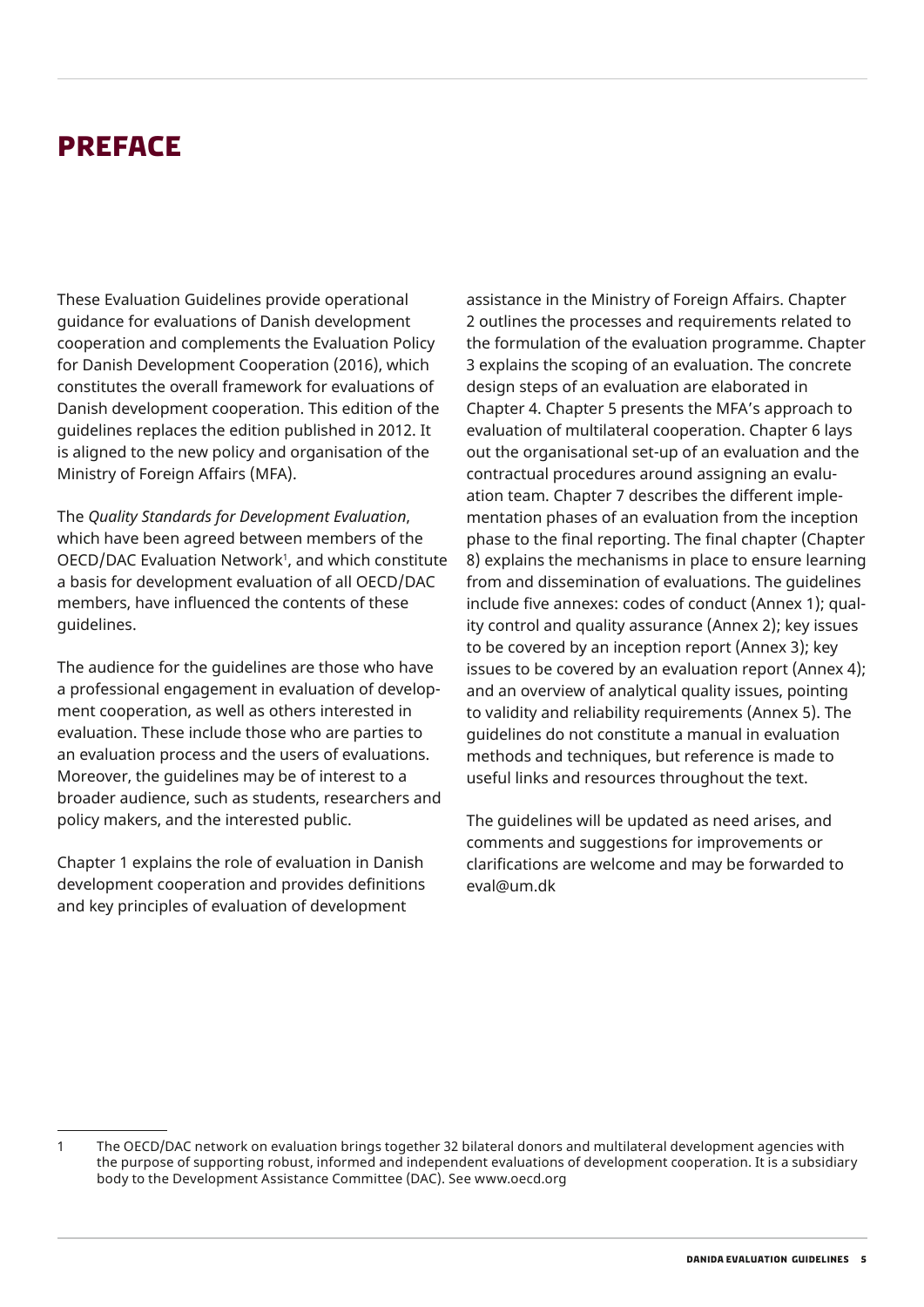## **Contents**

| <b>Preface</b>                    |                          |                                                                                                                                                                                                                            | 5                                |  |
|-----------------------------------|--------------------------|----------------------------------------------------------------------------------------------------------------------------------------------------------------------------------------------------------------------------|----------------------------------|--|
| <b>List of Abbreviations</b><br>8 |                          |                                                                                                                                                                                                                            |                                  |  |
| 1                                 |                          | Development evaluation: definition and overarching Issues<br>1.1 What is development evaluation?<br>1.2 The role of evaluation in Danish development cooperation<br>1.3 Ensuring quality                                   | 9<br>9<br>9<br>10                |  |
| $\mathbf{2}$                      | 2.1<br>$2.2\phantom{0}$  | The evaluation programme<br>Preparation of the evaluation programme<br>Programme coverage and strategic considerations                                                                                                     | 12<br>12<br>13                   |  |
| 3                                 | 3.2                      | <b>Scoping an evaluation</b><br>3.1 Preliminary considerations<br>Considering a joint evaluation                                                                                                                           | 14<br>14<br>14                   |  |
| 4                                 | 4.1                      | <b>Designing an evaluation</b><br>Rationale, purpose and objectives<br>4.2 Preparatory studies<br>4.3 Evaluation criteria and evaluation questions<br>4.4 Approach and methodology<br>4.5 Terms of Reference               | 16<br>16<br>16<br>17<br>19<br>22 |  |
| 5                                 | 5.1<br>5.2<br>5.3        | <b>Evaluation of multilateral development cooperation</b><br>Multilateral cooperation<br>Approach to evaluating multilateral cooperation<br>Collaborating for mutual accountability                                        | 23<br>23<br>24<br>24             |  |
| 6                                 |                          | <b>Managing and assigning an evaluation</b><br>6.1 Functions in implementation of an evaluation<br>6.2 Evaluation management<br>6.3 Evaluation reference group<br>6.4 Evaluation team<br>6.5 Procuring the evaluation team | 26<br>26<br>27<br>28<br>28<br>29 |  |
| 7                                 | 7.1<br>7.2<br>7.3<br>7.4 | <b>Implementation and reporting</b><br>Inception phase<br>Fieldwork and data collection<br>Analysis<br>Reporting                                                                                                           | 31<br>31<br>32<br>32<br>34       |  |
| 8                                 | 8.1<br>8.2               | Follow-up, learning and dissemination<br>Management response to evaluations and internal follow-up 35<br><b>External dissemination</b>                                                                                     | 35<br>36                         |  |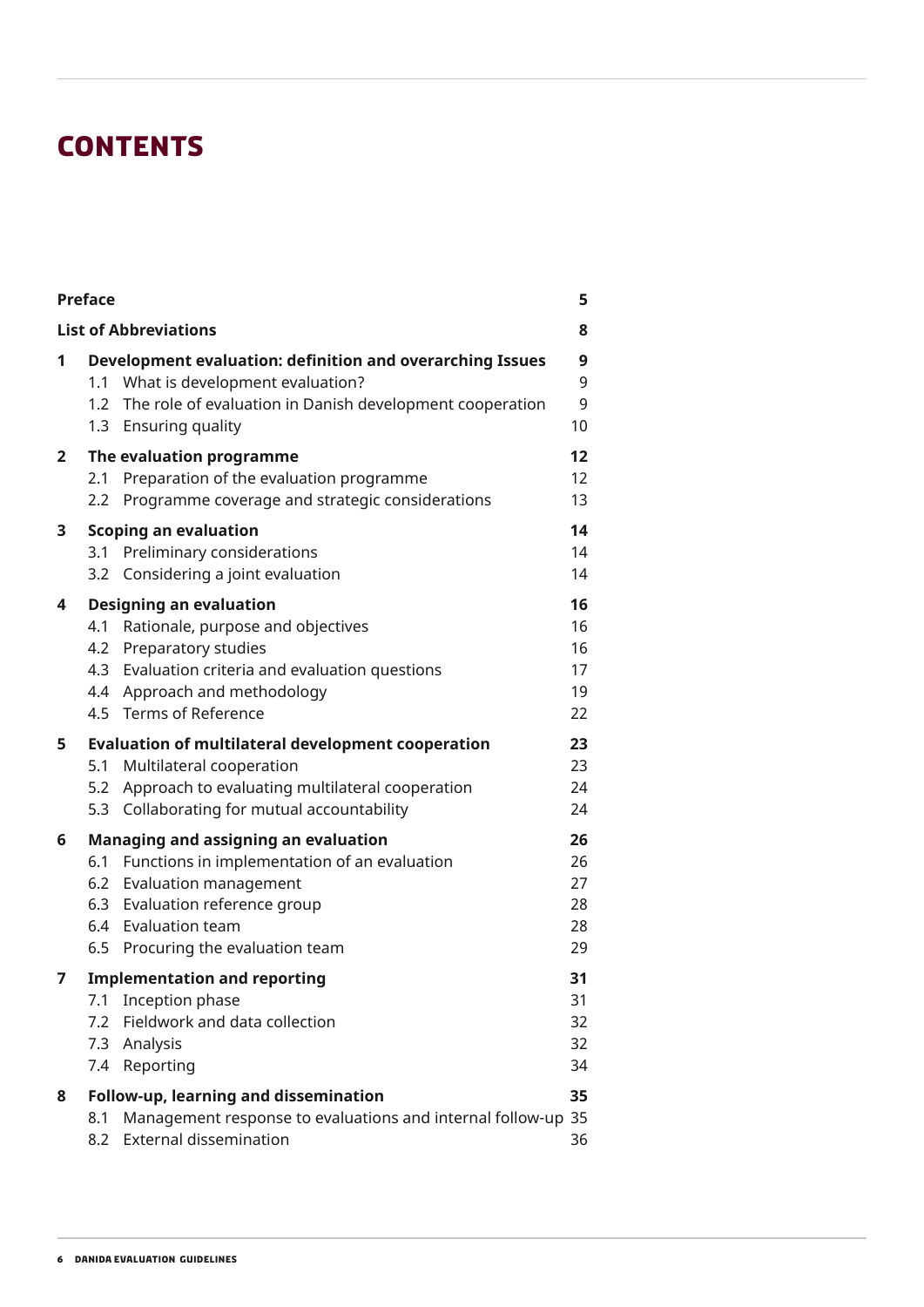| <b>Annex 1: Codes of conduct</b>                                    | 38 |
|---------------------------------------------------------------------|----|
| <b>Annex 2: Quality Assurance and Quality control</b>               | 42 |
| Annex 3: Key issues to be covered by the inception report           | 45 |
| Annex 4: Key issues to be covered by the evaluation report          | 46 |
| Annex 5: Evaluation validity, reliability, sufficiency and evidence | 48 |

| Box 1: The role of the Council for Development Policy            | 12 |
|------------------------------------------------------------------|----|
| <b>Box 2: Main parties to an evaluation</b>                      | 13 |
| <b>Box 3: Preparatory studies</b>                                | 17 |
| Box 4: OECD/DAC criteria for evaluating development assistance   | 17 |
| Box 5: Additional criteria for evaluation of humanitarian action | 18 |
| <b>Box 6: Case studies</b>                                       | 20 |
| Box 7: Attribution, contribution and the counterfactual          | 21 |
| <b>Box 8: Peer reviews</b>                                       | 24 |
| Box 9: Building sequential consistency of the evaluation process | 33 |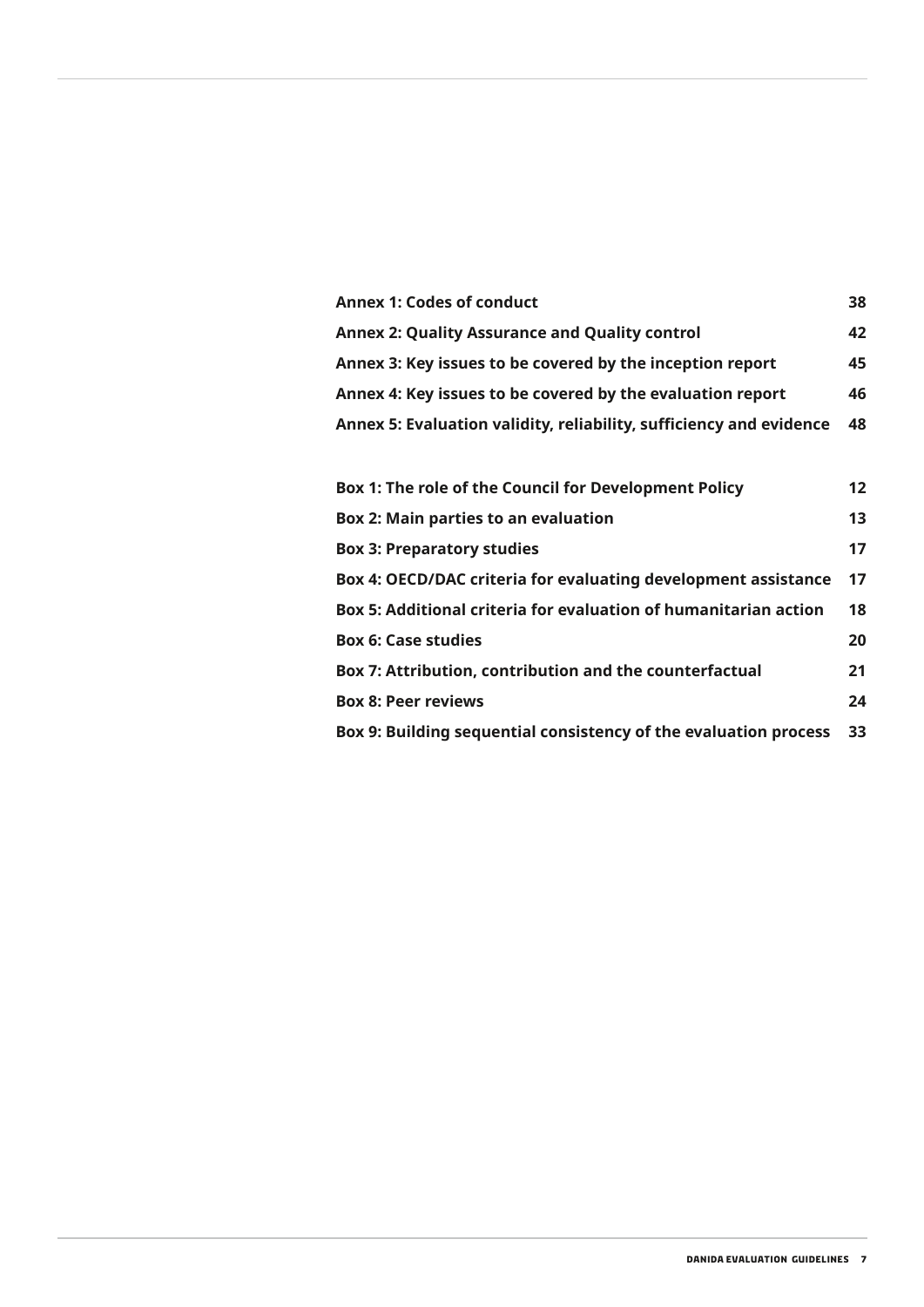## <span id="page-7-0"></span>**List of Abbreviations**

| 3iE          | International Initiative on Impact Evaluation                                                                                                                        |
|--------------|----------------------------------------------------------------------------------------------------------------------------------------------------------------------|
| <b>ALNAP</b> | Active Learning Network for Accountability and Perfor-<br>mance in Humanitarian Action                                                                               |
| AMG          | Aid Management Guidelines                                                                                                                                            |
| <b>DAC</b>   | Development Assistance Committee                                                                                                                                     |
| Danida       | Danida is the term used for Denmark's development coop-<br>eration. Development cooperation falls under the mandate<br>of the Ministry of Foreign Affairs of Denmark |
| <b>DEReC</b> | The DAC Evaluation Resource Centre                                                                                                                                   |
| <b>DIME</b>  | Development Impact Evaluation                                                                                                                                        |
| EM           | <b>Evaluation Management</b>                                                                                                                                         |
| <b>ERG</b>   | <b>Evaluation Reference Group</b>                                                                                                                                    |
| ERH          | Business and Contract Department, Danish Ministry of<br>Foreign Affairs                                                                                              |
| <b>EVAL</b>  | The Evaluation Department, Danish Ministry of Foreign<br><b>Affairs</b>                                                                                              |
| <b>MFA</b>   | Ministry of Foreign Affairs of Denmark                                                                                                                               |
| <b>NGO</b>   | Non-Governmental Organisation                                                                                                                                        |
| <b>NONIE</b> | Network of Networks on Impact Evaluation                                                                                                                             |
| <b>OECD</b>  | Organisation for Economic Cooperation and Development                                                                                                                |
| <b>RBM</b>   | <b>Results Based Management</b>                                                                                                                                      |
| <b>ToR</b>   | Terms of Reference                                                                                                                                                   |
| QA           | <b>Quality Assurance</b>                                                                                                                                             |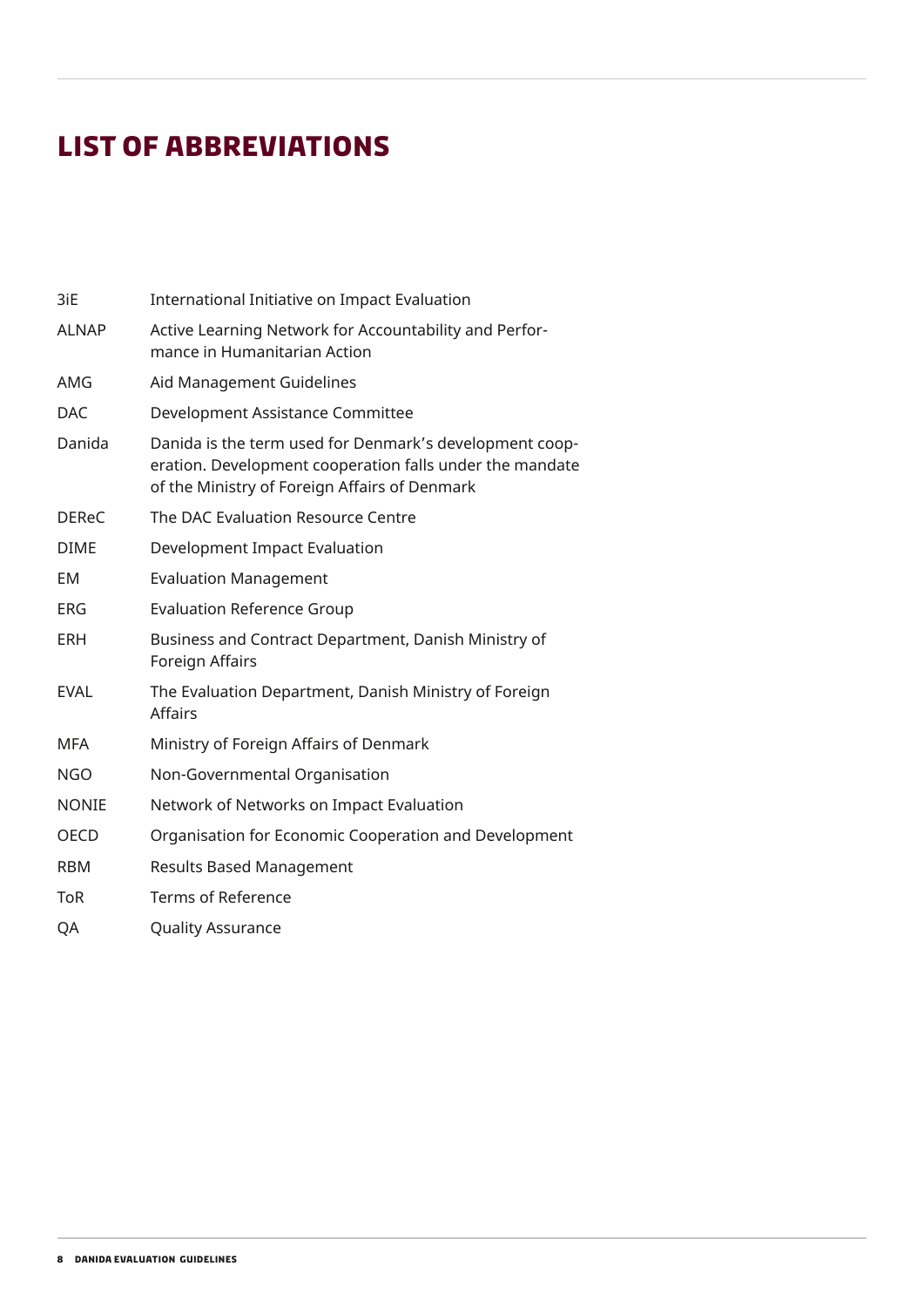## <span id="page-8-0"></span>**1 Development evaluation: definition and overarching Issues**

This chapter defines and explains the role of development evaluation $^{\scriptscriptstyle 2}$  as an instrument in Danish development cooperation.

#### **1.1 What is development evaluation?**

All major development agencies involved in international development cooperation undertake formal evaluations of their activities. Denmark has integrated evaluation processes into development cooperation since the early 1980s. Both the evaluation function and international cooperation on evaluations have since been strengthened significantly.

The joint efforts of OECD/DAC donors to develop the *"Quality Standards for Development Evaluation"* (OECD/DAC 2010)3 underscore the importance paid to evaluation by development cooperation actors. Denmark adheres to the OECD/DAC definition of evaluations:

*Development evaluation is the systematic and objective assessment of an on-going or completed development intervention, its design, implementation and results. In the development context, evaluation refers to the process of determining the worth or significance of a development intervention.* 

(OECD/DAC Quality Standards section 1.1)

#### **1.2 The role of evaluation in Danish development cooperation**

Danish development cooperation includes country programmes, programmes and funds managed centrally (e.g. in relation to climate and to the private sector), humanitarian support and support to civil society organisations as well as an extensive engagement through multilateral organisations and the EU.

As stated in the Evaluation Policy for Danish Development Cooperation (2016), evaluation plays a critical role in assessing and understanding

<sup>2</sup> The terms "development evaluation" and "evaluation" are used interchangeably in these guidelines.

<sup>3</sup> Hereafter referred to as the OECD/DAC Quality Standards.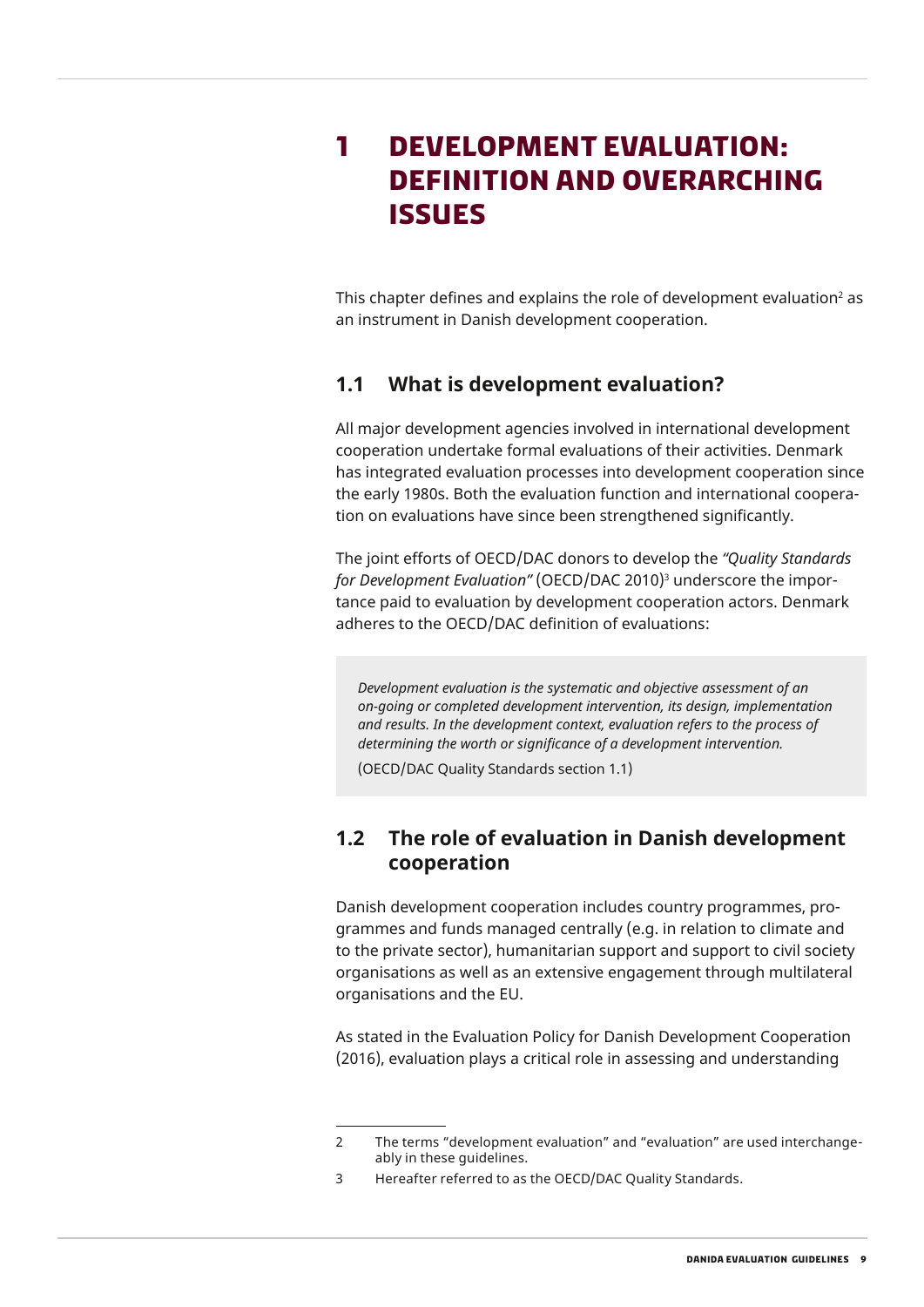<span id="page-9-0"></span>the contribution of Danish development cooperation by generating learning and evidence for what worked and what did not work and why. Evaluation of Danish development cooperation serves two interrelated purposes:

- Learning with a view to improving the quality and results of development cooperation through generation of knowledge about what works, and why.
- Accountability through reporting and communicating results from the development cooperation to stakeholders and the wider public in Denmark and abroad, including beneficiaries.

The evaluation function supplements and works in conjunction with other programme cycle processes and aid management tools. The Ministry of Foreign Affairs applies a results-based management approach for development cooperation and makes use of a range of different aid management tools in order to plan, monitor and assess progress. These tools, which include appraisals, reviews, performance monitoring and assessments, feed into different phases of the programme cycle and provide valuable information for evaluations. Explanations of the RBM approach and various tools used by the MFA to monitor development cooperation can be found at [www.um.dk](http://www.um.dk) and [www.amg.um.dk](http://www.amg.um.dk)

The evaluation function in Danish development cooperation resides in the Ministry of Foreign Affairs. The evaluation department (EVAL) is responsible for the planning, management and quality control of evaluations of Danish development cooperation; it refers directly to the Minister for Development Cooperation through the State Secretary for Development Policy and is independent of the operational functions of the Ministry of Foreign Affairs (HQ departments and representations abroad involved in development cooperation).

#### **1.3 Ensuring quality**

The Ministry of Foreign Affairs operates with three types of evaluations:

- 1. Ex-post and summative evaluations of policies, strategies, themes and programmes.
- 2. Real-Time Evaluations of programmes, which are undertaken while the programme is being implemented.
- 3. Follow-up Evaluations that are designed as immediate follow-up to just finalised evaluations.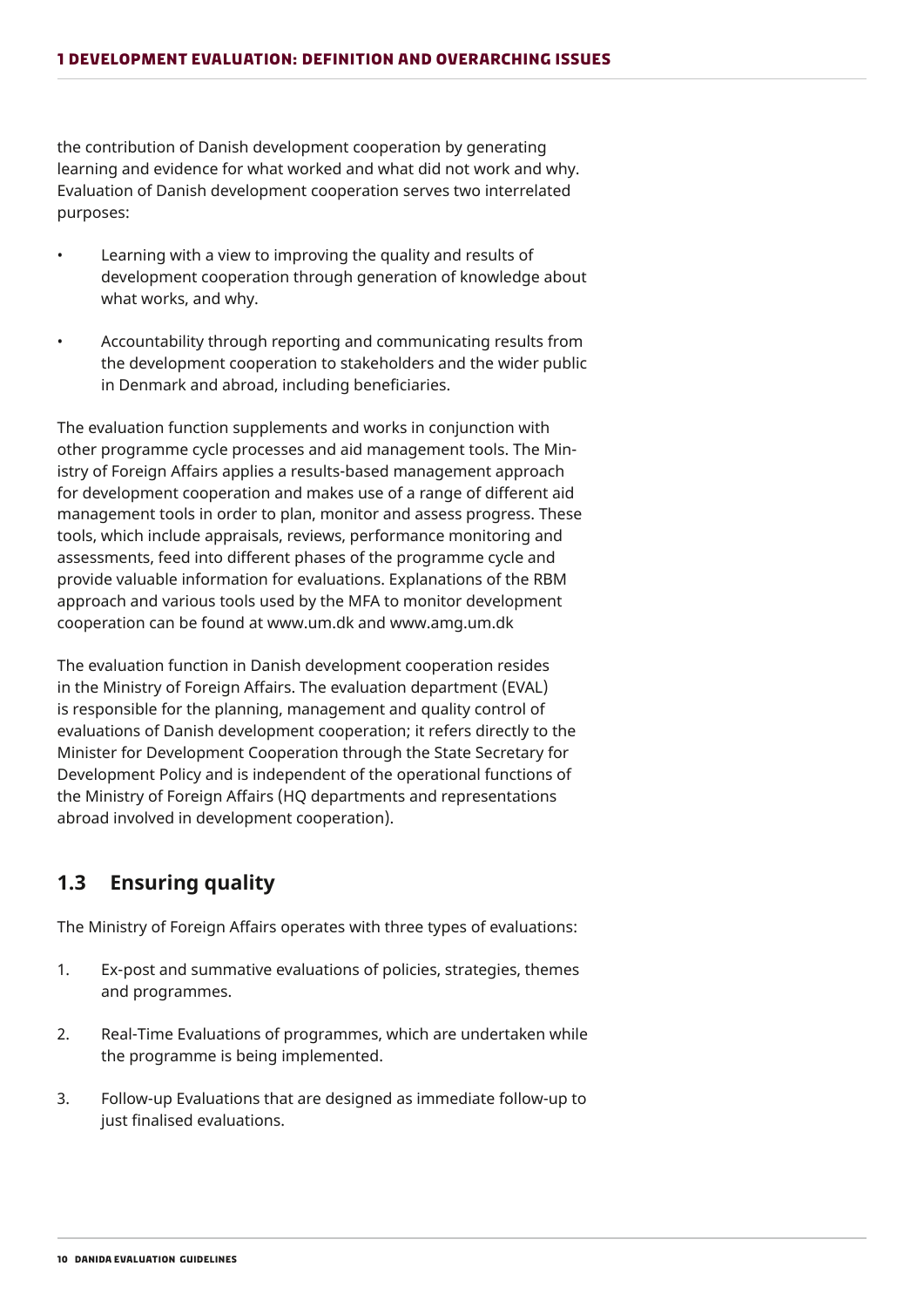Quality *assurance* is the responsibility of the evaluation team selected to conduct a particular evaluation (see Section [6.4\)](#page-27-1); the standards to be followed are laid down in the technical bid and subsequently in the contract with the selected evaluation team.

EVAL conducts quality *control* of all evaluations. The OECD/DAC Quality Standards on quality control are adhered to. However, the exact nature of the quality control arrangements for evaluations depends on the type of evaluation and the scope and complexity (see [Chapter 5\)](#page-22-1). Quality control may be expanded during the evaluation process, if need be.

Both quality assurance and quality control are exercised throughout the evaluation process (see also [Annex 2](#page-41-1)).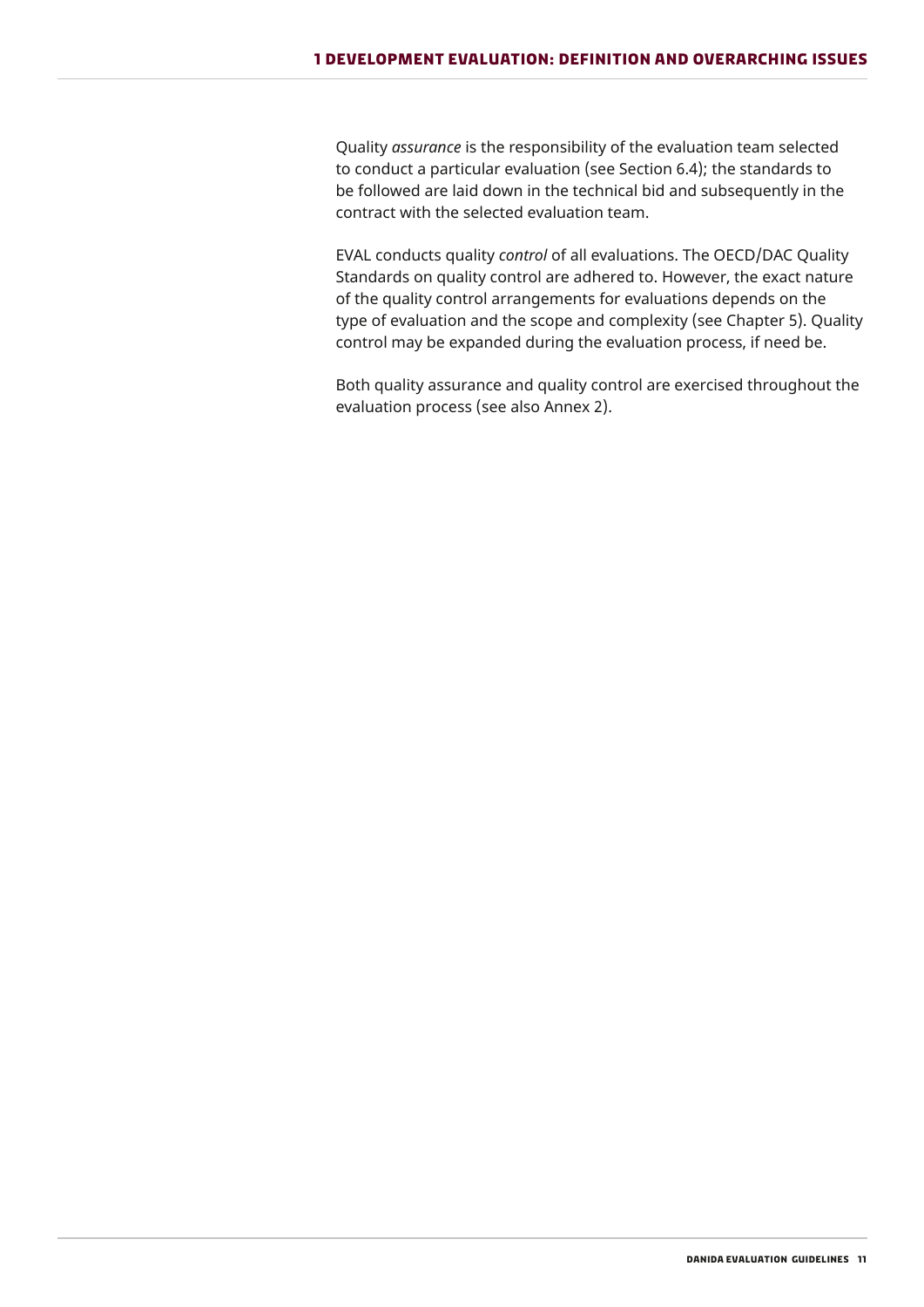## <span id="page-11-0"></span>**2 The evaluation programme**

This chapter explains the process related to the preparation of the MFA's evaluation programme for development assistance.

#### <span id="page-11-2"></span>**2.1 Preparation of the evaluation programme**

Preparation of the evaluation programme falls under the mandate of EVAL. The portfolio of evaluations is planned on a two-year rolling basis. The programme is developed through consultations and discussions with stakeholders and is updated annually. The selection of evaluations for the programme is partly based on suggestions from units in the Ministry of Foreign Affairs, stakeholders and the public; and partly decided upon by EVAL in order to meet the obligation of EVAL to cover the entire development cooperation portfolio.

The consultation process includes the Council for Development Policy, internal ministerial hearings and dialogue at both headquarters and embassy level. Embassies and representations are encouraged by EVAL to consult national stakeholders about possible topics for evaluation. A public hearing can be organised to present the tentative ideas of the programme via EVAL's website.

The dialogue with stakeholders concerning topics for the evaluation programme is important in order to secure utilisation of results and promote learning from evaluations. Key stakeholders include senior management in the Ministry of Foreign Affairs, managements and staff in operational units, including embassies, partners in international organisations, decision makers in partner countries, consultants involved in programme design, researchers and others with an interest in development cooperation. Following the hearing process, EVAL presents the proposed evaluation programme to the Council for Development Policy (See [Box 1\)](#page-11-1). The final evaluation programme is submitted by the Minister for Development Cooperation to the Parliamentary Committee on Foreign Affairs for comments, before being posted on the website <http://evaluation.um.dk>.

#### <span id="page-11-1"></span>**BOX 1: THE ROLE OF THE COUNCIL FOR DEVELOPMENT POLICY**

*Programme preparation:* The Council for Development Policy provides comments to the suggested evaluation programme and may suggest ideas for new evaluations.

*Information and presentation:* All completed evaluations and evaluation summaries are sent to the Council for Development Policy for information. The Council for Development Policy may request in-depth presentations and discussions of specific evaluations.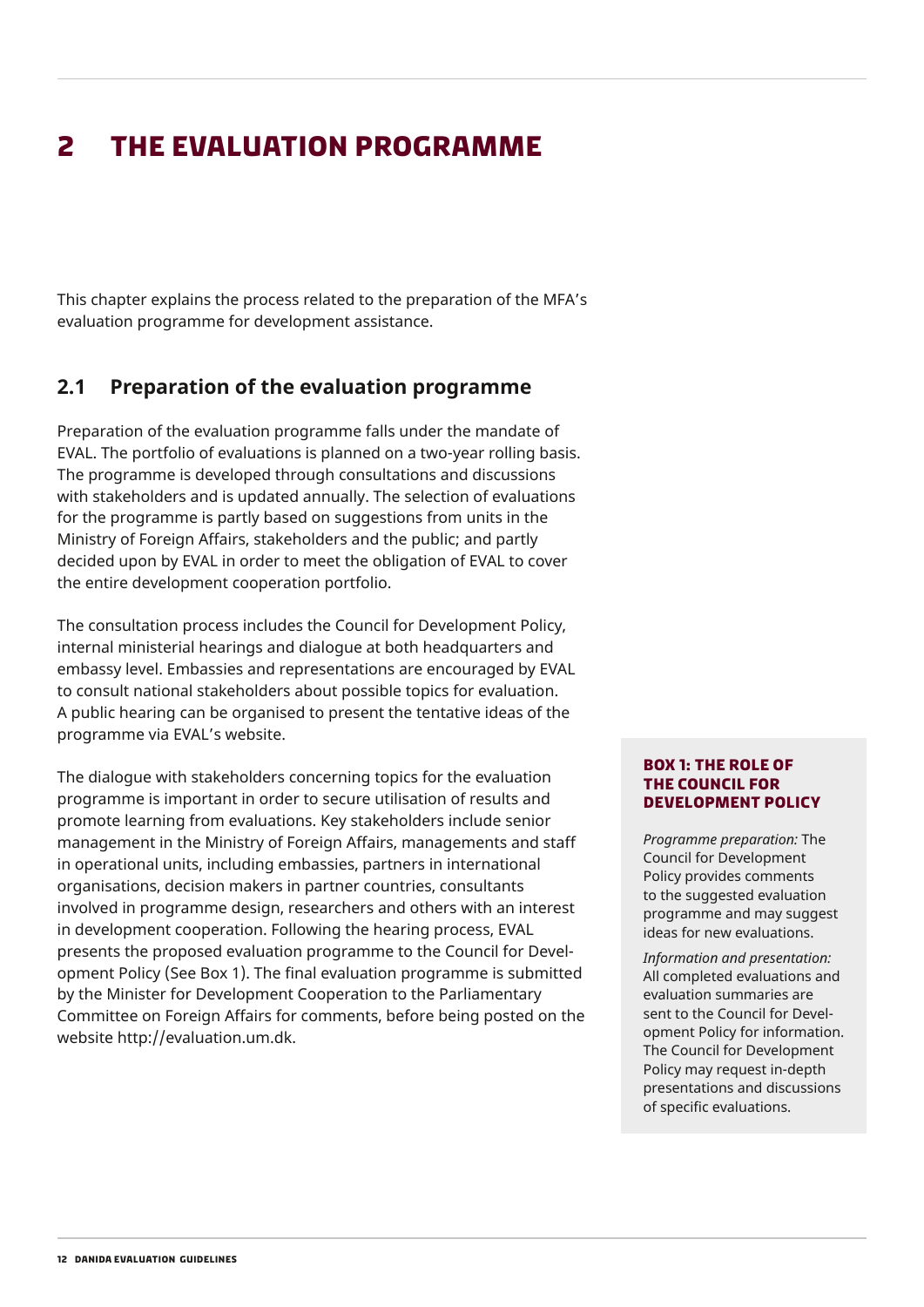#### <span id="page-12-0"></span>**BOX 2: MAIN PARTIES TO AN EVALUATION**

Collaboration between key parties, with due adherence to the principles of independence and impartiality of the different parties, is key to successful evaluations. Parties include:

*The commissioner.* This is either EVAL alone or EVAL jointly with other development agencies, and/or EVAL with partner country institutions.

*The evaluators.* These are the independent and impartial organisations or individuals that carry out the evaluation, i.e. collect and analyse data, judge the value of the cooperation intervention, and produce the evaluation report. Evaluators are often organised as an *evaluation team.*

*The stakeholders.* These are the agencies, organisations, groups or individuals that have an interest in the development intervention or its evaluation, but not necessarily a formal role in the subject of the evaluation.

*The Users.* The users of evaluations are stakeholders with a specific relationship to the intervention and its evaluation. They include policy makers, MFA management, staff, advisers, partner country decision makers and implementers, and other parties with a formal or direct role in relation to the development activities under evaluation.

Stakeholder and user participation in the evaluation process is encouraged to promote learning, ownership, and application of results and "lessons learned" to future activities. In practice, the groups may overlap.

#### **2.2 Programme coverage and strategic considerations**

The evaluation programme must, over a number of years, demonstrate a proper coverage of the total development cooperation portfolio. The programme coverage includes different modalities and instruments, a balance of geographical areas, large and small partner countries, and thematic areas. The following are examples of evaluation topics:

- General cooperation with a partner country or cooperation within specific sectors or themes in a partner country. Such evaluations may be undertaken as joint evaluation with other donors and/or partner country/countries.
- Specific aspects of the Strategy for Denmark's Development Cooperation and Humanitarian Assistance or specific policies.
- Different instruments in bilateral assistance such as sector/ thematic programmes and project assistance to partner countries, assistance through NGOs, support to civil society, mixed credits, budget support, humanitarian assistance, climate change funds, globalisation and stabilisation support, and support to research.
- Thematic evaluations, covering themes such as anti-corruption, decentralisation, gender equality, exit strategies, etc.
- On-going or completed projects and programmes, which may have a broader significance for development cooperation.
- Funding channelled through multilateral organisations (see [Chapter 5](#page-22-1)).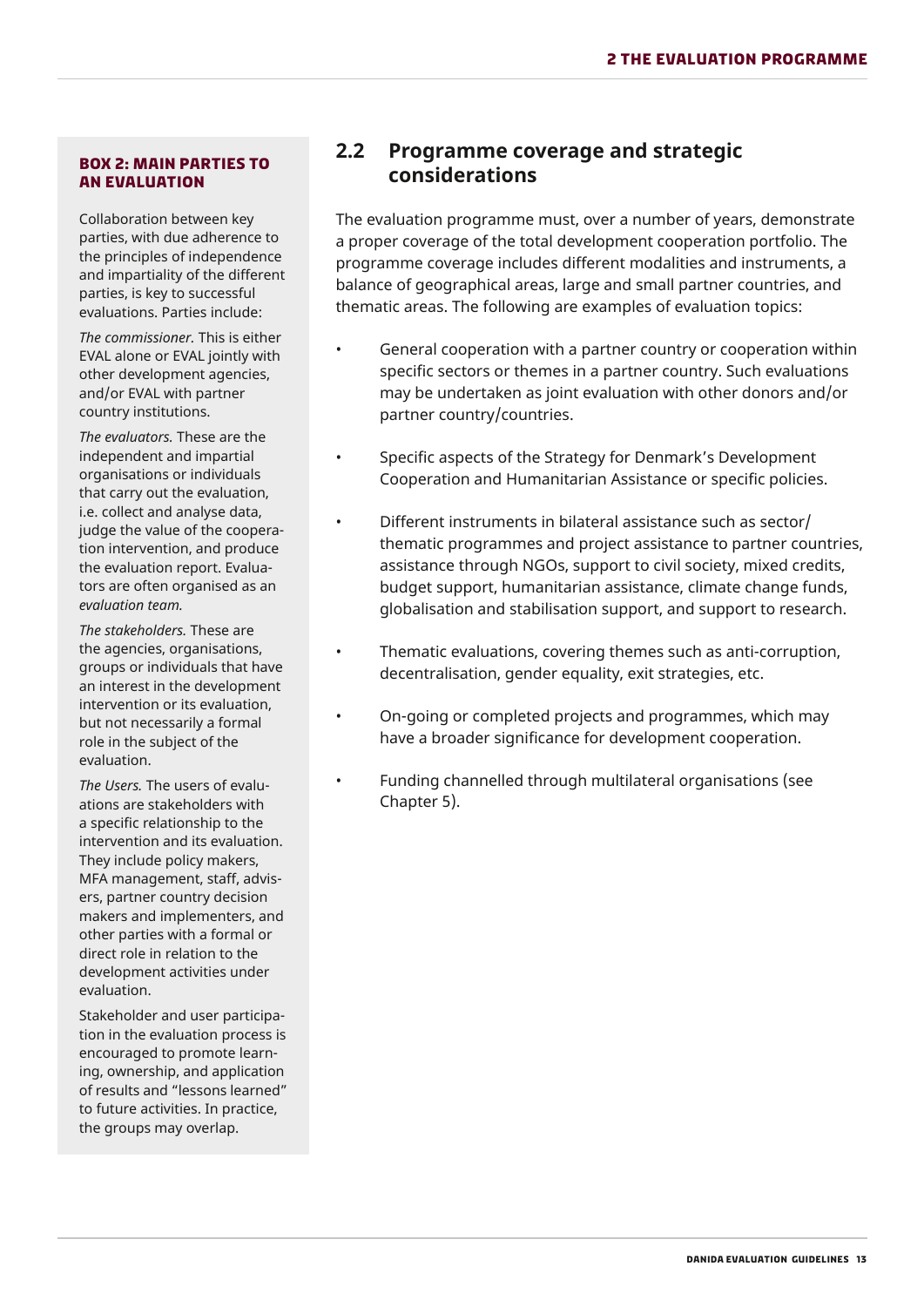## <span id="page-13-0"></span>**3 Scoping an evaluation**

This chapter describes the process of scoping or conceptualising an evaluation. Each evaluation preparation process is unique. Conceptualising an evaluation is often exploratory and, therefore, not a linear process. In most cases, the scoping is followed by a design phase (see Chapter 4).

#### **3.1 Preliminary considerations**

The preliminary scoping starts during the consultations that feed into the evaluation programme (see Section [2.1](#page-11-2)). This scoping includes assessments of different topical angles and entry points, preliminary assessment of existing studies of the subject area, timing and logistics, and availability of funding and other resources. Different stakeholder views and possible cooperation modalities are also solicited.

The availability of data and the evaluability of the topic are then gauged. Gauging evaluability involves recognising the barriers and complications that may challenge the evaluation process and assessing whether a topic can be evaluated fulfilling the requirements of the OECD/DAC Quality Standards. At this stage, evaluability considerations may lead to the conclusion that a topic is not feasible for evaluation, but more suited for a review, audit or research project.

The options for organisation, management and resourcing of the evaluation are also considered. This includes consideration of the potential for conducting the evaluation as a joint undertaking with other agencies (see Section [3.2\)](#page-13-1) and possible involvement of the partner country or countries.

#### <span id="page-13-1"></span>**3.2 Considering a joint evaluation**

The Danish MFA and other development agencies aim to promote mutual accountability in the management and administration of development cooperation. This has resulted in an increased focus on joint evaluations, which in turn reflects an increase in coordinated and aligned programmes and provision of budget support. In line with the Paris Declaration's principles for good development cooperation, there is also emphasis on partnerships with partner country institutions.

*The feasibility of an evaluation is assessed. Specifically, it should be determined whether or not the development intervention is adequately defined and its results verifiable, and if evaluations is the best way to answer questions posed by policy makers or stakeholders.* 

(OECD/DAC Quality Standards section 2.4)

*In order to increase ownership of development and build mutual accountability for results, a partnership approach to development evaluation is systematically considered early in the process. The concept of partnership connotes an inclusive process, involving different stakeholders such as government, parliament, civil society, intended beneficiaries and international partners.* 

(OECD/DAC Quality Standards section 1.4)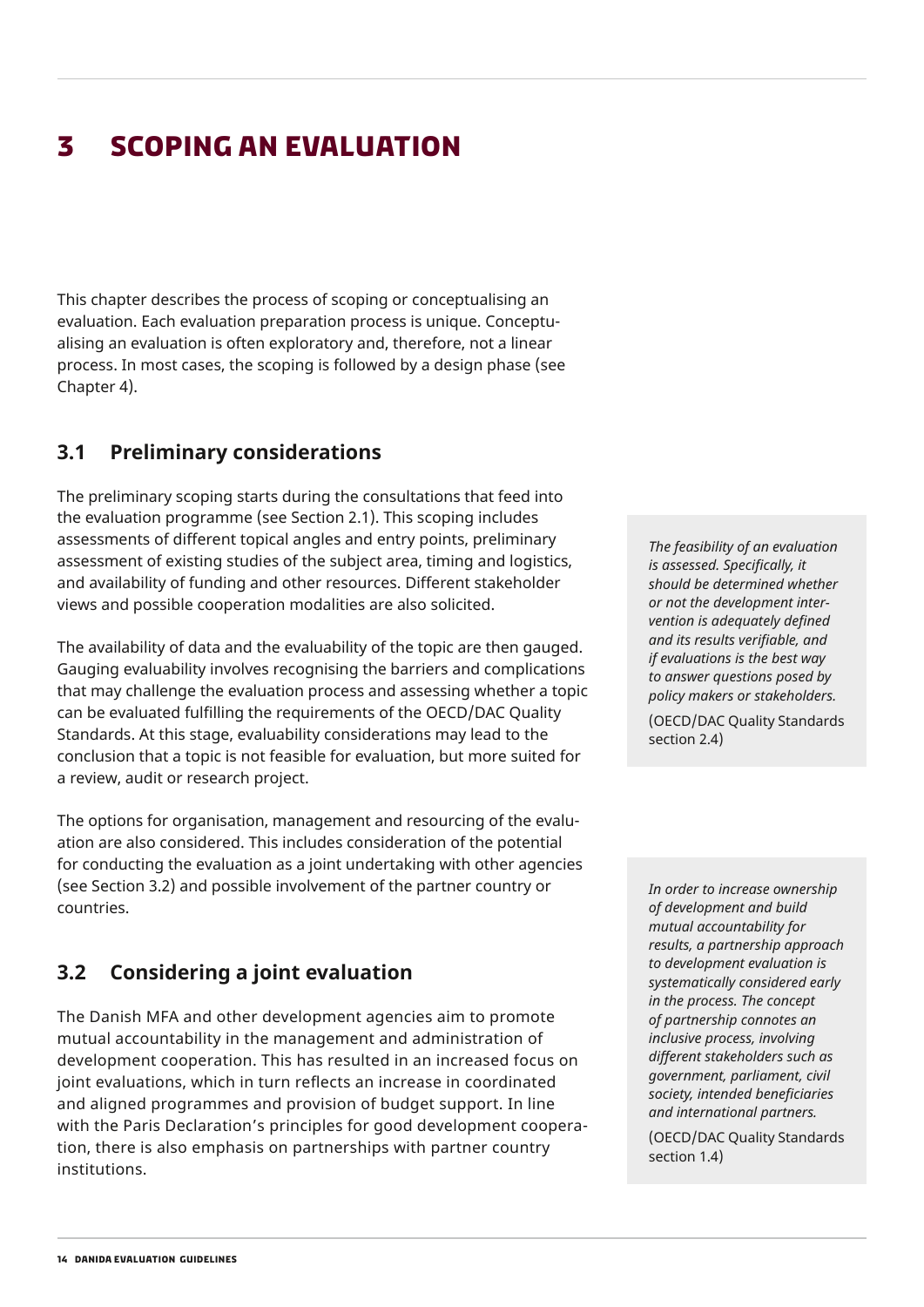*A joint evaluation is an evaluation in which different donor agencies and/or partners participate. There are various degrees of "jointness" depending on the extent to which individual partners cooperate in the evaluation process, merge their evaluation resources and combine their evaluation reporting. The decision to conduct an evaluation singly or jointly should be taken on a case-by-case basis and with careful consideration of the value added and benefits and costs involved. Joint evaluations are particularly appropriate when evaluating co-financed programme support at the budget or sector level, national aid effectiveness goals, the effectiveness of a multilateral or regional development agency or issues that are too sensitive or controversial for one agency alone to tackle.* 

(OECD/DAC: Managing Joint Evaluations, 2010, p.1)

[http://www.oecd.org/dac/](http://www.oecd.org/dac/evaluationnetwork) [evaluationnetwork](http://www.oecd.org/dac/evaluationnetwork)

Joint evaluations have been conducted by various groups of donors including the Danish MFA since the late 1980s and a significant number of joint evaluations have been undertaken since 2000.

With regard to conducting joint evaluations, OECD/DAC has summarised experiences and found that, if an evaluation has to be conducted in haste, is narrowly focused, or mainly concerned with domestic accountability needs, a joint evaluation approach may not be appropriate. It is also noted that joint evaluations are often more costly and take longer than a single donor evaluation<sup>4</sup>. Possible strengths of a joint approach include enhanced credibility because of broader ownership, cross-learning among institutions, and decreased transaction costs for partner countries. A possible disadvantage is that, in joint evaluations, the evaluation questions can become overly general, largely because of the incorporation of all partners' requirements.

In the case of joint programmes or common subject matters, Denmark favours joint evaluations. Before engaging in a joint evaluation, EVAL considers the opportunities and challenges. It also assesses the potential benefits such as the expected learning outcome and value in relation to transaction costs. EVAL engages actively in joint evaluations, where other donors are contract holders. Experience has shown that a sleeping partner role is not satisfactory.

With regard to joint evaluations conducted with partner countries, the *Evaluation study on experiences with conducting evaluations jointly with partner countries*<sup>5</sup> lists good practices for such evaluation processes with respect to both partner country institutions and international evaluation departments.

The joint evaluations in which Denmark has participated are published at EVAL's website and can also be found at Danida publications [www.um.dk](http://www.um.dk) The OECD/DAC database of evaluations (DeREC) includes additional examples of joint evaluations, <http://www.oecd.org>.

<sup>4</sup> OECD/DAC: *Managing Joint Evaluations*, 2010.

<sup>5</sup> Danida: *Evaluation study on experiences with conducting evaluations jointly with partner countries*, Serial number 2009/3.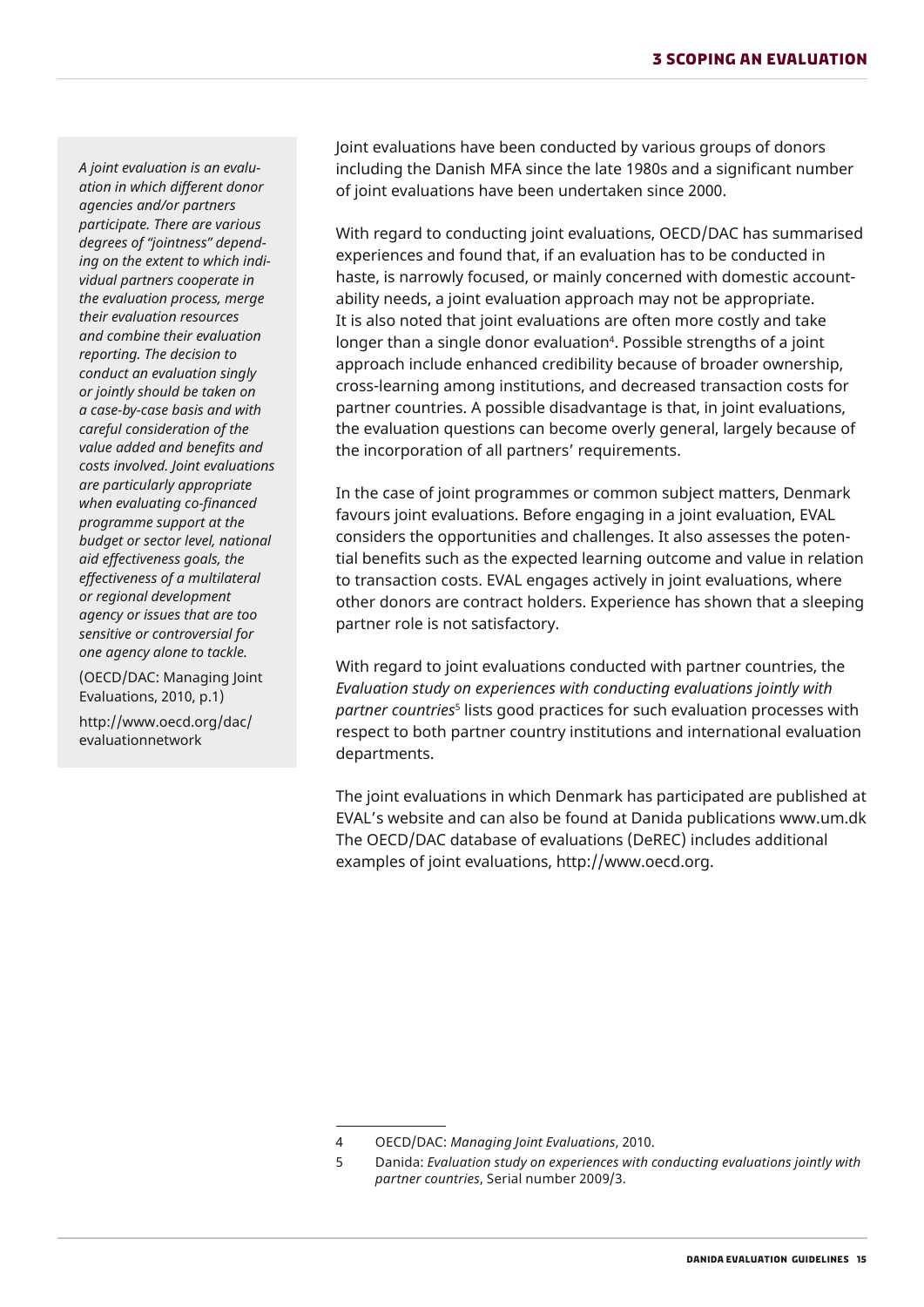## <span id="page-15-0"></span>**4 Designing an evaluation**

The design phase develops the considerations made in the scoping phase. The rationale and purpose of the evaluation are sharpened, and the objectives of the evaluation are formulated. A preparatory study may be undertaken in order to establish an overview of the portfolio and/or the approach and methodology of the evaluation. The study can propose the evaluation criteria, the preliminary list of overall evaluation questions, and the methodology to be applied to answer the evaluation questions. The design of an evaluation is an evolving process and continues into the tendering phase (see Section [6.5](#page-28-1)) and subsequently the inception phase of the evaluation (see Section [7.1\)](#page-30-1).

#### **4.1 Rationale, purpose and objectives**

When the broader topic and focus of an evaluation have been established, the rationale, purpose and intended use of the evaluation should be clarified. This requires a deeper assessment of the topic, focusing on why the evaluation is being undertaken, for whom, and if the evaluation meets accountability or learning purposes – or both.

The formulation of the objectives is a crucial step in the design process, because the objectives set the level of ambition and clarify what the evaluation tries to find out. In addition, the objectives spell out whether the evaluation has a process or a results focus. Evaluation should be objective driven rather than driven by methods or methodological considerations. Only when the objectives are clearly formulated does it become possible to determine the most suitable approach and methodology (see Section [4.4](#page-18-1)).

#### **4.2 Preparatory studies**

In the process of determining the rationale, purpose and objectives, EVAL may use different types of preparatory studies: a pre-study, an approach paper, or a combination of the two (see [Box 3\)](#page-16-1). The Terms of Reference includes relevant aspects of a pre-study or an approach paper and constitute the main or only preparatory document (see Section [4.5\)](#page-21-1).

#### **RATIONALE AND PURPOSE OF THE EVALUATION**

*The rationale, purpose and intended use of the evaluation are stated clearly, addressing: why the evaluation is being undertaken at this particular point in time, why and for whom it is undertaken, and how the evaluation is to be used for learning and/or accountability functions.*

*For example the evaluation's overall purpose may be to:*

*• contribute to improving a development policy, procedure or technique,*

*• consider the continuation or discontinuation of a programme,* 

*• account for public expenditures and development results to stakeholders and tax-payers.* 

(OECD/DAC Quality Standards section 2.1)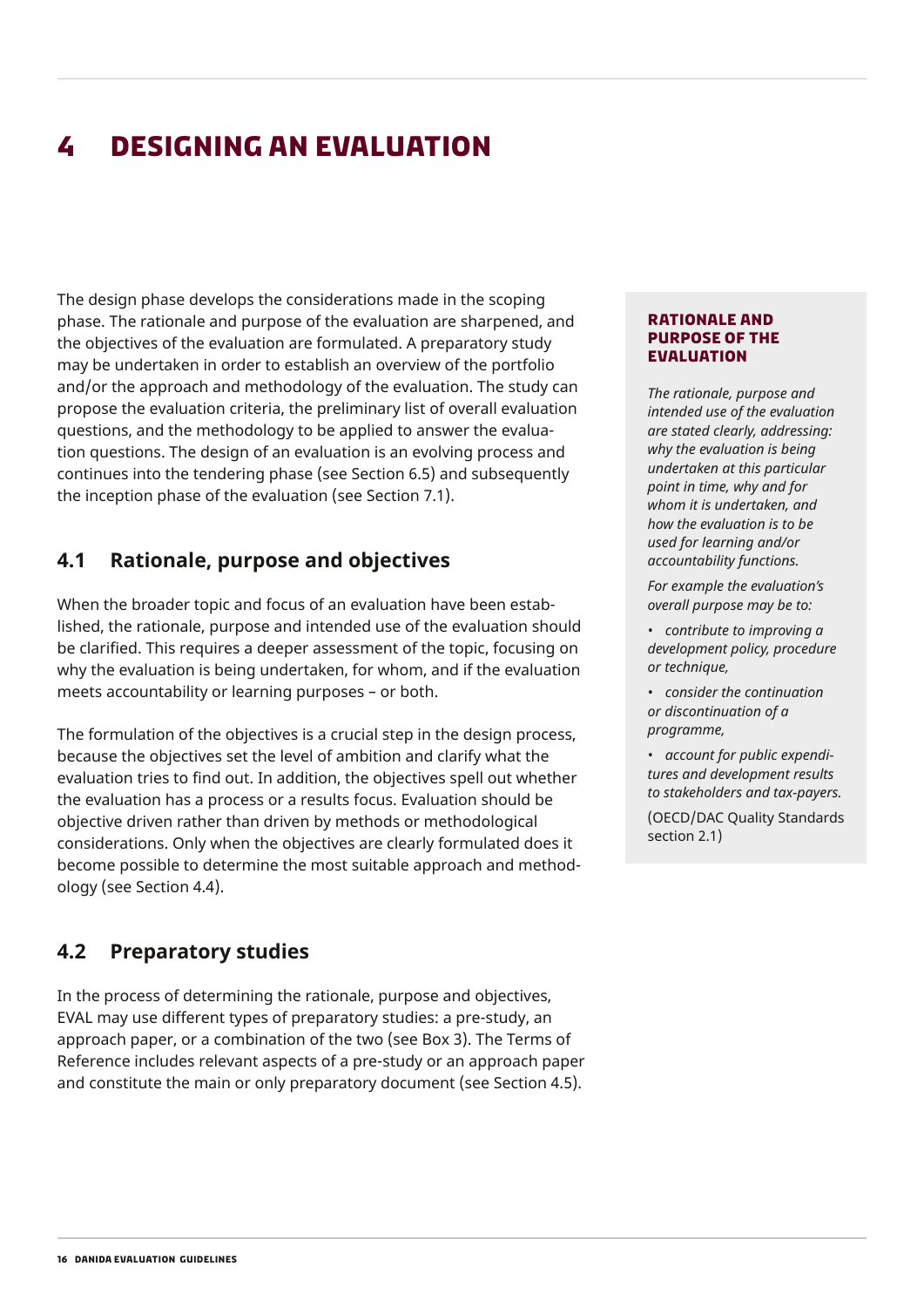#### **4.3 Evaluation criteria and evaluation questions**

The basis for any evaluation, irrespective of type and focus, is the five OECD/DAC criteria for evaluation (see [Box 4\)](#page-16-2).

#### <span id="page-16-1"></span><span id="page-16-0"></span>**BOX 3: PREPARATORY STUDIES**

Preparatory studies assist the parties to specify why an evaluation is undertaken (accountability and/or learning purposes) as well as the anticipated focus, objectives and use of the evaluation.

Preparatory studies (pre-studies or approach papers) assemble the first broad overview documentation of a particular evaluation topic. They are typically used to summarise existing knowledge and factual information. They also suggest the focus and purpose of the up-coming evaluation and assess evaluability and discuss potential approaches, methods and sampling strategies.

Technically, the main purpose of both types of study is to help clarify, simplify and focus an often complex and broad topic. Strategically, the preparatory studies also constitute a way of engaging stakeholders to build commitment to the evaluation, including the use of the evaluation. Therefore, preparatory studies are shared with relevant parties, both in and outside the MFA, to solicit their engagement and comments in time before an evaluation is carried out. This process helps to strengthen the foundation for the evaluation and may also be used to explore possibilities for a broader cooperation with other donors or providers of development assistance.<sup>6</sup>

#### <span id="page-16-2"></span>**BOX 4: OECD/DAC CRITERIA FOR EVALUATING DEVELOPMENT ASSISTANCE7**

| Relevance      | The extent to which the objectives of a development<br>intervention are consistent with beneficiaries' require-<br>ments, country needs, global priorities and partners' and<br>donors' policies.                                  |
|----------------|------------------------------------------------------------------------------------------------------------------------------------------------------------------------------------------------------------------------------------|
| Efficiency     | A measure of how economically resources/inputs (funds,<br>expertise, time, etc.) are converted to results.                                                                                                                         |
| Effectiveness  | The extent to which the development intervention's objec-<br>tives were achieved, or are expected to be achieved taking<br>into account their relative importance.                                                                 |
| Impact         | The positive and negative, primary and secondary long-<br>term effects produced by a development intervention,<br>directly or indirectly, intended or unintended.                                                                  |
| Sustainability | The continuation of benefits from a development interven-<br>tion after major development assistance has been com-<br>pleted. The probability of long-term benefits. The resilience<br>to risk of the net benefit flows over time. |

The five criteria are interdependent and not mutually exclusive. In each case, the relative meaningfulness of the criteria for a specific evaluation is assessed and trade-offs discussed to ensure that the most relevant questions are addressed. This also helps to ensure that unnecessary efforts and expenses are avoided. Often the emphasis in an evaluation is on some and not all of the criteria.

Use of these standard OECD/DAC criteria does not exclude that other evaluation criteria be applied. The reason for supplementing the five standard evaluation criteria is to enhance and/or expand the focus of an evaluation.

The criteria for the evaluation of *humanitarian assistance* are a case in point. Because of the unique features of humanitarian action, the Active

<sup>6</sup> The Danish MFA and some other organisations consider preparatory analyses to be similar or equivalent to an evaluability assessment. More information can be found at the European Commission's website, under Evaluability Assessment at<http://ec.europa.eu>

<sup>7</sup> See OECD/DAC's online resource: http://www.oecd.org/document/22/ 0,2340,en\_2649\_34435\_2086550\_1\_1\_1\_1,00.html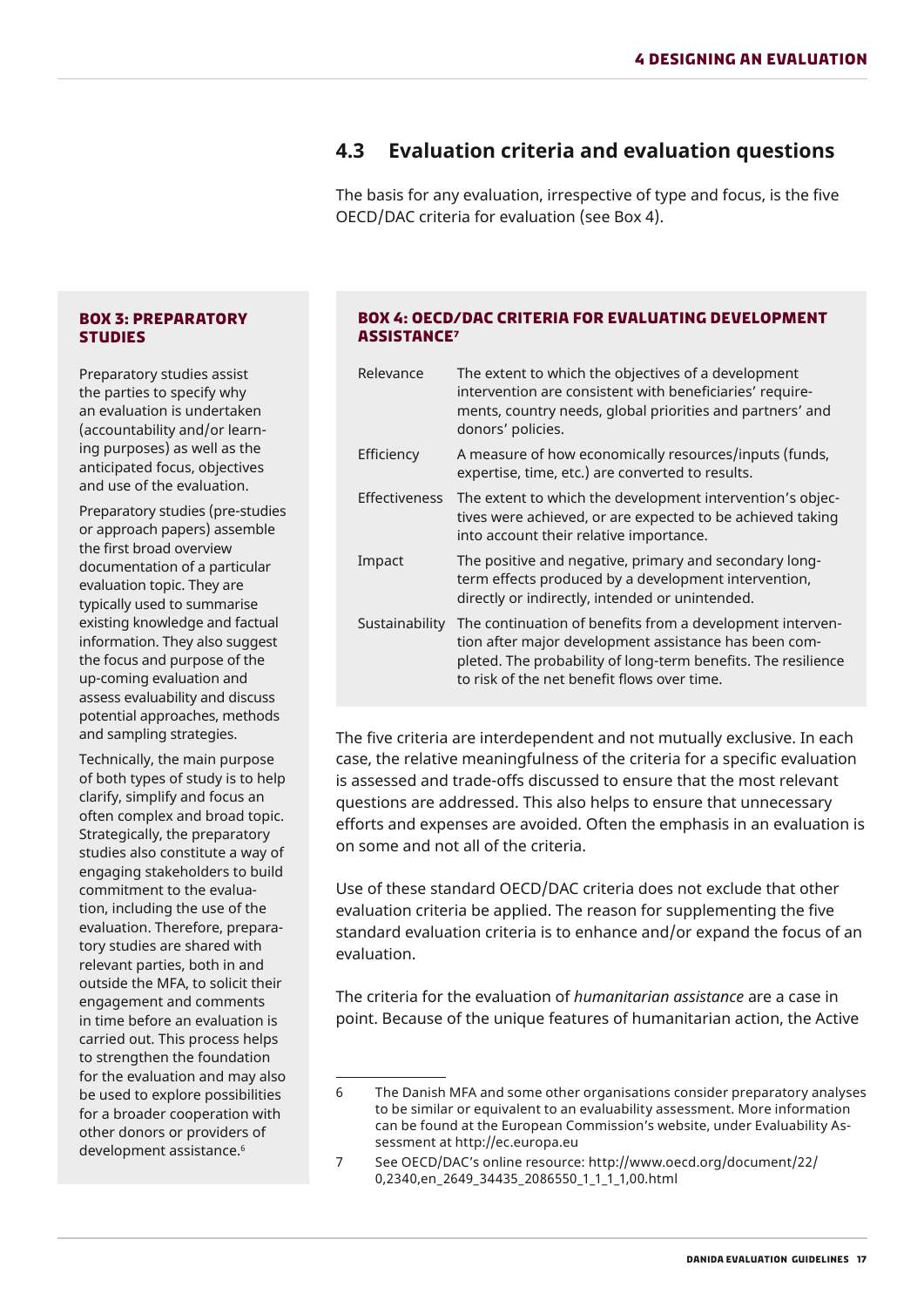<span id="page-17-0"></span>Learning Network for Accountability and Performance in Humanitarian Action, ALNAP, has introduced additional evaluation criteria: connected-ness, coherence and coverage<sup>s</sup> (See [Box 5\)](#page-17-1). Where deemed relevant and feasible, the Danish MFA applies these criteria in evaluations. They may be applied either as separate evaluation criteria or – more often – as an integral part of the five OECD/DAC evaluation criteria. For example, ALNAP suggests adding *appropriateness* to the OECD/DAC *relevance* criterion (See [Box 5\)](#page-17-1).

At times, the evaluation of specific topics, such as climate change, or evaluations in specific contexts, such as conflict and high-risk, postconflict or multiple natural disaster situations, call for the use of specific methodologies, such as remote evaluation techniques.

Considerable effort is expended in various fora to discuss how to adapt the OECD/DAC criteria to specific settings as well as how to develop context-specific evaluation guidelines. For example, in relation to the evaluation of conflict prevention and peace building interventions, there are continuous efforts to refine and field-test guidelines for the application of both the OECD/DAC and the additional ALNAP criteria.

#### <span id="page-17-1"></span>**BOX 5: ADDITIONAL CRITERIA FOR EVALUATION OF HUMANITARIAN ACTION**

| Relevance/<br>appropriateness | Appropriateness is often added to the criteria of<br>OECD/DAC criteria of relevance. It is understood as<br>the tailoring of humanitarian activities to local needs,<br>increasing ownership, accountability and cost-<br>effectiveness accordingly.            |
|-------------------------------|-----------------------------------------------------------------------------------------------------------------------------------------------------------------------------------------------------------------------------------------------------------------|
| Connectedness                 | The need to ensure that activities of a short-term<br>emergency nature are carried out in a context that<br>takes longer term and interconnected problems<br>into account (this often replaces the DAC criteria of<br>sustainability).                          |
| Coherence                     | The need to assess security, developmental, trade and<br>military policies as well as humanitarian policies, to<br>ensure that there is consistency and, in particular, that<br>all policies take into account humanitarian and human<br>rights considerations. |
| Coverage                      | The need to reach major population groups facing<br>life-threatening suffering wherever they are.                                                                                                                                                               |

In evaluations commissioned by the Danish MFA, issues related to the complementary evaluation criteria suggested by ALNAP or others are

<sup>8</sup> ALNAP, *Evaluating Humanitarian Action using the OECD-DAC Criteria*, 2008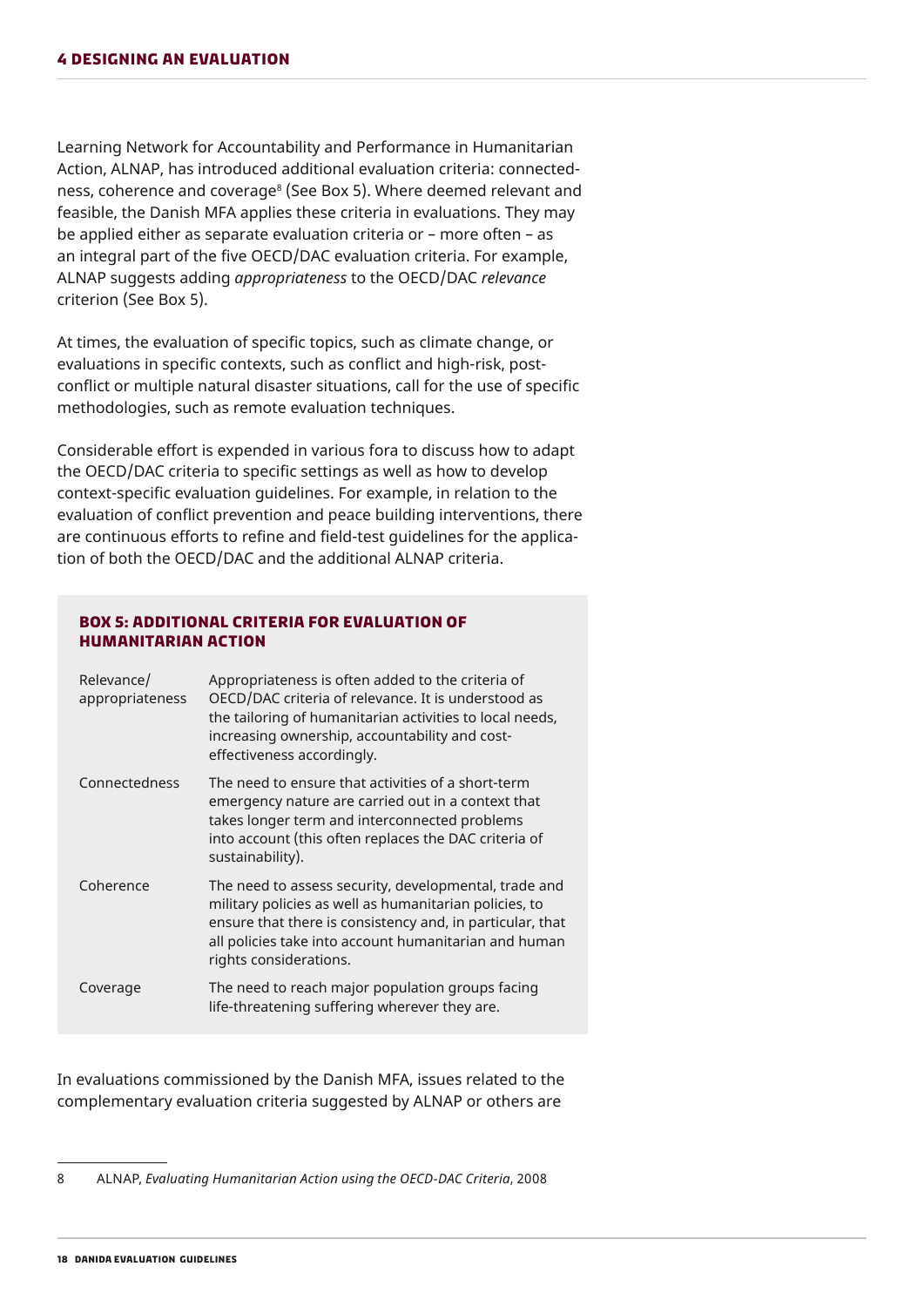<span id="page-18-0"></span>*The evaluation objectives are translated into relevant and specific evaluation questions. Evaluation questions are decided early on in the process and inform the development of the methodology. The evaluation questions also address cross-cutting issues, such as gender, environment and human rights.* 

(OECD/DAC Quality Standards section 2.7)

*The purpose, scope and evaluation questions determine the most appropriate approach and methodology for each evaluation. An inception report can be used to inform the selection of an evaluation approach.* 

*The methodology is developed in line with the evaluation approach chosen. The methodology includes specification and justification of the design of the evaluation and the techniques for data collection and analysis. The selected methodology answers the evaluation questions using credible evidence. A clear distinction is made between the different result levels (intervention logic containing an objective-means hierarchy stating input, output, outcome, impact).*

(OECD/DAC Quality Standards section 2.9)

normally incorporated under the five OECD/DAC evaluation criteria as and where applicable.

Evaluation questions are formulated on the basis of the purpose and specific criteria chosen for a particular evaluation. These questions are intended to operationalise the criteria and guide the focus of the evaluation. Evaluation questions can be normative (did the intervention meet its objectives to a satisfactory degree?), descriptive (what happened during the development intervention?), or focus on the cause-and-effect of change that has been observed.

#### <span id="page-18-1"></span>**4.4 Approach and methodology**

Over the years, evaluation approaches have evolved away from classical categorisations, such as summative and formative approaches<sup>9</sup>. Today donors often use the term "approach" to cover both the evaluation type and organisational aspects of an evaluation. In each evaluation, the approach is developed on the basis of the purpose and objectives and an agreement between partners regarding the overall organisation. The approach then summarises the key elements of an evaluation: rationale, purpose, objectives, methodology, setting and organisation.

Therefore, rather than labelling an evaluation approach according to a specific evaluation typology, it is of essence that each specific evaluation should have clear objectives, and that the purpose and emphasis of the evaluation should be tailored to meet the objectives most appropriately. It should be clear if the emphasis is on policy, process and management issues; or on results, including outcomes and impact of the interventions under study; or on a mix of both process issues and results at various levels.

The evaluation methodology is the term covering the different methods to be applied to meet the overall purpose and objectives of the evaluation. The particular methodology to be used for data collection and analysis is determined by the subject and purpose of the evaluation; it is developed to ensure that professionally adequate methods are used to meet the objectives and answer the questions posed by the evaluation.

<sup>9</sup> **Formative evaluations** (often called process evaluations) are generally conducted during implementation to provide information on what is working and how efficiently, in order to determine how improvements can be made. '*When a cook tastes the soup, that's formative evaluation*' (Professor Robert E. Stake). **Summative evaluations** are undertaken (i) at or close to the end of an intervention or at a particular stage to assess effectiveness and results and also (ii) sometime after the conclusion of an intervention to assess impact. '*When a guest tastes the soup, that's summative evaluation'* (Professor Robert E. Stake).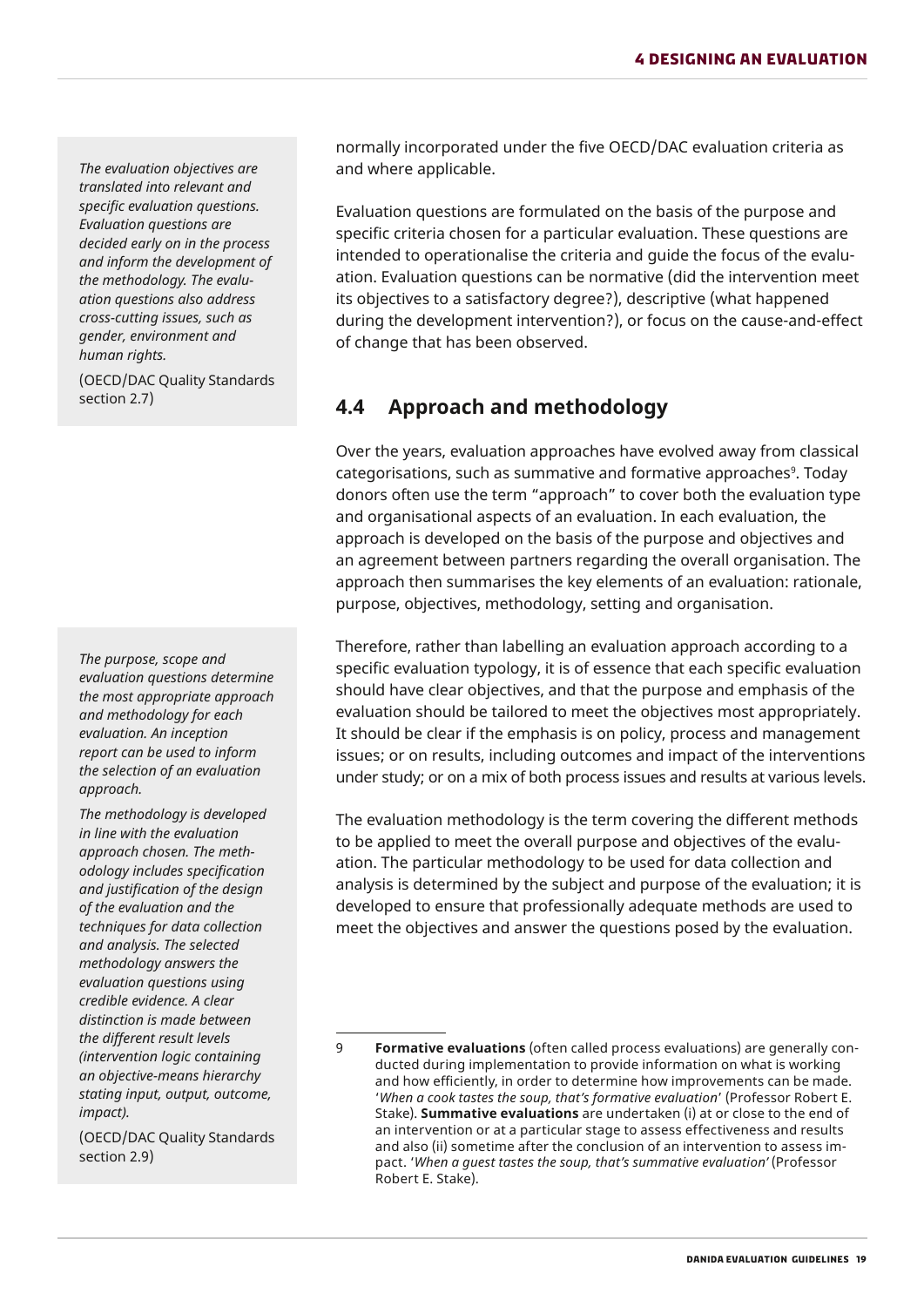<span id="page-19-0"></span>The methodology encompasses the main scope (duration of evaluation period and activities to be covered); sampling considerations at various levels (countries, sectors, themes, cases); and the mix of quantitative and qualitative methods of data collection and analysis to answer the evaluation questions (See [Box 6\)](#page-19-1). Other methodological elements may be included in a specific evaluation. The available budget and the time frame also influence the boundaries for what is methodologically possible, and vice-versa; the chosen methodology has implications for the budget. Practical opportunities, constraints and new technologies may lead to the application of interesting and innovative combinations of methods; these contribute to making evaluation a dynamic field of methodological evolution.

The selected evaluation methodology aims to ensure that the most appropriate methods of data collection and analysis are applied in relation to particular evaluation objectives and questions. Evaluation methodologies are derived from research standards and methods. The close link between research and evaluation methods is beneficial to evaluation and vice versa. Research methods that are both tested and innovative inspire and strengthen the methodological rigour of evaluations.

There are many combinations of approaches and methodologies for evaluations and new combinations are constantly being generated, making each evaluation unique. EVAL encourages triangulation of methods, data collection and data analysis based on a thorough understanding of the evaluation topic. All evaluations conducted for EVAL must be based on evidence and must explicitly consider limitations related to the analysis conducted (e.g. due to security constraints or lack of data).

Internationally, some evaluation types, most notably different forms of impact evaluations, are receiving considerable interest and resources from some donors. At the centre of the discussion on the methodology of impact evaluations are the issues of attribution, contribution and establishment of a counterfactual (see [Box 7\)](#page-20-1). EVAL has participated in impact evaluations and follows the discourse around new methodologies closely<sup>11</sup>.

#### <span id="page-19-1"></span>**BOX 6: CASE STUDIES**

The use of case studies is to generate robust evidence through the extrapolation of the case study findings to a more general level. It is a methodology that is increasingly applied in complex thematic evaluations. The case study is characterised by research that intensely studies a single object to illuminate its complexity; this then gives rise to conclusions that to some degree lend themselves to wider application.<sup>10</sup>

What is true for all case studies is that the sampling of cases is paramount to the conclusions and to their potential for providing conclusions that can be generalised.

Some evaluations are designed as multiple case studies of the same theme or type of development cooperation. In that case, the aim is to draw synthesising conclusions with the purpose of establishing parallels and rendering probable certain causalities. This requires: 1) comprehensive insight in to the specificities of each case and its context, and 2) a systematic and streamlined approach to all cases. The conclusions should then be based on careful consideration of the comparability and incomparability of the different contexts and specific dynamics.

<sup>10</sup> Gerring, John (2004): *What is a case study and what is it good for?,* American Political Science Review 98:2, American Political Science Association, and Gerring, John (2007): Case study research: principles and practices. Cambridge University Press.

<sup>11</sup> Further information and guidelines on impact evaluations: The International Initiative for Impact Evaluations (3iE) [www.3ieimpact.org](http://www.3ieimpact.org) and the Network of Networks on Impact Evaluation (NONIE) [www.worldbank.org/ieg/nonie.](http://www.worldbank.org/ieg/nonie) The OECD/DAC Evaluation Resource Centre (DEReC) stores over 300 impact evaluation studies in its searchable database [www.oecd.org](http://www.oecd.org). The Spanish Impact Evaluation Fund (SIEF) under the World Bank <http://www.worldbank.org/sief> and the World Bank Development Impact Evaluation initiative (DIME) [www.worldbank.org/dime](http://www.worldbank.org/dime)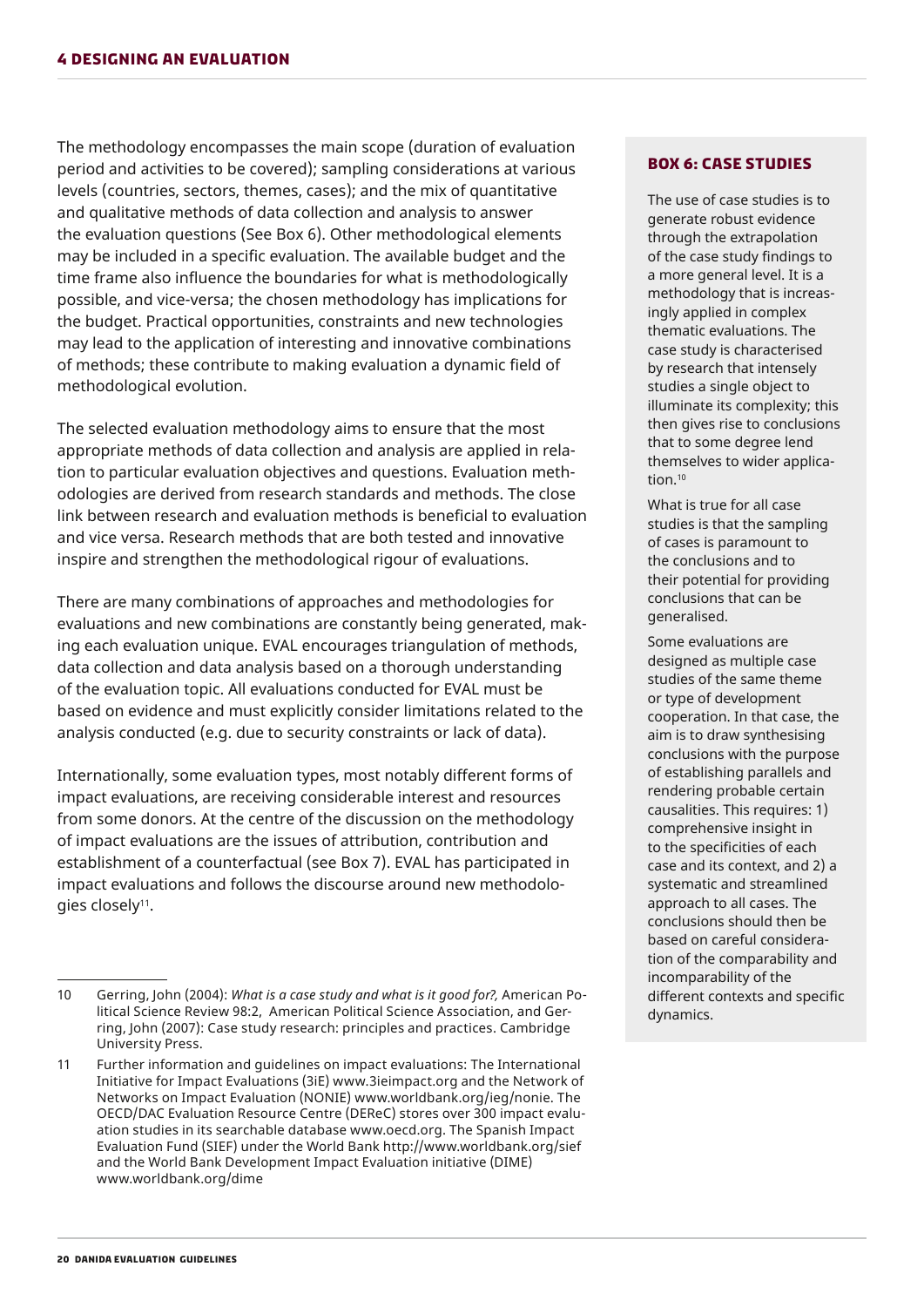#### <span id="page-20-1"></span><span id="page-20-0"></span>**BOX 7: ATTRIBUTION, CONTRIBUTION AND THE COUNTERFACTUAL12**

Different definitions exist for the concepts below. Therefore, the definitions in this box may not be shared be everyone; the intent here, however, is to explain broad thrust and meaning of the concepts of attribution, contribution and counterfactual.

*Attribution* refers to the extent to which observed development effects can be attributed to the evaluated intervention itself or, instead, should be attributed to other factors. In practice, the question of attribution is complicated and involves a process of identifying multiple determining factors. Testing of attribution requires availability of good quality data and information, not only from the intervention itself, but also from other relevant interventions.

*Contribution* analysis aims to demonstrate whether or not the evaluated intervention is one of the causes of an observed change. It may also rank the evaluated intervention among the various causes explaining the observed change.

Construction of a *counterfactual* is the analytical core of any attribution and contribution analysis. It is a comparison between what has actually happened because of an intervention and what would have happened in the absence of an intervention. The counterfactual is important to establish because it is not possible to observe outcome variables (income, living standard proxies, health proxies, women's empowerment, etc.) for those participating had they not participated.

In order to establish the counterfactual, data must be collected from two different groups: the treatment group and a comparison group. It is important that the comparison group possess similar observable characteristics to the treatment group. Ideally, the counterfactual will be based on a well-designed baseline study, carried out on both a treatment and a comparison group, before the interventions are initiated. Similarly, an ex-post study will need to be carried out for the same two groups after completion of the intervention. However, where baseline studies are either non-existent or insufficient to establish a reliable counterfactual, it may instead be possible for the evaluation to rely on data collected by other development partners and/or good quality national data sets (such

<sup>12</sup> The box is based on the description and terminology at http://ec.europa.eu/ europeaid/evaluation/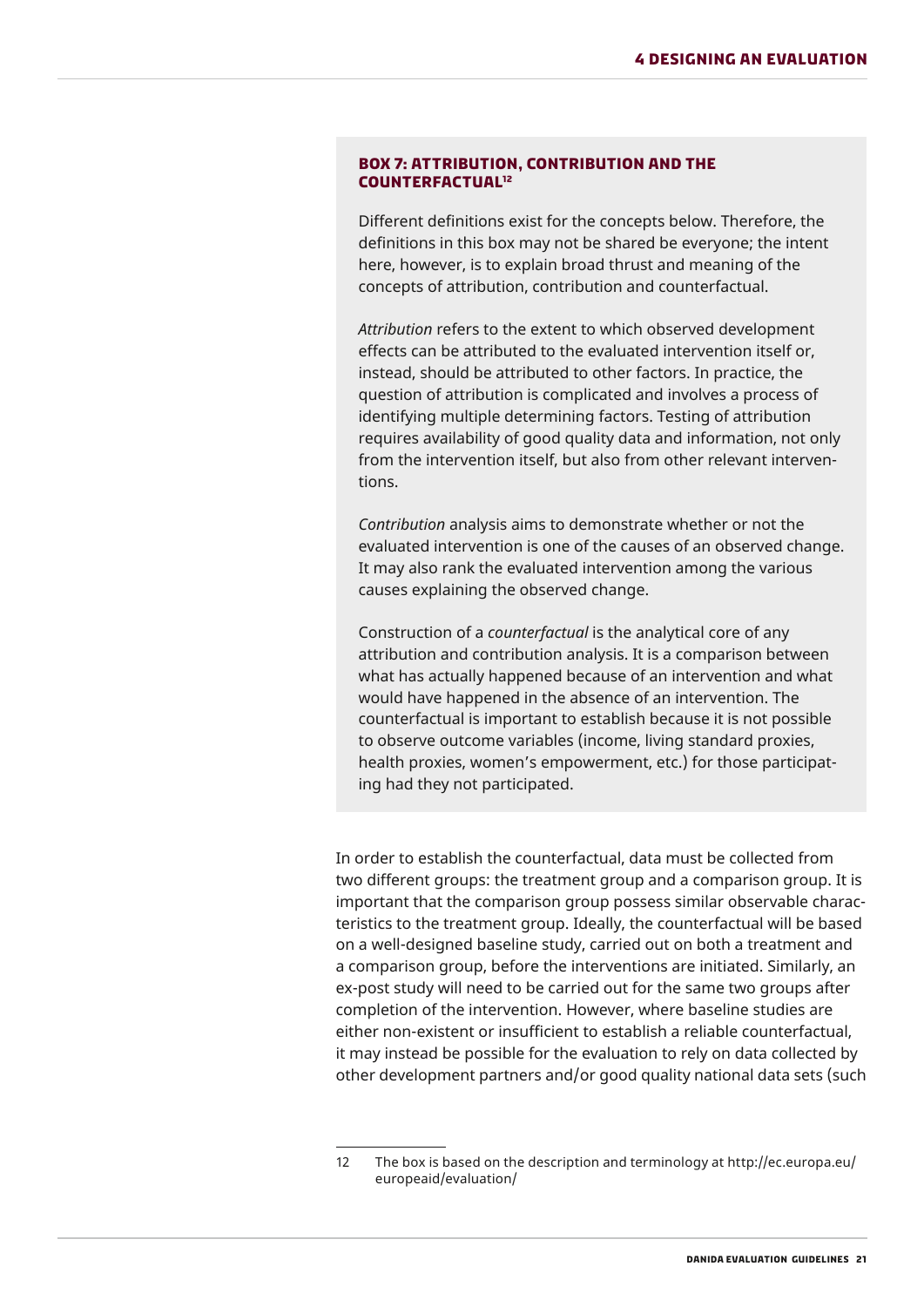<span id="page-21-0"></span>as national household surveys, population censuses and demographic health surveys).

#### <span id="page-21-1"></span>**4.5 Terms of Reference**

The design phase concludes by the finalisation of the Terms of Reference (ToR) by summarising the decisions of the scoping and design phases. The ToR also describe the competences of the evaluation team, which are used as selection criteria in the tender process, and the processes of implementation and management. The ToR usually specify the requirements for the various phases of the evaluation, i.e. inception phase, literature or desk study, fieldwork, analysis and synthesis/reporting.

The ToR for an evaluation are structured along the sequential logic of design discussed in the sections above. Below, the common structure for ToR of Danida evaluations is shown. The structure may be different in joint evaluations, but the point is that the ToR should follow a logical sequence.

- Background,
- Objectives and scope,
- Evaluation criteria and evaluation questions,
- Approach and proposed methodology,
- Competencies required of the evaluation team,
- Tentative timing of the evaluation process.

The ToRs for ongoing evaluations are posted on EVAL's website ([evalua](http://evaluation.um.dk)[tion.um.dk\)](http://evaluation.um.dk) under "ongoing evaluations".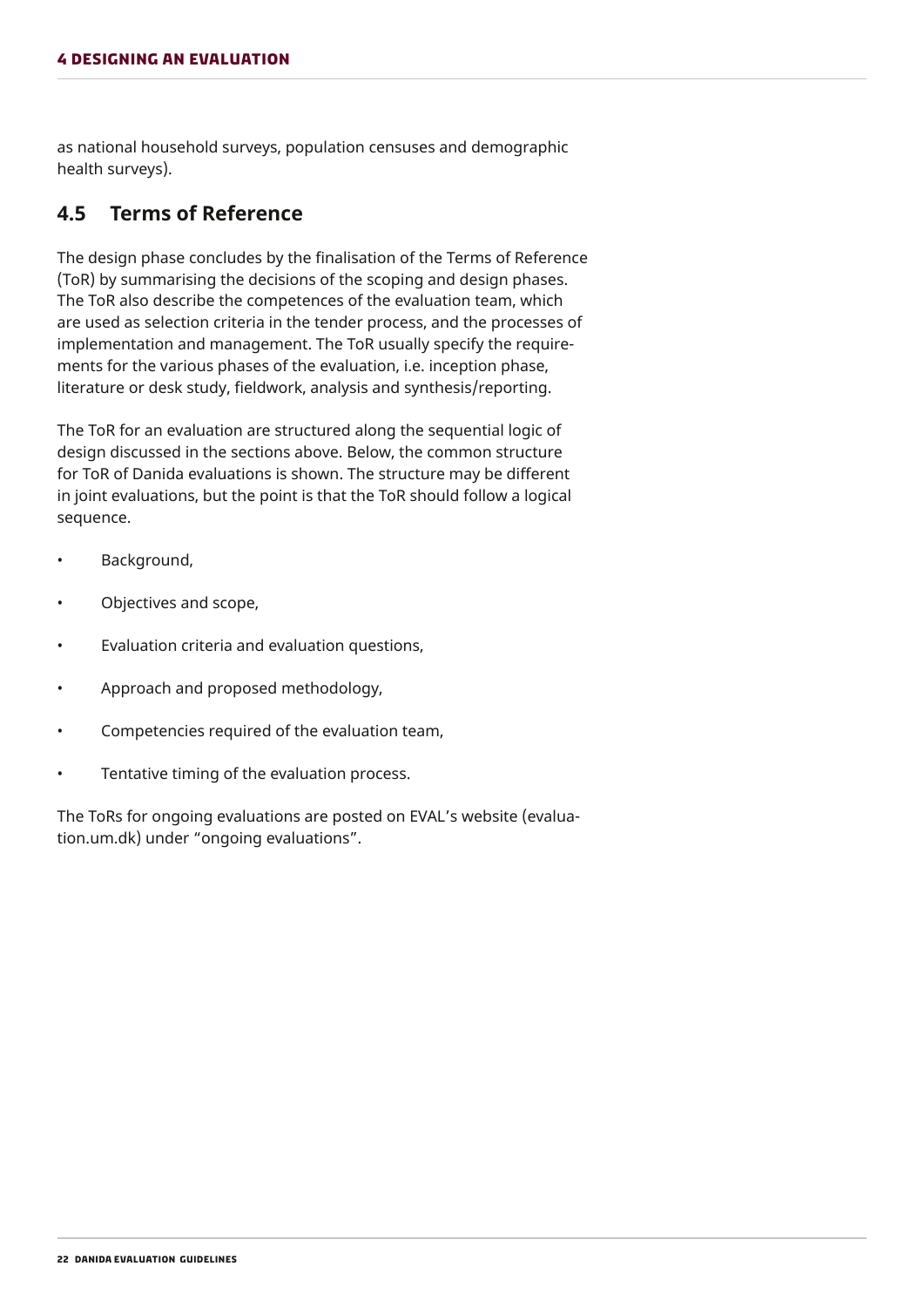## <span id="page-22-1"></span><span id="page-22-0"></span>**5 Evaluation of multilateral development cooperation**

This chapter lays out key aspects of evaluations of multilateral organisations and cooperation with multilateral organisations on particular evaluations; it elaborates on the specifics of designing, managing and implementing such evaluations. It should also be noted that the planning of the evaluation programme (discussed in Chapter 2) may include planning of evaluations of and with multilateral organisations. Similarly, the Danida evaluation policy principles (Chapter 1), the analytical standards of evaluation (Chapter 4), the scoping phase (Chapter 3), and the discussion on dissemination on evaluation findings (Chapter 8) also all apply to work with multilateral development cooperation.

#### **5.1 Multilateral cooperation**

According to OECD/DAC13, more than 40% of the total official development assistance in the world in 2008 was channelled through some 200 multilateral organisations.

Evaluating multilateral aid poses particular accountability and evaluation challenges. The effectiveness of multilateral aid and the possible benefits to individual donors and recipients of funding channelled through multilateral organisations have been recurrent issues in many countries, including Denmark, not least because donor visibility is generally less in multilateral aid than in bilateral cooperation.

The changed architecture of aid and the increasing interest from the general public and policy makers have contributed to a renewed interest among donor agencies in better evidence of multilateral impacts and the effectiveness of multilateral contributions. Despite various initiatives to contribute information on the organisational – and to some extent also the development – effectiveness of multilaterals, there is still a perceived information gap.

Funds to multilateral organisations are channelled as core funding (not earmarked) and non-core funds (earmarked). In the first case, funds are pooled and the results and impact of individual contributions cannot be assessed in isolation. Assessments must focus on the effectiveness of the receiving institution as such.

<sup>13</sup> OECD/DAC: 2015 DAC Report on Multilateral Aid (July 2015).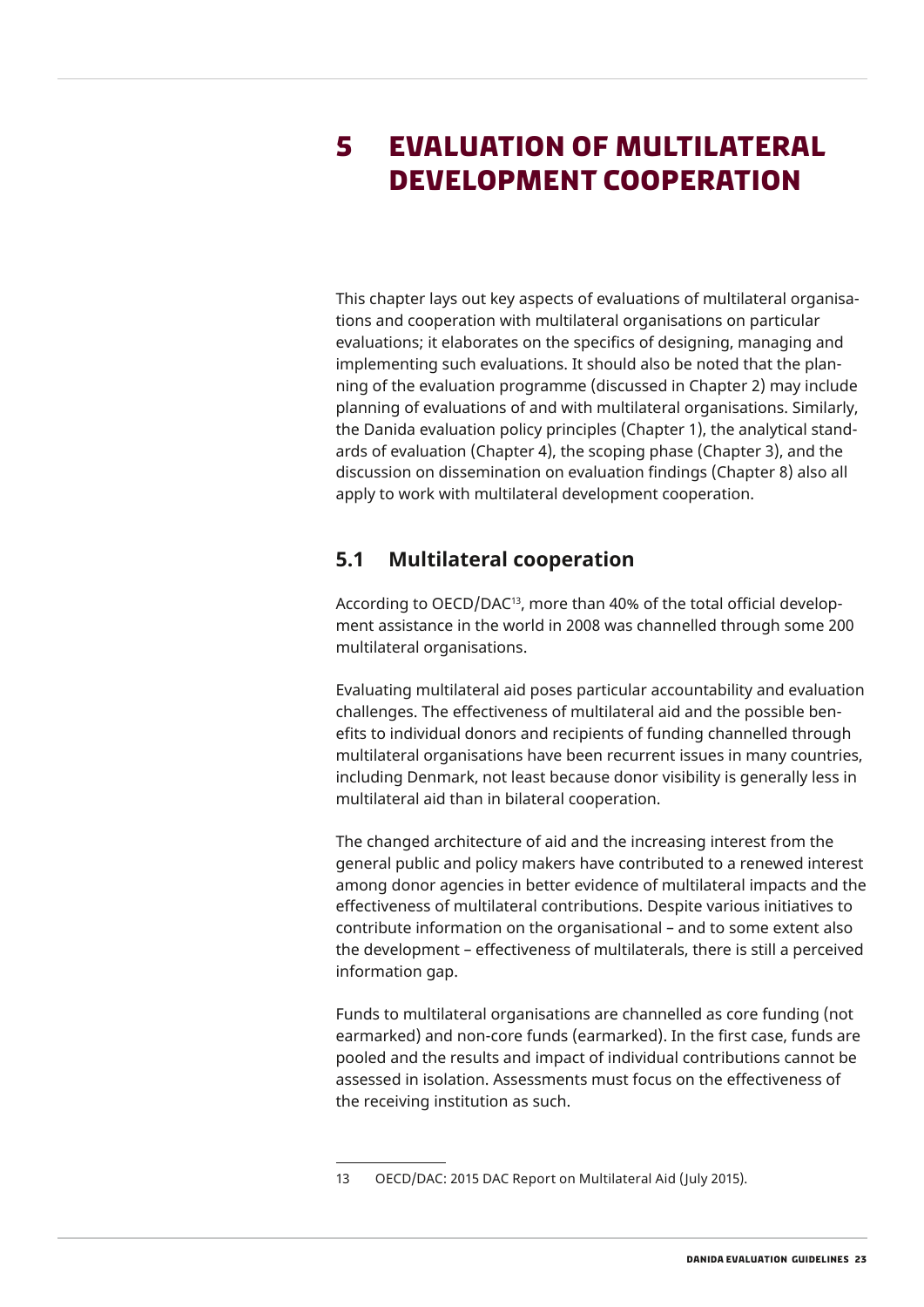#### <span id="page-23-0"></span>**5.2 Approach to evaluating multilateral cooperation**

Most evaluations of the interventions conducted by multilateral organisations are designed and conducted by the evaluation units established in and by the multilateral organisations themselves.<sup>14</sup> The evaluation units differ in size, structural set-up and approach to designing and managing evaluations. The quality of the evaluation functions and evaluations produced likewise vary from one agency to another, but considerable efforts are being made to improve the standards of the evaluation function and the quality of evaluations. Peer reviews of UN agencies are instrumental in this regard (See [Box 8\)](#page-23-1).

The development banks (WB, IMF and the regional banks) have developed their own network of evaluation functions; and some peer reviewing of evaluation functions within this group of institutions is also taking place.

EVAL also actively engages in and supports Danish representations who follow the evaluation practices and programmes of the multilateral organisations. This may include advising representations with responsibilities for particular multilateral organisations on their dialogue with these organisations concerning development of evaluation programmes and specific evaluations (TOR, draft reports, use of evaluation findings and follow-up).

In some cases, joint evaluations of a particular theme or intervention with the evaluation office/department in a multilateral organisation are also conducted. In such cases, the evaluation departments involved need to develop and agree on a joint understanding of the principles, approach and methodology to be used for the evaluation based on their respective policies and guidelines.

#### **5.3 Collaborating for mutual accountability**

Some multilateral agencies (e.g. the World Bank) act as "pace-setters" in development of evaluation approaches and methodologies. Being large organisations with strong pressures for accountability from their

#### <span id="page-23-1"></span>**BOX 8: PEER REVIEWS**

As a way of supporting improvements in the quality of evaluation functions of multilaterals, the OECD/DAC Evaluation Network and the United Nations Evaluation Group (UNEG) have joined forces to conduct peer reviews of the evaluation functions of UN agencies. The peer reviews use UNEG norms and standards and provide pointers, which gauge the extent to which donors (including the Danish MFA) can rely on the organisations' evaluations to feed into their accountability systems. Recognising the importance and usefulness of peer reviews<sup>15</sup>. EVAL has been actively involved in their initial conceptualisation and participates regularly in them(see [www.uneval.org](http://www.uneval.org) or [www.oecd.org/dac](http://www.oecd.org/dac) for further information).

<sup>14</sup> World Bank's Independent Evaluation Group [www.worldbank.org/ieg](http://www.worldbank.org/ieg); The African Development Bank's Operations Evaluations Department [www.afdb.](http://www.afdb.org/opev) [org/opev;](http://www.afdb.org/opev) United Nations Evaluations Group [www.uneval.org](http://www.uneval.org); The Asian Development Bank's Independent Evaluation Department [www.adb.org/evalua](http://www.adb.org/evaluation)[tion](http://www.adb.org/evaluation)

<sup>15</sup> Participation in peer reviews of other evaluation functions also serves as a "mirror function" in so far as good practices in the multilateral organisations can act as inspiration for the bilateral evaluation units.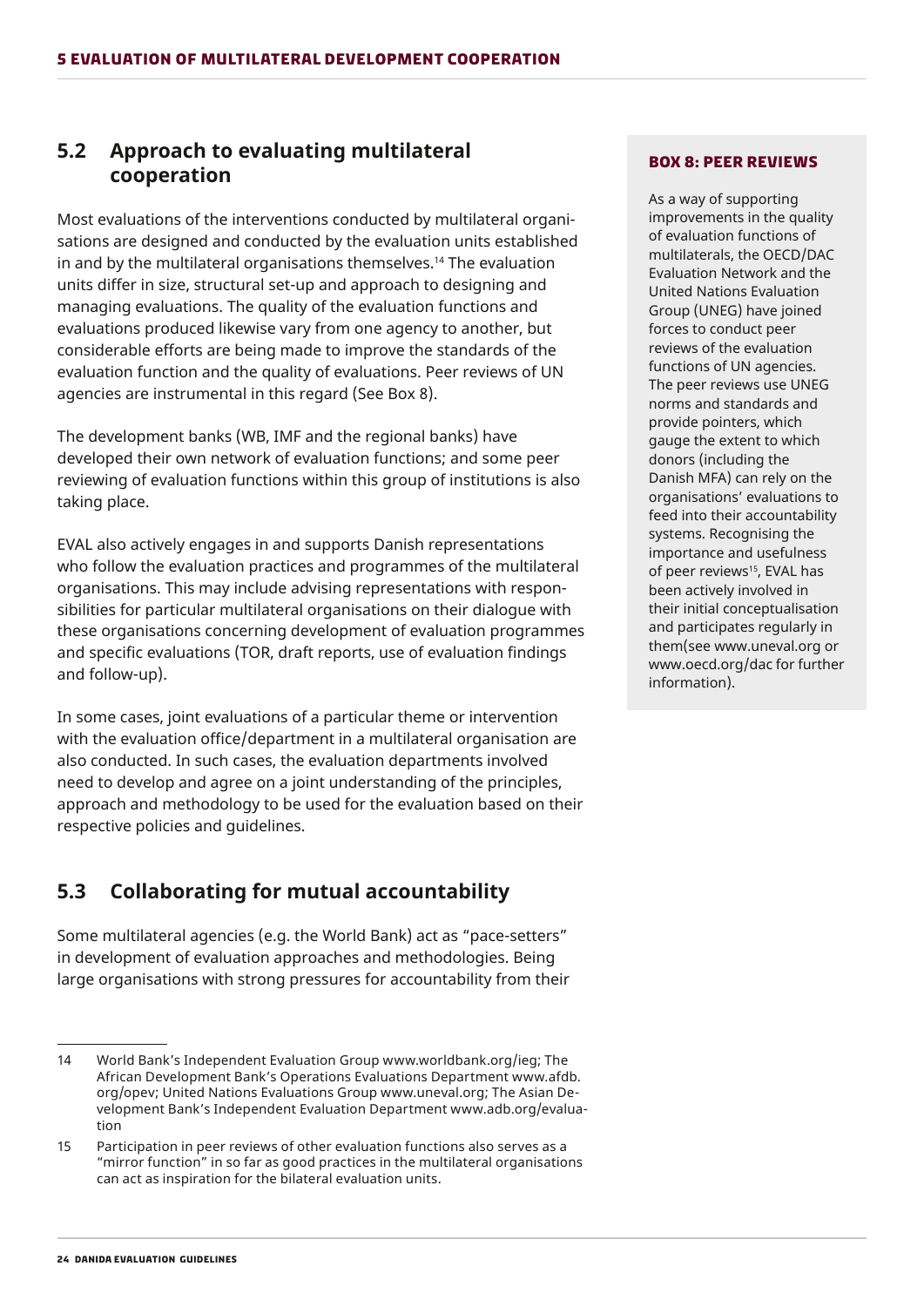donors and boards and the beneficiaries of their programmes, they have an obligation to continuously develop and refine their approaches and methodologies and to publish and share their evaluation results. Therefore, they are often at the forefront of the learning curve on evaluation, and collaboration with these institutions on evaluation may at times have a capacity-building effect on bilateral donors and in partner countries.

Denmark is an active partner in the Multilateral Organisation Performance Assessment Network (MOPAN). This is a network of 19 donor countries with a common interest in assessing the organisational effectiveness of the major multilateral organisations they fund.

Efforts are also being made through the OECD/DAC evaluation network to explore the possible usefulness of meta evaluations, i.e. reports that synthesise results from evaluations by the multilaterals' own evaluation functions. The aim is to contribute to the determination of the development effectiveness of particular multilaterals.16

<sup>16</sup> See documents concerning the pilot project at the website of the DAC evaluation network [\(http://www.oedc.org/dac\)](http://www.oedc.org/dac).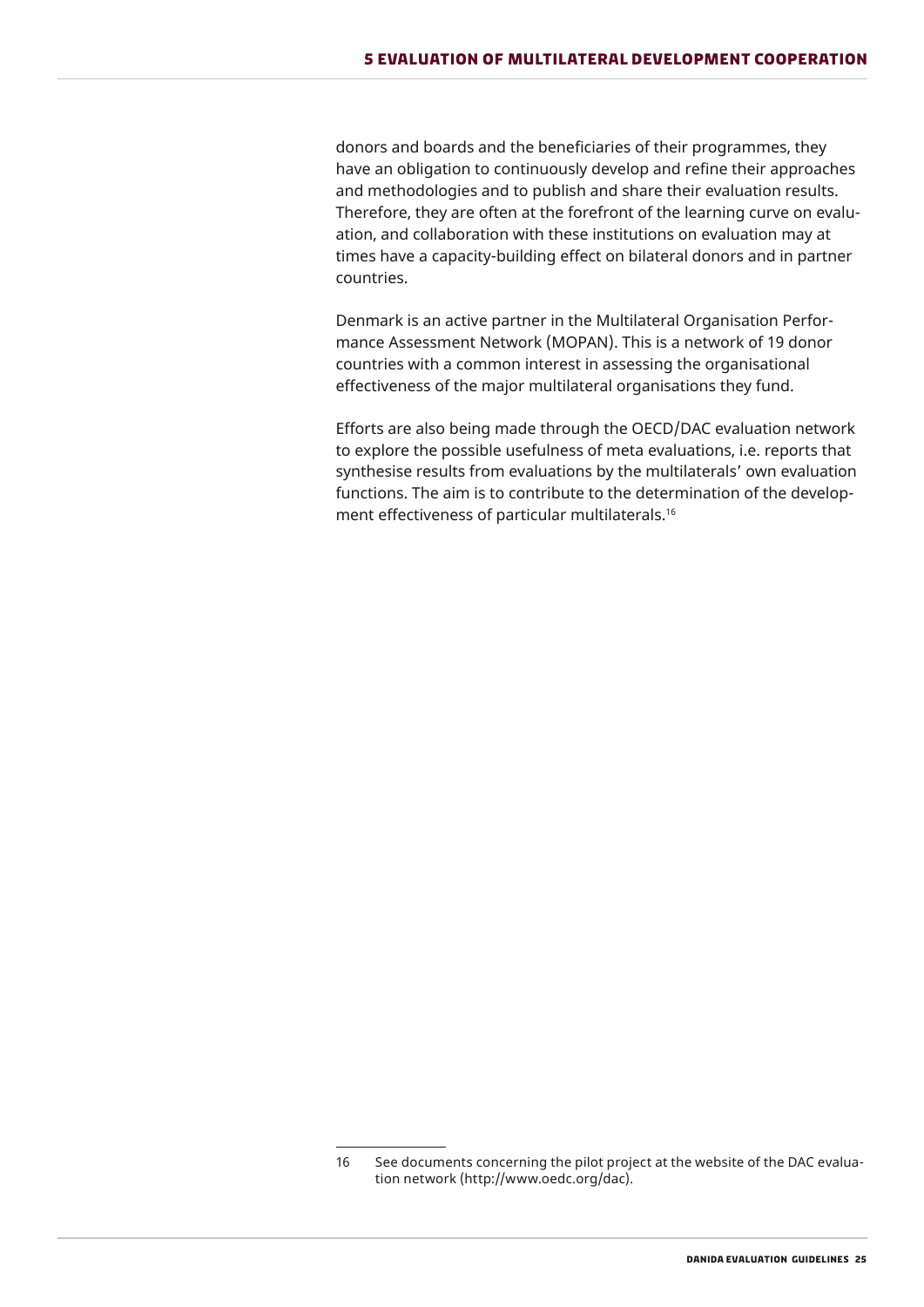## <span id="page-25-0"></span>**6 Managing and assigning an evaluation**

This chapter explains the roles of the different bodies managing, advising and implementing an evaluation commissioned by or in cooperation with the Danish MFA. The chapter also describes the contractual procedures and the role of the evaluation team.

#### **6.1 Functions in implementation of an evaluation**

The overriding principle is that an evaluation process must be free of any bias and open and transparent in order to be credible. The institutional framework, both of the planning and management of an evaluation, must adhere to that principle throughout the process and in the functions established. Those managing and advising the evaluation must be free of decision making and implementation interests in the Danish MFA and other agencies. Those implementing the evaluation (the evaluation team) must be free of external pressure, and there should be no conflict of interest or any previous involvement in the intervention being evaluated.

A management structure is set up for each evaluation. Generally, the main management and oversight bodies are the Evaluation Management (EM), which is in charge of day-to-day management and quality control, and the Evaluation Reference Group, which is more of a technical and advisory body. In joint evaluations with a large number of partners, the governance structure may differ from the normal practice. To strengthen the quality control aspects, the Evaluation Management may engage external peer reviewers, who are called upon to comment on draft reports because of their particular subject matter expertise or their in depth knowledge of evaluation methodology/report writing (See also [Annex 2](#page-41-1) on quality assurance and quality control principles).

The tasks assigned to various bodies may vary depending on the types of evaluation conducted and the agencies and other partnerships involved.

The point to be underlined is that, in each and every evaluation, the organisational set-up must be unambiguous and the roles of each party must be clear. A Memorandum of Understanding is at times used to formalise the agreements, e.g. in the case of joint evaluations with partner countries.

*The governance and management structures are designed to fit the evaluation's context, purpose, scope and objectives.* 

*The evaluation governance structure safeguards credibility, inclusiveness, and transparency. Management organises the evaluation process and is responsible for day-to-day administration. Depending on the size and complexity of the evaluation, these functions may be combined or separate.* 

(OECD/DAC Quality Standards section 2.11)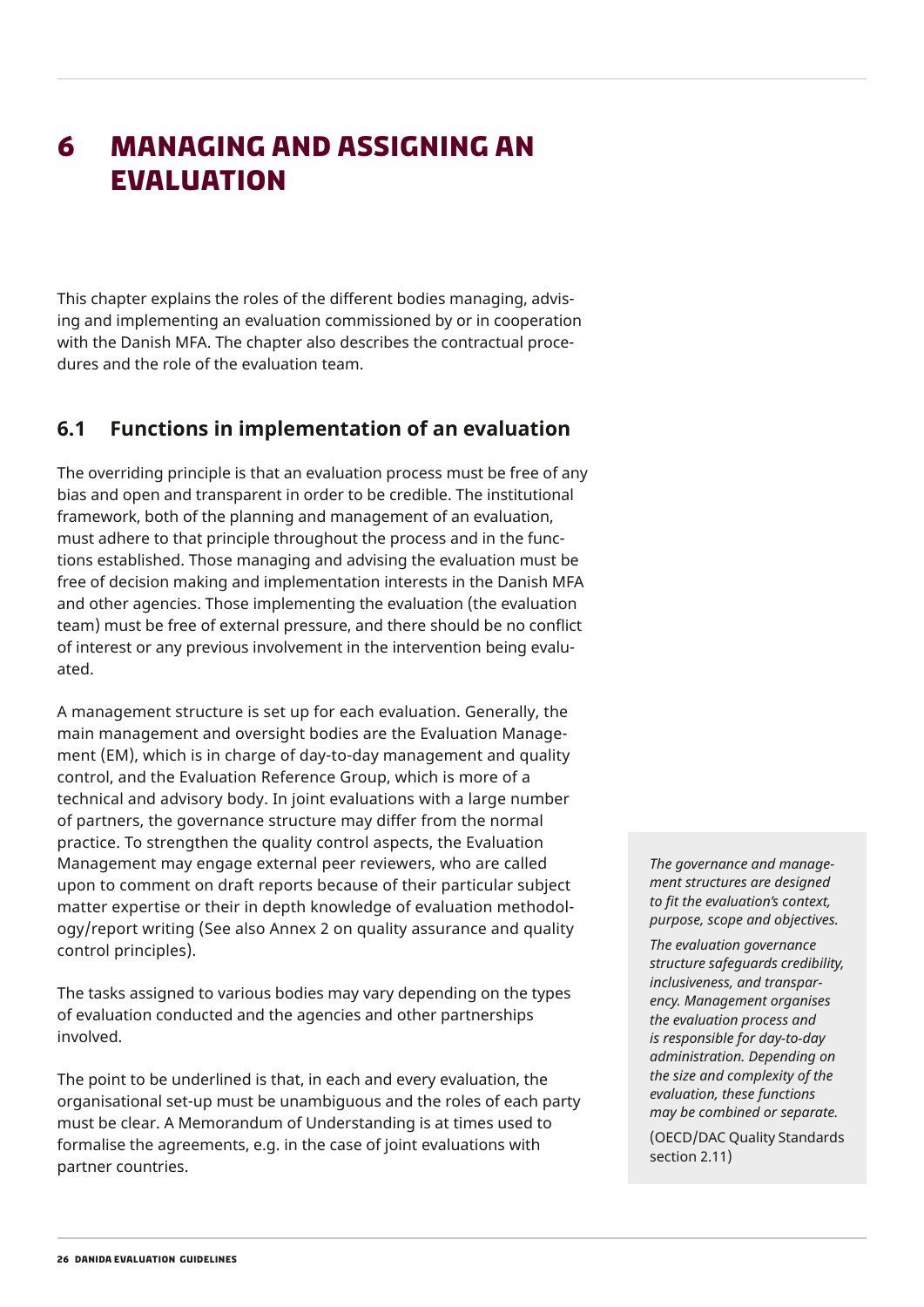<span id="page-26-0"></span>The role of the evaluation team is usually described in the TOR for the evaluation and further elaborated on in the contract between the commissioning party (EVAL or lead partner on the evaluation, if different from EVAL) and the company or organisation that has been selected for the assignment.

#### **6.2 Evaluation management**

When the MFA is the contract holder for an evaluation, it is EVAL who, in collaboration with the Ministry of Foreign Affairs' Contract Department, is responsible for managing the contractual relationship with the selected evaluators. EVAL must ensure that the evaluation is carried out in accordance with the Terms of Reference, Danida's evaluation policy and guidelines, and good evaluation practice. EVAL also holds the responsibility to ensure that evaluations are carried out in a costeffective and timely fashion.

For larger evaluations and for joint evaluations, the Evaluation Management (EM) comprises of one or more representatives from participating evaluation departments, including EVAL and when relevant, institutions from partner countries or other donor agencies with a mandate to conduct evaluations.

During the preparation, the main tasks of the EM include drafting of the TOR and participation in tender processes, often with assistance from the Contract Department, and most often supported by an independent tender consultant. The EM also provides relevant background documentation to the evaluation team and organises meetings with key informants at headquarters and in embassies (usually through video conferences).

An important function of the EM is to carry out quality control throughout the implementation of the evaluation process. In so doing, management seeks to ensure that the evaluation addresses all the evaluation questions listed in the ToR and that the evaluation report assembles findings based on solid evidence and high quality and consistent analysis; the report must also set out a clear link between findings, conclusions and recommendations. Moreover, the role of the EM includes sharing of draft reports among relevant stakeholders and calling for comments; engaging possible peer reviewer(s); and signing off on/approving final versions of the inception report, work plan, progress reports, and the evaluation report (Annex 2 describes the quality assurance and quality control processes).

The EM may also organise, facilitate and participate in workshops to discuss and disseminate (preliminary) findings and recommendations.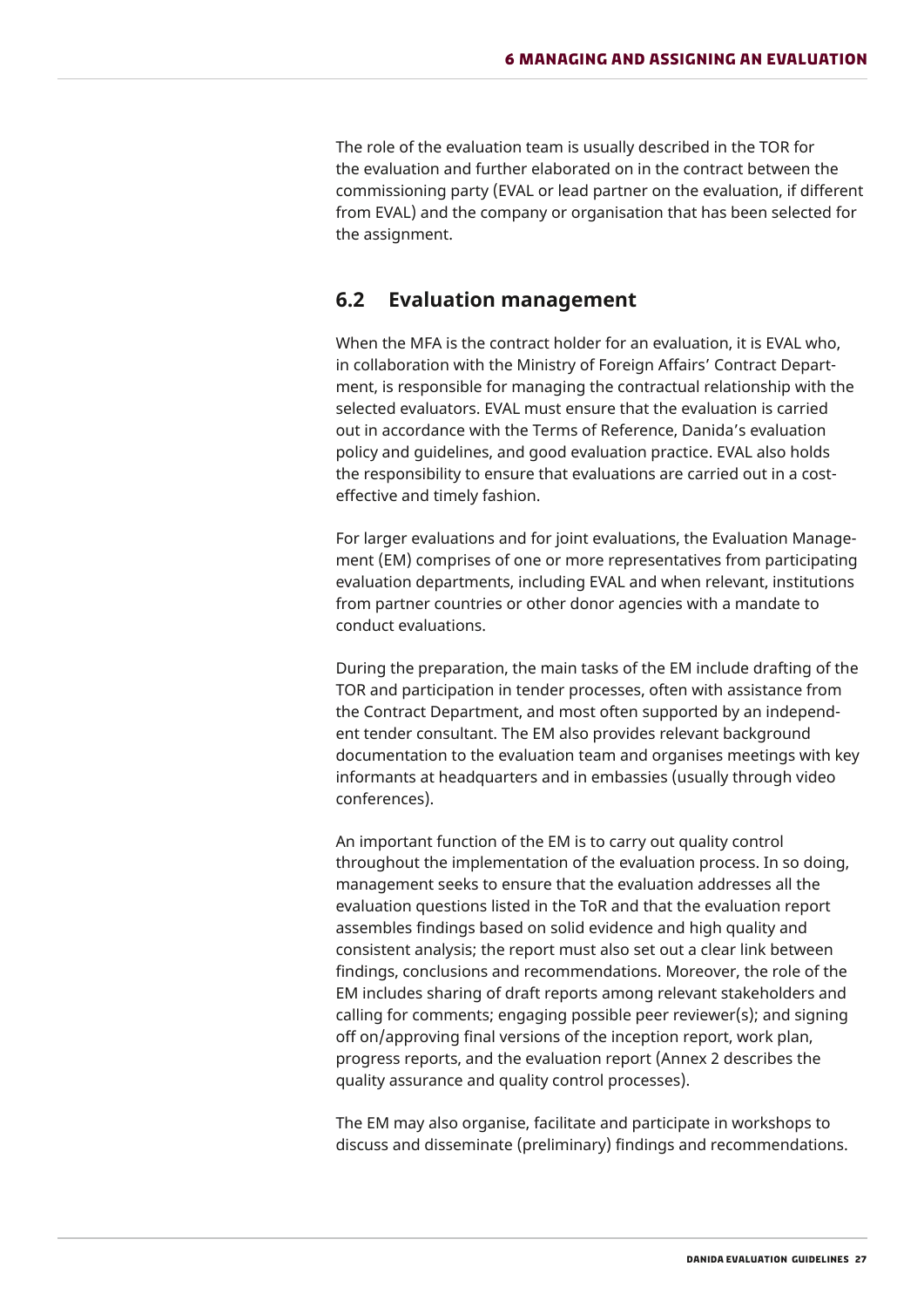<span id="page-27-0"></span>Once the evaluation is completed, EVAL presents the evaluation results and the follow-up as suggested by the responsible embassy or department to relevant Danish authorities, i.e. the Danida Programme Committee, senior management and the Minister for Development Cooperation (Section 8.1 has further details on follow-up and dissemination activities).

#### **6.3 Evaluation reference group**

The Evaluation Reference Group (ERG) is usually advisory and comprises technical expertise of relevance for the evaluation in question. It may also include representatives from relevant embassies and departments in Copenhagen as well as resource persons from the Danish and/or the international resource base. In addition, the ERG may include partner country representatives; alternatively, a special reference group may be established in the partner country/countries involved.

The tasks of an ERG include advising on factual information and methodological issues, including commenting on the draft TOR and the draft evaluation report. The ERG engages at different stages of the evaluation process; participates in evaluation workshops (as relevant); and supports the dissemination and follow-up of the evaluation recommendations.

The group is in most cases "virtual", communicating through email and video conferences. The virtual communication enables the participation of members based in different countries, thereby making possible a broader feedback on draft reports and other aspects of the evaluation. Virtual communication is usually complemented by at least one stakeholder workshop in the country/countries covered by the evaluation. Such workshops help validate evaluation findings and may also be seen to contribute to the control of the quality of the evaluation.

#### <span id="page-27-1"></span>**6.4 Evaluation team**

The independence and impartiality of the evaluation team is a core requirement in establishing the credibility of an evaluation. Screening takes place as part of the tendering process to ensure that this requirement is met. Members of the evaluation team represent relevant professional areas; a mix of international and country specific expertise is often requested. National/regional team members are included in most evaluation teams. The team leader is responsible for the team's performance, according to professional evaluation principles and standards.

The evaluation team prepares and carries out the evaluation according to the ToR and the contract. The team is accountable to the Evaluation Management; it is expected to conduct the evaluation process with a high degree of integrity and to apply the approved methodology to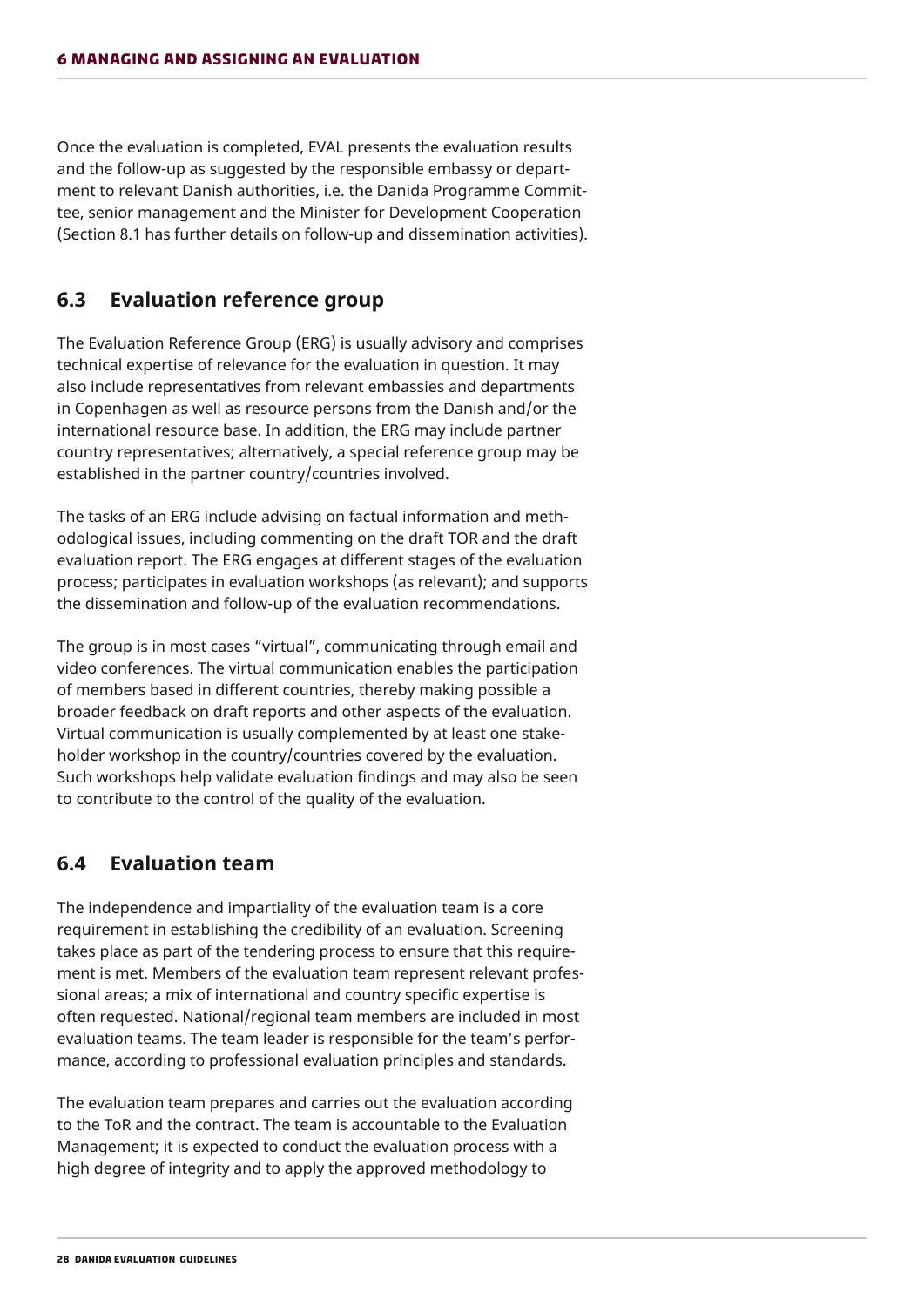<span id="page-28-0"></span>produce evidence-based and reliable findings, conclusions, lessons learnt and recommendations.

The evaluation team reports to the Evaluation Management regularly; organises stakeholder workshops in case study countries (when this is part of the ToR); participates in or organises validation stakeholder workshops towards the end of the evaluation process; and ensures systematic and documented processes for quality assurance.

#### <span id="page-28-1"></span>**6.5 Procuring the evaluation team**

EVAL, with the participation of the partner country and/or representatives of other agencies involved in the evaluation, procures the evaluation team through a tendering process. The contracting is typically with a consulting company or a research organisation. In cases of joint evaluations, the lead partner's procurement policies and processes usually apply. Key selection criteria are the quality of the technical proposal of the tenderer, experience in evaluation, field-level competences, and experience relevant to the task.

The current system for procurement of services in the Ministry of Foreign Affairs implies that all evaluation assignments above 250,000 DKK are tendered. Contract opportunities above the EU threshold follow the EU procurement directive. The Contract Notice for such assignments is advertised on EU's Tender Electronic Daily (TED) for all interested parties to respond to.

Tenders are appraised on the basis of topical content, professional composition, competence of the evaluation team, and price. Tender procedures, according to the EU procurement directive, require a preparation period of about four months. A two-step process is often used. First, there is a short-listing of organisations among those who have forwarded an expression of interest; the short listing is based on an assessment of the references submitted of similar assignments previously carried out. On the basis of this assessment, a certain predetermined number (usually three to five) of prospective tenderers are invited to submit a proposal. The second step is the tender evaluation. The Contract Department's website has further details and guidelines.17

In situations where conflict of interest could occur, potential evaluators are excluded from participation, if their participation puts into doubt the independence and impartiality of the evaluation. In addition, any firm or expert participating in the preparation or implementation of a project or

*A transparent and open procurement procedure is used for selecting the evaluation team.*

*The members of the evaluation team possess a mix of evaluative skills and thematic knowledge. Gender balance is considered and the team includes professionals from partner countries or regions concerned.* 

(OECD/DAC Quality Standards section 3.1)

<sup>17</sup> See 'Danida Business Contracts' at [www.um.dk.](http://www.um.dk/)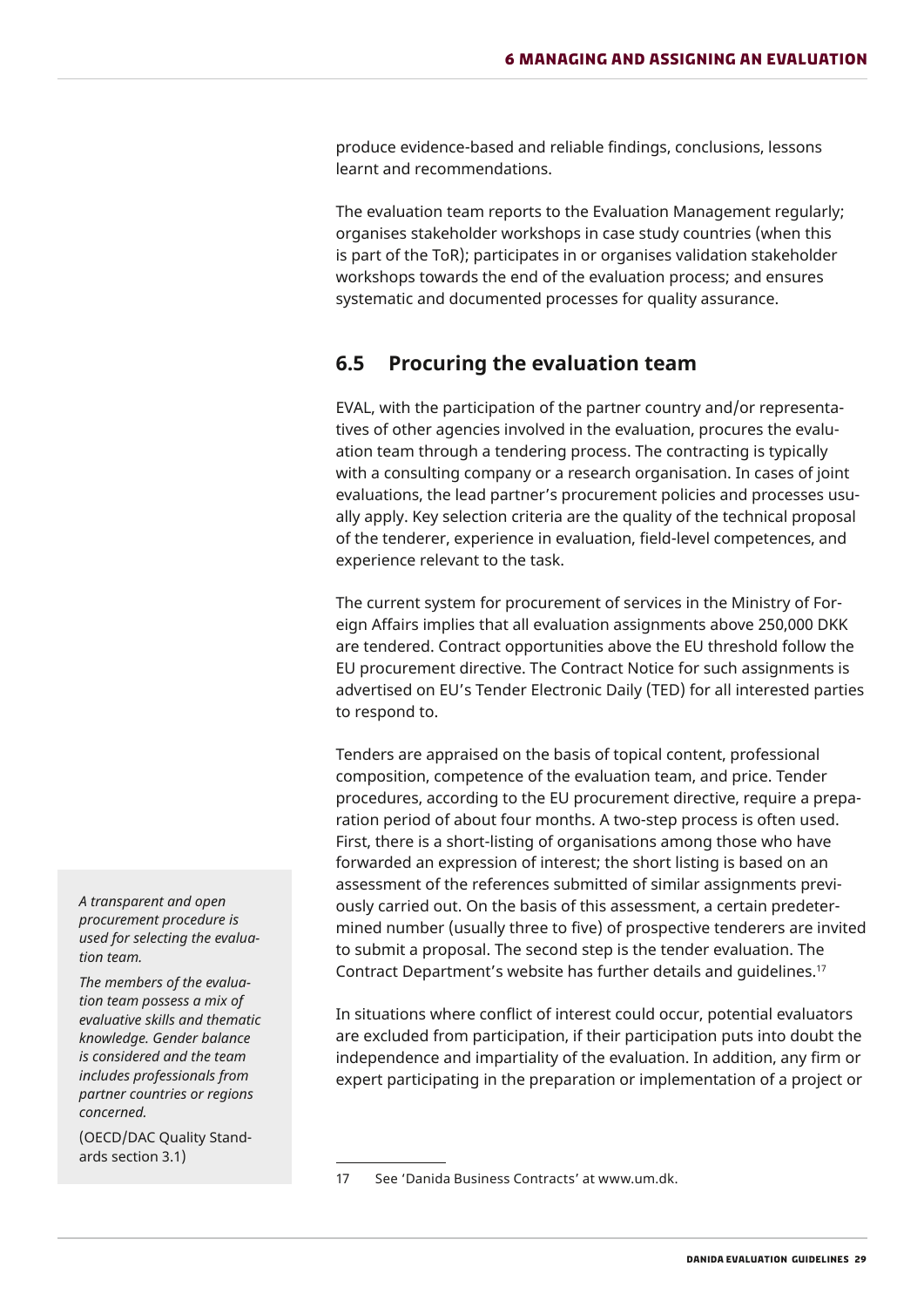programme may be excluded from participation in the tender, unless the involvement does not constitute unfair competition.

Decisions on whether a conflict of interest exists rest with the Tender Evaluation Committee and are made on a case-by-case basis. Companies and individuals submitting proposals/bids shall provide all necessary information of relevance to the decision-making process as part of their tender. They shall self-assess the likelihood of a conflict of interest occurring.

*Evaluators are independent from the development intervention, including its policy, operations and management functions, as well as intended beneficiaries. Possible conflicts of interest are addressed openly and honestly. The evaluation team is able to work freely and without interference. It is assured of co-operation and access to all relevant information.* 

(OECD/DAC Quality Standards section 3.2)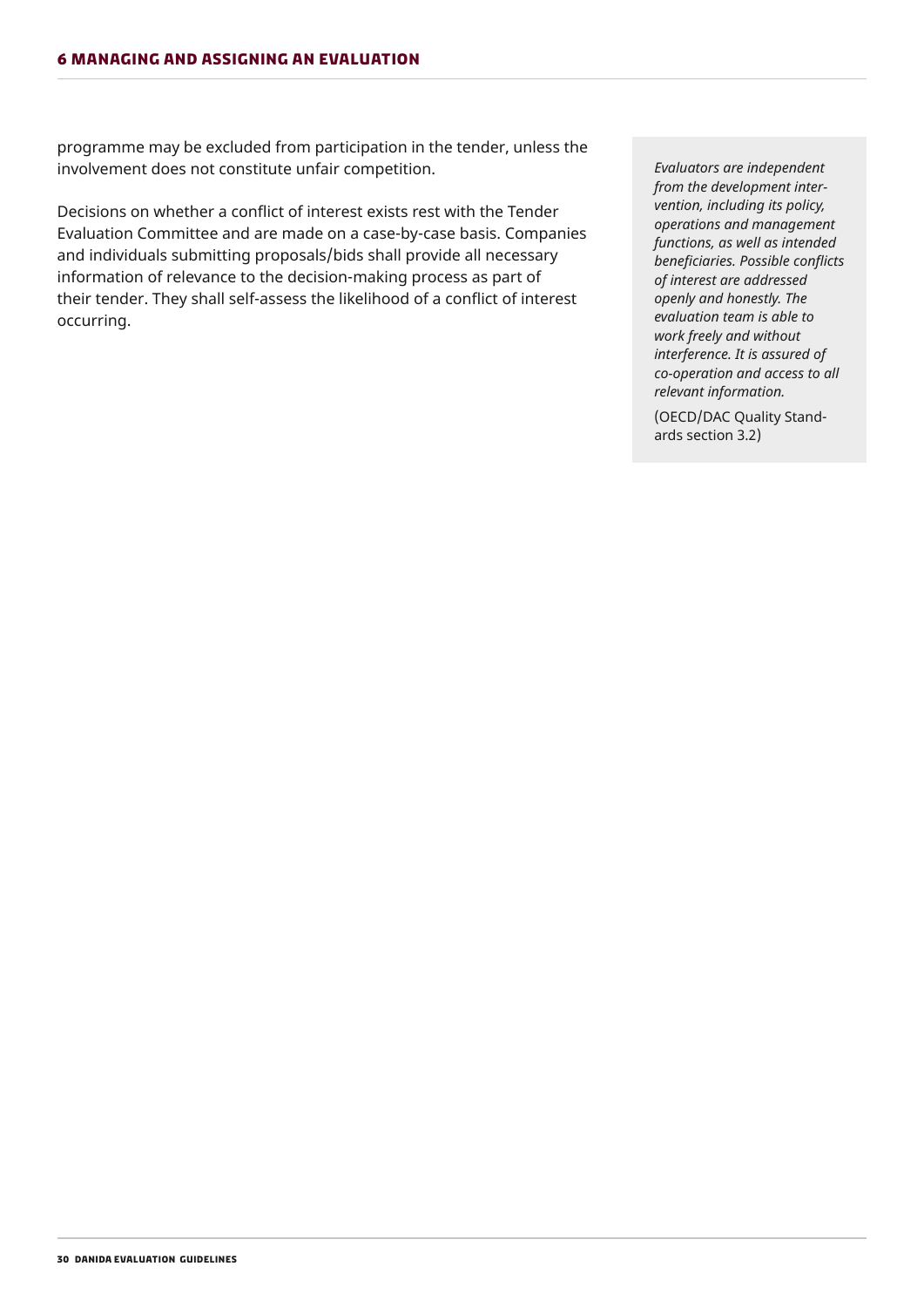## <span id="page-30-0"></span>**7 Implementation and reporting**

This chapter presents issues related to the steps of implementation and reporting in evaluations. Different phases of implementation are discussed, namely inception, field work, data collection and analysis. (See [Box 9](#page-32-1) for the sequence of the evaluation process.)

#### <span id="page-30-1"></span>**7.1 Inception phase**

The inception phase provides an opportunity for the evaluation team, in agreement with the Evaluation Management, to further operationalise the ToR and finalise the evaluation approach and methodology. Key stakeholders may also be consulted. In most cases, the inception phase includes a documentation review, which helps strengthen the final development of the methodology. This includes clarification of potential sampling strategies and sampling criteria; the methods to maximize solidity and relevance of case studies; and the inclusion of relevant assumptions or requirements.

The inception phase may also be used to discuss issues related to the intervention logic including, e.g. the non-linear nature of intervention logics in complex interventions and how to conduct fieldwork in fragile situations. In such cases, methodological complexities, often combined with logistical challenges, must be taken into account. In fragile situations, poor or limited security may reduce the possibility of ensuring robust sampling. Alternative methods of data collection must be proposed at this stage.

At the end of the inception phase, the evaluation team produces an inception report, including a detailed operational plan for the conduct of the evaluation fieldwork. The report is usually shared with the ERG for comments. The Evaluation Management approves the final version of the report (see [Annex 3](#page-44-1) for a list of key issues to be covered by the inception report).

The evaluation team must apply and document its quality assurance process starting from this phase. Quality assurance must address key questions of methodology, e.g. reliability and validity of findings as well as security and confidentiality of data and information.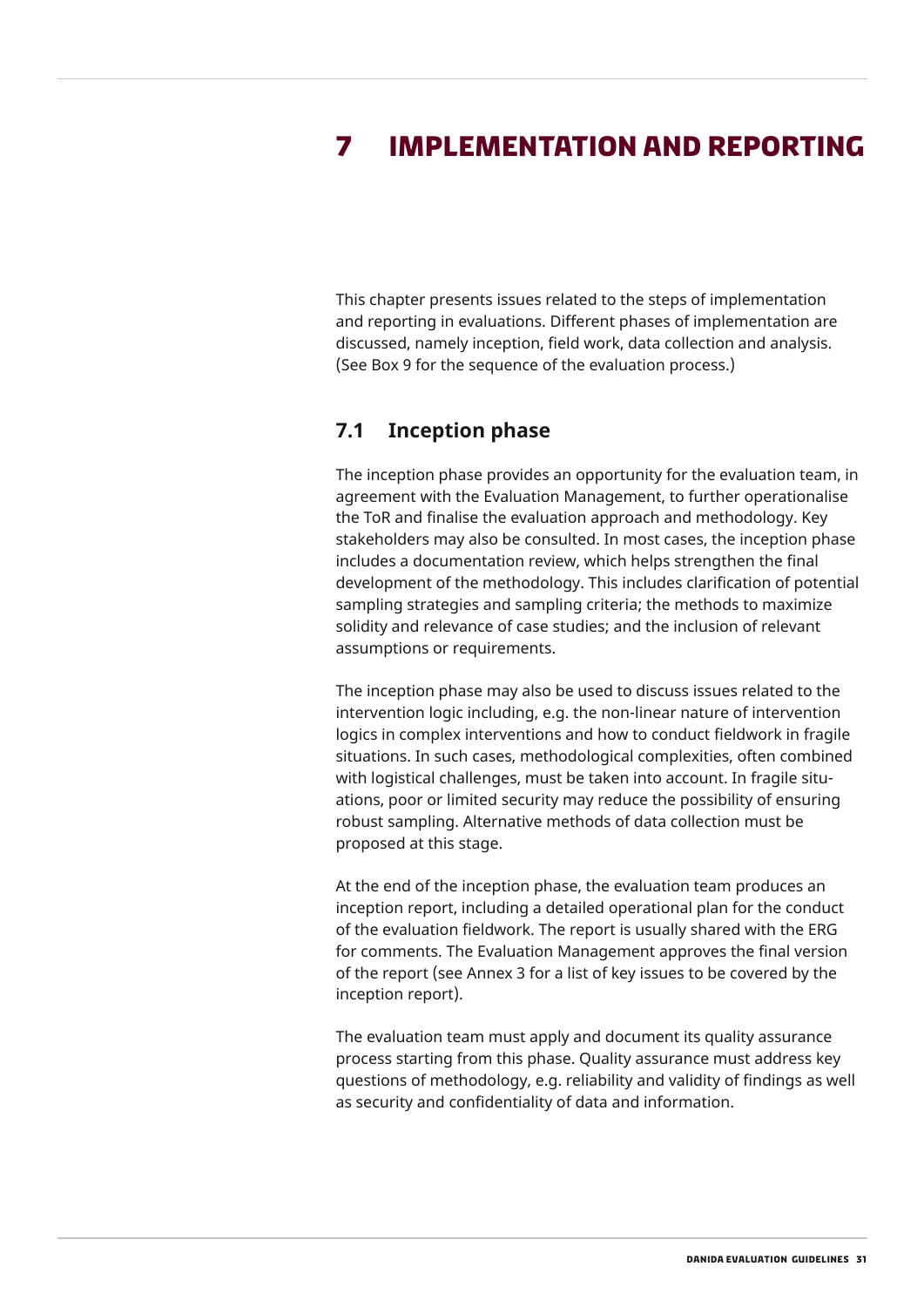#### <span id="page-31-0"></span>**7.2 Fieldwork and data collection**

The purpose of fieldwork (if part of the evaluation) is to systematically collect data and information from different relevant sources, using a solid sampling frame and methods for data collection. The data collection builds on the documentation analysis; it validates existing information, fills knowledge gaps, and ensures triangulation of information (see Section [7.3\)](#page-31-1). A mix of methods is applied to compensate for the respective weaknesses and biases in each of the data collection methods.

Data collection methods may include interviews, focus group discussions, surveys, SWOT (Strengths, Weaknesses, Opportunities and Threats) analysis, participatory appraisal methods, structured observation, review of log books, analysis of data generated through monitoring systems, and new data sets generated from existing surveys.

Based on initial data analysis, preliminary findings of facts are formulated and validated with concerned parties.

Data collection and choice of methods should take into account the specific challenges such as language and adaptation to different contexts. Similarly, cultural sensitivities should be considered and respected both in the choice of data collection methods and in the manner in which the evaluation team gathers information.

Because evaluations often produce findings that are subject to disagreements, the choice of methods of data collection and analysis is critical; it needs to be of high standard and well substantiated.

EVAL, as part of its quality control function, monitors that robust methodologies are applied, i.e. that evaluations use the methods that best answer the evaluation questions in order to ensure validity and reliability of findings and conclusions (see [Annex 5](#page-47-1) for further information on validity, reliability, sufficiency and evidence in data collection and analysis).

#### <span id="page-31-1"></span>**7.3 Analysis**

The purpose of the analysis is to transform data into credible evidence. The collected data, using a robust sampling strategy as well as thorough contextual knowledge, is the basis for the analytical process.

The first step in the analytical process involves the cleaning, verification and organisation of data, so that they meet standards of quality, i.e. validity and reliability. Data also need to be organised according to the evaluation criteria and questions.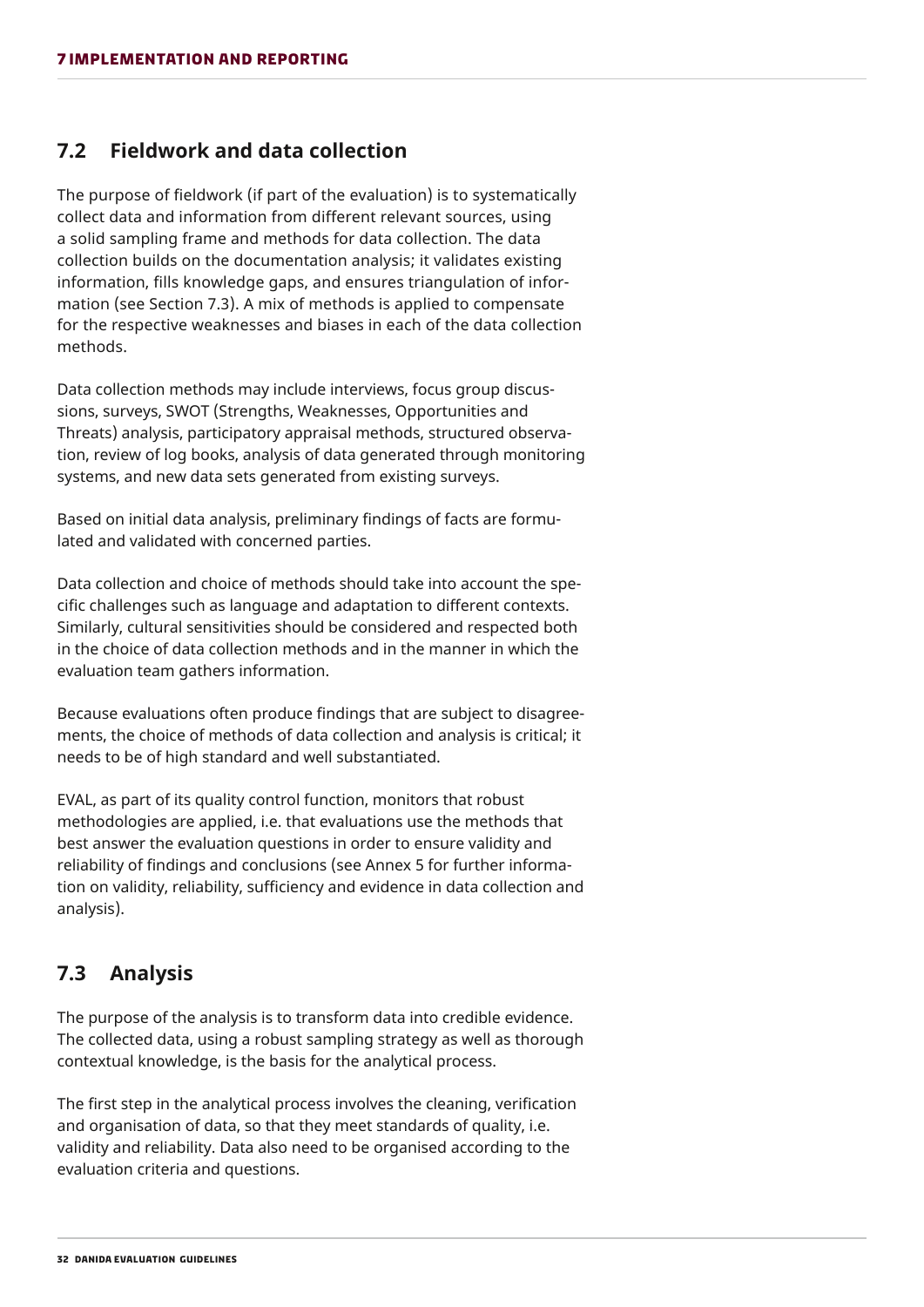<span id="page-32-0"></span>The second step is to aggregate the data to constitute findings that are relevant to the evaluation questions at hand. Although judgment is involved in the formulation and selection, findings describe facts and do not constitute or contain evaluative judgments in themselves. At this step, the evaluation team needs to ensure that the collected data have been triangulated, i.e. cross verified with data emanating from different sources and/or different methods of data collection, and that such data are sufficiently robust for analysis. Testing the findings through different analytical tools may also strengthen the validity of the analysis.

The third step in the analytical process is to categorise, contrast, compare, and interpret the findings, i.e. formulate conclusions. This entails judging findings in relation to a reasonable expectation, e.g. a standard, criterion, benchmark, target, indicator, or good practice.

The "lessons learned" from an evaluation present selected key findings and conclusions and assesses these in the broader perspective of generality and wider applicability.

The evaluation team translates the conclusions and lessons learned into main recommendations, which can be considered by management and subsequently translated into more specific and detailed decisions and follow-up. Recommendations must be well founded and clearly supported by the data analysis and the conclusions drawn in the evaluation.

A dialogue with key stakeholders (e.g. during validation workshops) aims to enhance the understanding of lessons learned and recommendations and thereby the usefulness of the evaluation. The final formulation of lessons learned and recommendations, however, rests with the evaluation team to ensure independent views.



#### <span id="page-32-1"></span>**BOX 9: BUILDING SEQUENTIAL CONSISTENCY OF THE EVALUATION PROCESS**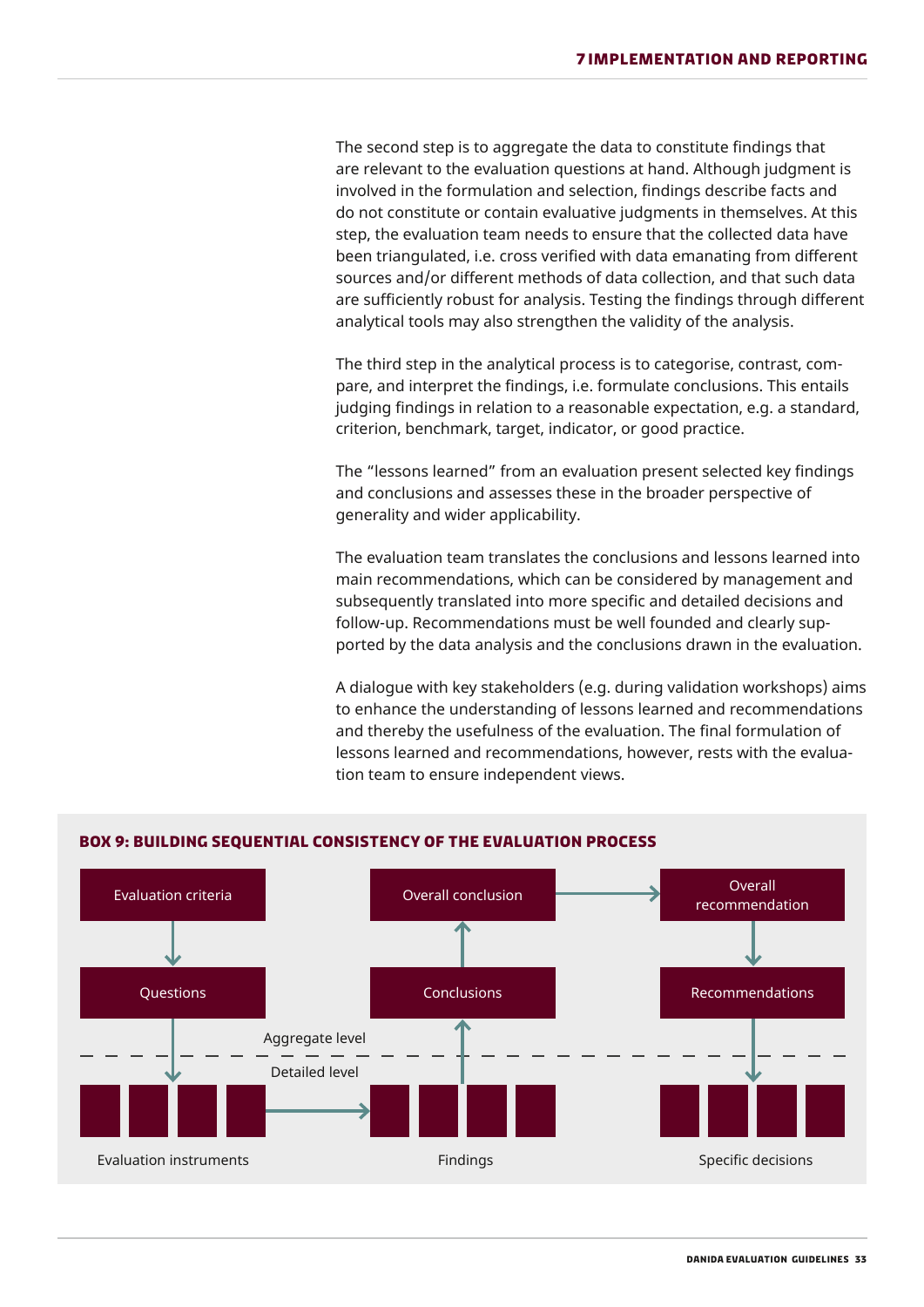#### <span id="page-33-0"></span>**7.4 Reporting**

The reporting on an evaluation starts as early as the inception phase when a report outline is presented based on the ToR and the introductory discussions with EVAL. The reporting ends with the submission of the final evaluation report. The evaluation team is bound by contract to ensure that the contents of the ToR are adequately addressed in the evaluation report. Moreover, as stated in the OECD/DAC Quality Standards, reporting must also take into consideration the interests and background of the intended audience for the evaluation.

Throughout the process, it is important to keep in mind that the report should be based on findings from *all* stages of the evaluation process. It is a common pitfall that findings from fieldwork dominate at the expense of findings from document reviews and/or initial interviews with key resource persons for instance.

EVAL, other MFA staff, and the commissioning partners have no say on the evaluative judgements of the report. They assess the quality of the report and submit comments regarding factual information, methodological issues, conclusions, and clarity of recommendations, after which the team prepares the final draft version.

In accordance with the OECD/DAC Quality Standard, EVAL emphasises and seeks short and precise reports, written in understandable and reader-friendly language.

The team leader is responsible for submitting the final report and summary in a structure and a layout that comply with EVAL and the MFA's formal requirements. In evaluations that are not managed by the MFA other formal requirements may apply. Lay-out and writing guidelines are available and can be accessed online at <http://evaluation.um.dk.>

*The evaluation report can readily be understood by the intended audience(s) and the form of the report is appropriate given the purpose(s) of the evaluation.* 

(OECD/DAC Quality Standards section 3.5)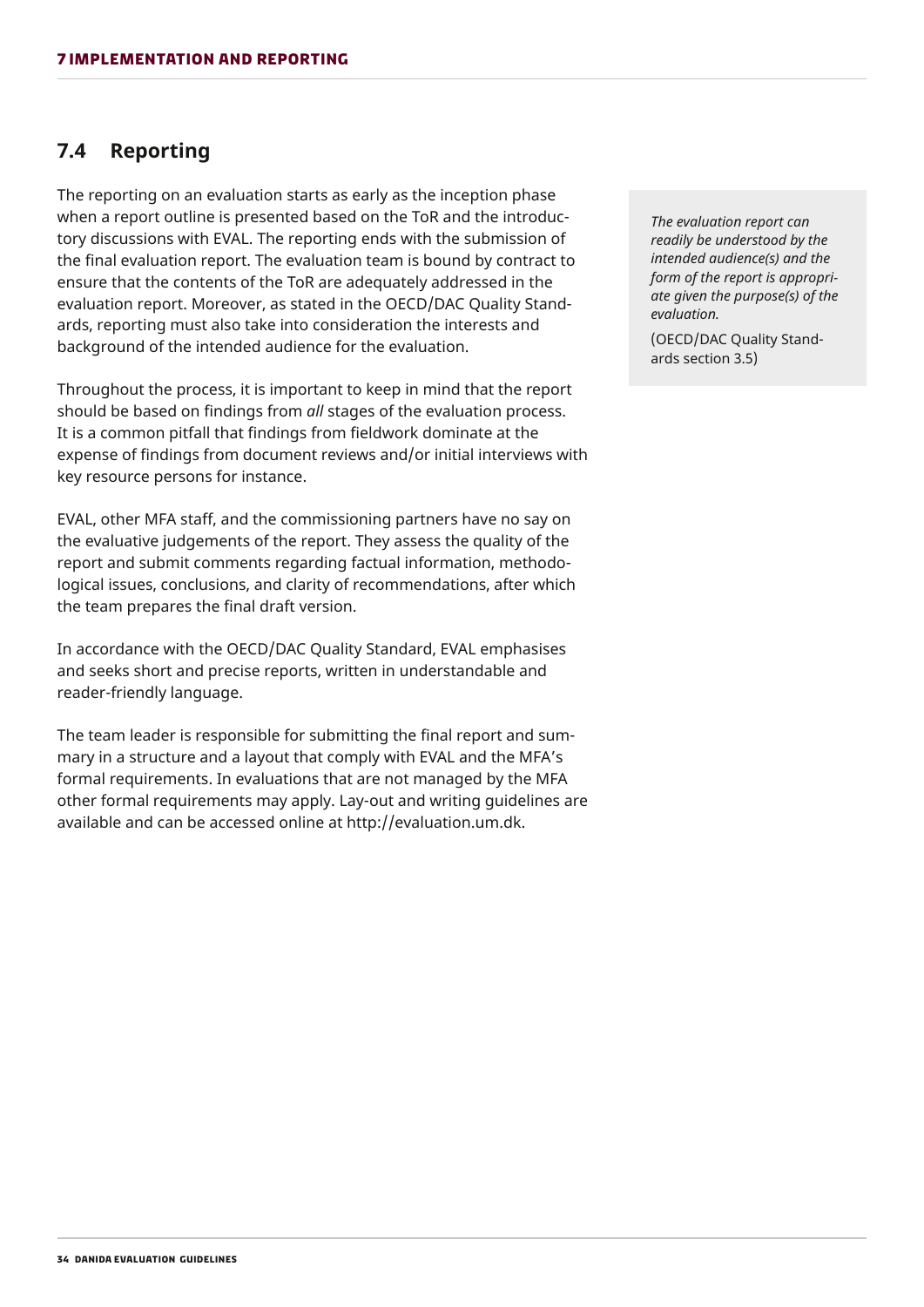## <span id="page-34-0"></span>**8 Follow-up, learning and dissemination**

This chapter provides an overview of MFA's internal follow-up procedures and the external dissemination of evaluations, as well as the learning aspects related to both.

#### **8.1 Management response to evaluations and internal follow-up**

When an evaluation has been finalised, a Management Response and Follow-up Note is prepared and discussed in the MFA's internal Programme Committee. This serves a dual purpose: First, the note provides the Programme Committee with information on the key findings and recommendations of the evaluation. Second, the note proposes a management response to the recommendations of the evaluation.

EVAL coordinates the preparation of Follow-up Notes, while the responsibility for the draft management response rests with the representation/department responsible for the programme (or multilateral support) being evaluated. The management response is finalised by the responsible representation/department, based on the discussions in the Programme Committee, and submitted to EVAL, which presents it to the chair of the Programme Committee for final approval.

A four-page summary of the evaluation, including a short version of the management response, is prepared in Danish. EVAL is responsible for the preparation of the summary; the relevant embassy or department is responsible for the preparation of the short version of the management response.

Since evaluation plays a critical role in the learning cycle, the management of the MFA continuously monitors how findings and recommendations of completed evaluations are followed-up. The Secretary of State for Development Policy chairs an evaluation meeting twice a year with the participation of head of the Centre for Development Policy as well as the heads of departments in this centre. Other relevant departments/ embassies participate in the meeting on an ad-hoc basis where follow-up to previous evaluations is reported and discussed.

All evaluations and Danish summaries of evaluation reports are distributed to relevant embassies and departments in the MFA. It is the responsibility of operational departments and embassies to ensure that rel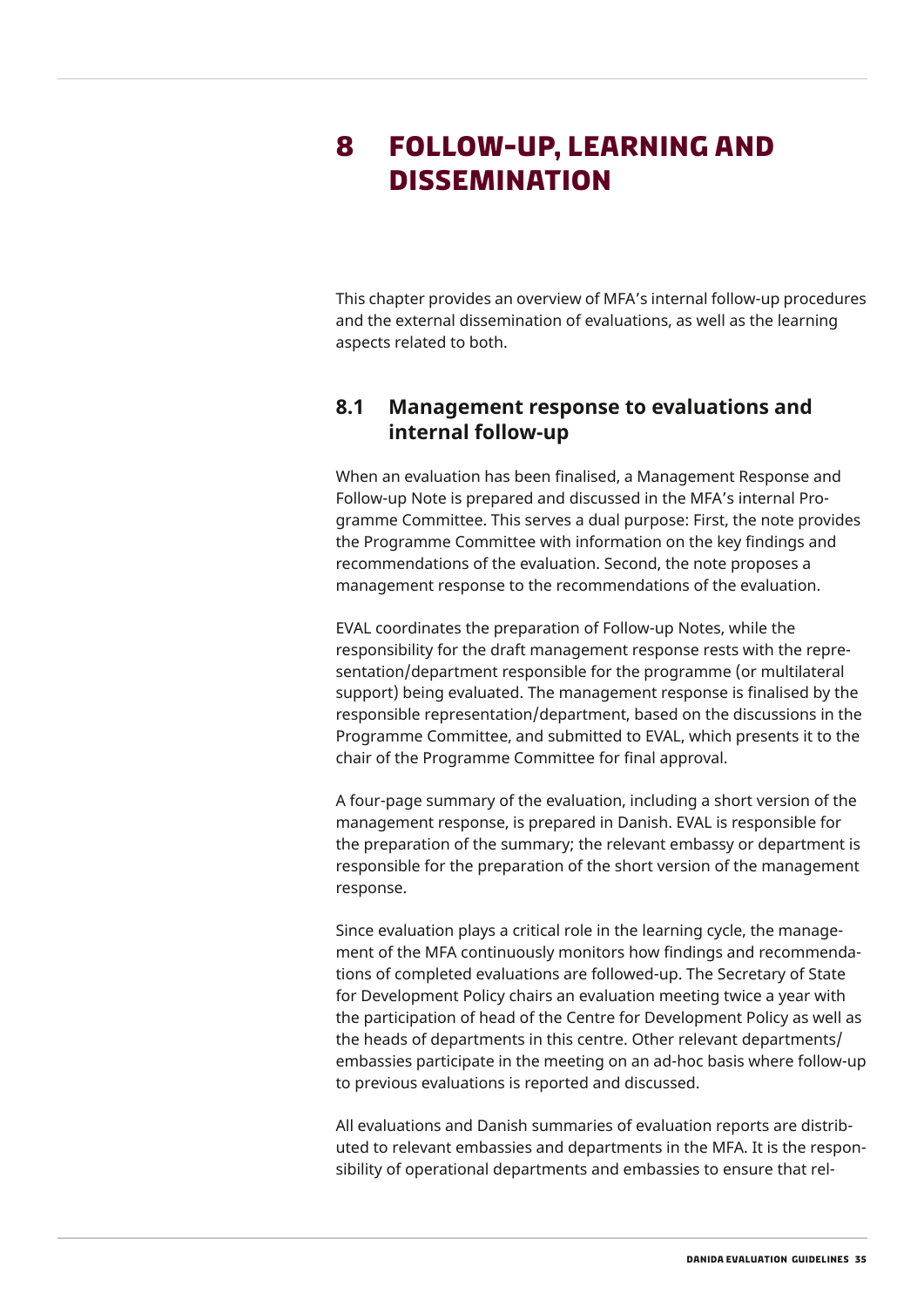<span id="page-35-0"></span>evant past experience is built into the design and preparation of future activities.

EVAL also attends the presentation and discussions of Concept Notes on new programmes or new phases of existing programmes in the Programme Committee. EVAL participation aims to ensure inclusion of evaluation-based knowledge in the preparation of new programmes or phases of programmes. More details on the functioning of the Programme Committee can be found at [www.amg.um.dk](http://www.amg.um.dk)

In addition, "brown-bag lunches" are organised in the MFA to disseminate lessons learned and follow-up actions related to key evaluations. Presentation of evaluations also takes place at seminars for advisers within specific technical areas. Uptake of new knowledge based on evaluations may thus take place at individual level, but may also take place through a community of practice, such as a group of technical advisers with expertise in the topic. Similarly, internal meetings may be organised to discuss evaluation studies or other reports commissioned by EVAL.

#### **8.2 External dissemination**

External dissemination of evaluations takes place through publishing of evaluations and evaluation studies at the department's website [\(evaluation.um.dk\)](http://evaluation.um.dk) and through distribution of hard copies of evaluation summaries to relevant stakeholders, such as the Foreign Affairs Commission of the Danish Parliament, the Council for Development Policy, , MFA management, embassies and relevant departments plus relevant partners internationally and in specific partner countries. Information on upcoming and recently completed evaluations also takes place through distribution of the newsletter published by EVAL at regular intervals.

Electronic links to evaluation reports are distributed through information on the MFA's news-site. Links to evaluation reports are also submitted to the database of the OECD/DAC Evaluation Resource Centre (DeREC).

EVAL contributes to international efforts towards developing methods for evaluation of development cooperation through, e.g. the organisation of international seminars or workshops and publishing of articles in international publications.

Other means of communicating evaluation-based knowledge include the organisation of public meetings in Denmark to present evaluations; lectures at universities in Denmark; and explaining the role of evaluation through video and film. In line with the communication strategy of the MFA, EVAL is exploring possibilities for increasing the use of social media in the communication of evaluation results in the future.

*Recommendations are systematically responded to and action taken by the person(s)/ body targeted in each recommendation. This includes a formal management response and follow-up. All agreed follow-up actions are tracked to ensure accountability for their implementation.* 

(OECD/DAC Quality Standards section 4.2)

*The evaluation is designed, conducted and reported to meet the needs of the intended users. Conclusions, recommendations and lessons are clear, relevant, targeted and actionable so that the evaluation can be used to achieve its intended learning and accountability objectives. The evaluation is delivered in time to ensure optimal use of the results.* 

*Systematic dissemination, storage and management of the evaluation report are ensured to provide easy access to all development partners, to reach target audiences, and to maximize the learning benefits of the evaluation.* 

(OECD/DAC Quality Standards section 4.1)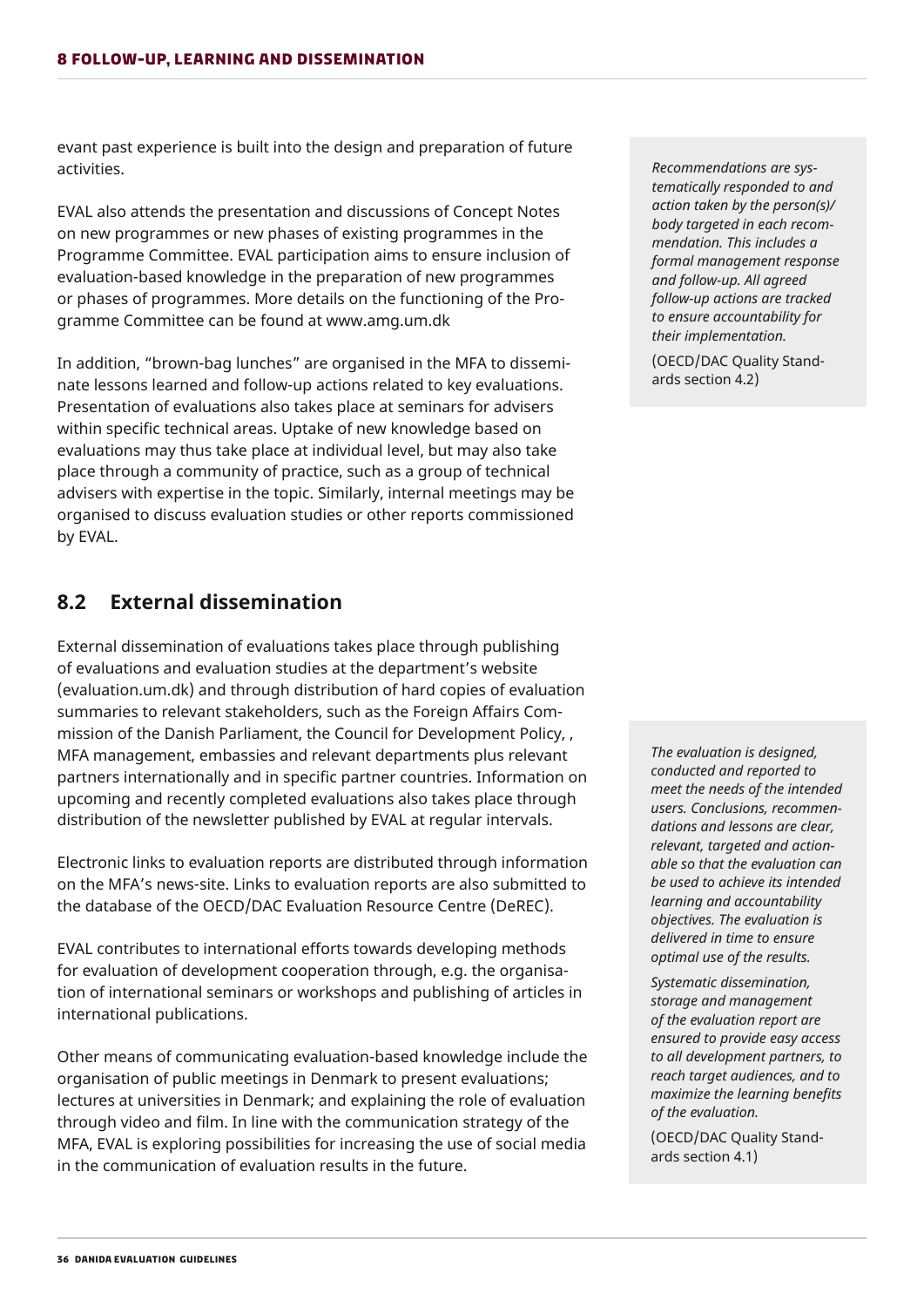*The evaluation results are presented in an accessible format and are systematically distributed internally and externally for learning and follow-up actions and to ensure transparency. In light of lessons emerging from the evaluation, additional interested parties in the wider development community are identified and targeted to maximise the use of relevant findings.* 

(OECD/DAC Quality Standards section 4.3)

The external users of evaluations are a diverse group of persons and organisations located in Denmark, partner countries and the international community. They comprise authorities, the media, politicians, civil society, private sector associations, researchers, consultants and professional agencies, among others.

EVAL continuously assesses how evaluations are used. The main feedback on existing outreach includes use of evaluation in planning of new development interventions, in management of existing activities, in development of policies and strategies, and in training of staff members and external resource people.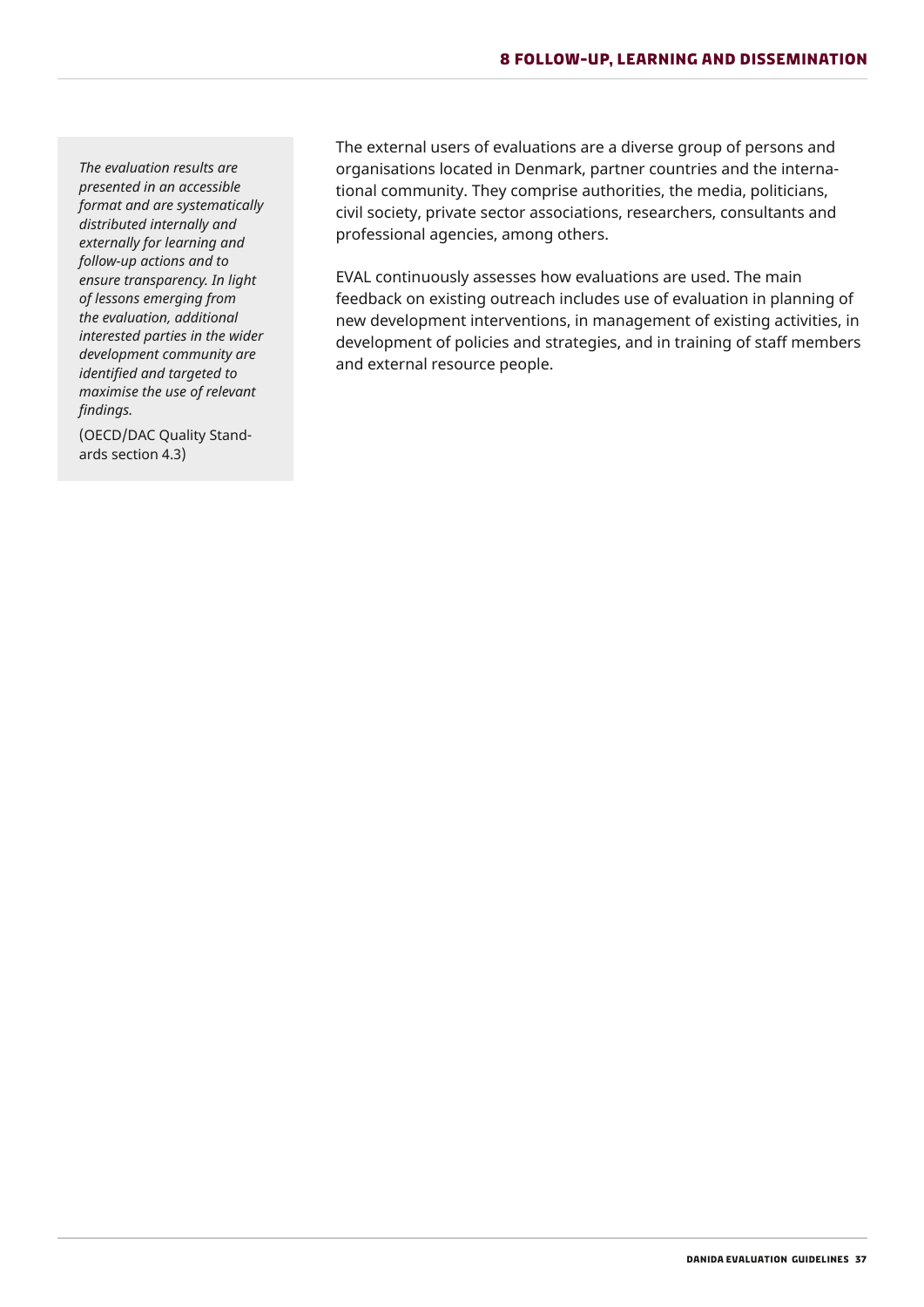## <span id="page-37-0"></span>**Annex 1: Codes of conduct**

#### **The evaluation management**

- At the inception stage the Evaluation Management (EM) is responsible for briefing the evaluation team on the operations, the expected role of all parties involved in the process, relevant documents and data sources. After the draft report has been presented, all communication between the evaluation team and MFA/partner staff and other stakeholders should go through the EM.
	- The EM is required to react to all requests for assistance relating to situations in which the evaluation team feels their independence questioned or threatened. If the evaluation team encounters insufficient assistance or outright resistance during the evaluation process, including when carrying out the fieldwork, it is the responsibility of the EM to contact the persons involved and ensure that proper cooperation be established. In the extreme situation where comments can be interpreted as subtle or overt pressure against the evaluation team to achieve specific conclusions, the EM has a particular responsibility to take immediate action.
	- If the evaluation team suspects mismanagement, corruption or other illicit practices, the evaluation team must inform the EM, which must ensure that the information is passed on to relevant departments or embassies for appropriate action.

#### **MFA Staff and other stakeholders responsible for the activities under evaluation**

Actors in partner countries such as line ministries, private sector actors, and civil society organisations may in some cases be, along with MFA staff, key parties to the evaluation process.

Other parties responsible for the activities under evaluation may include organisations in Denmark (e.g. Danish civil society organisations), multilateral organisations and other international institutions supported by Denmark. These stakeholders have the complex role of being both the object of an evaluation, key resource persons during the evaluation, and/or users of the results. They have a key role in assuring the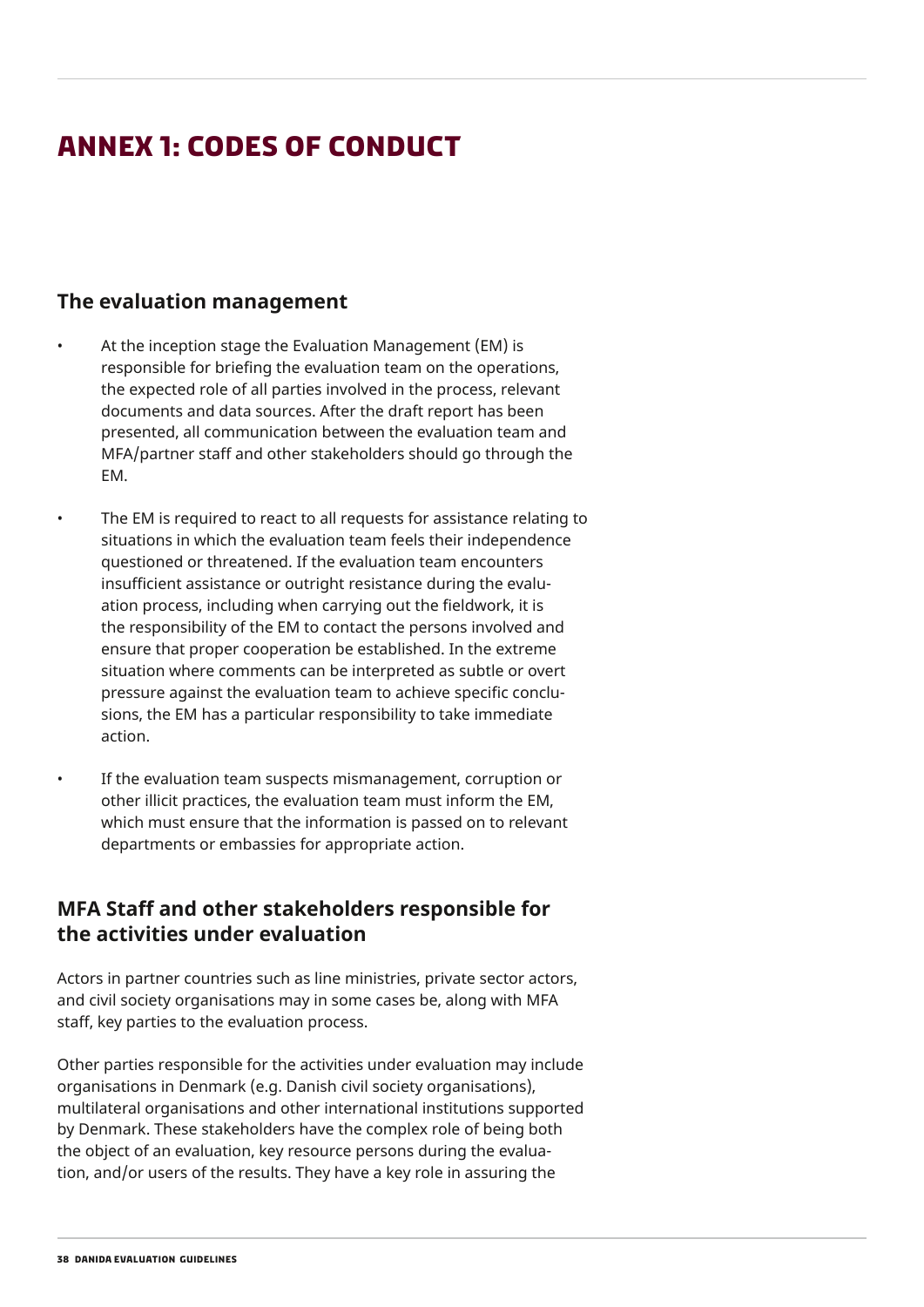usefulness of evaluation findings for their own learning processes. They facilitate evaluations, and they comment on the reports by pointing out factual errors and inaccuracies.

- When facilitating evaluations by providing contacts, references, information about activities and logistical support to the evaluation team, MFA staff and other stakeholders are expected to respect the integrity of the evaluation team in making its own decisions about where to go and whom to see. They may certainly provide comments or background information on suggested sites for field visits and persons to be interviewed, but the final decision rests with the evaluation team in consultation with the EM.
- MFA staff and other stakeholders should assist with the identification of relevant documents, even if the material has not been specifically requested.
- If contributing to quality control of the report, MFA staff and other stakeholders should observe the right of the evaluation team to make conclusions and recommendations, which may not be shared by the MFA.
- Reservations regarding the competence of evaluation team members, the quality of the fieldwork, the quality of analyses, etc. should be reported immediately to the EM.
- After the draft report has been produced, all contact between the evaluation team and stakeholders should go through the EM. If the evaluation team meets with stakeholders, the EM should be present, and all correspondence between the evaluation team and stakeholders should be copied to the EM.

#### **Evaluation teams**

Independent evaluation teams carry out all evaluations and it is their responsibility to collect the information necessary to fulfil the tasks set out in the Terms of Reference for the assignment and to present findings, conclusions and recommendations in a well-structured and well-written report. The evaluation team prepares and undertakes the fieldwork and in this process consults with relevant MFA and partner staff as necessary.

Conclusions and recommendations of the evaluation report are discussed with the EM, MFA staff and, in case of joint evaluations, also with staff from other agencies, partners and possibly a reference group, but it is the evaluation team who has the ultimate responsibility for conclusions and recommendations.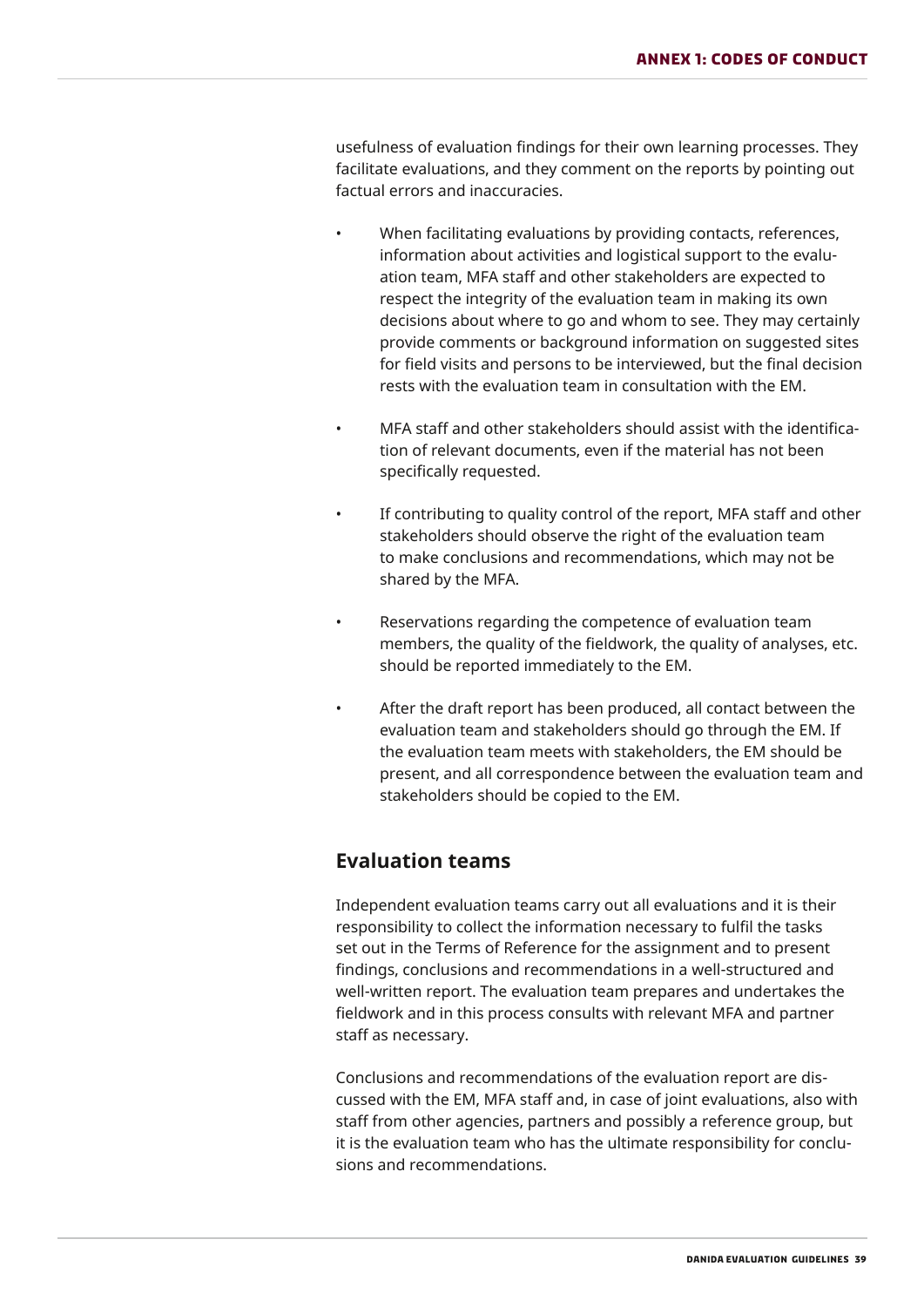- The evaluation team should be prepared to engage in discussions with MFA staff and other stakeholders without perceiving any difference of opinions as a form of pressure. There is an inherent tension in any evaluation assignment, and the evaluation team should expect their interpretations to be challenged.
- Evaluation teams who believe that they have been subject to undue pressure or inappropriate behaviour from MFA staff or other stakeholders (including those responsible for the activities under evaluation) during fieldwork or while preparing the report, should report this immediately to the EM.
- It is the responsibility of the team leader to decide, whether it is appropriate for the EM and possible stakeholders to participate in meetings, interviews and field visits. Stakeholders may include Embassy staff, Danida advisers and company advisers, representatives of other donors, partner representatives, other parties responsible for the activities under evaluation, and others. Issues relevant to the team leader's decision include ensuring the impartiality of the evaluation, ensuring openness of discussions, and avoiding imbalance in numbers (too many 'evaluators' present can make stakeholders uncomfortable).
- If the evaluation team encounters or suspects corruption or other illicit practice, while carrying out their evaluation, it is their responsibility to report this to the EM, which will ensure that the MFA can take appropriate action. Only cases sustained by legally valid evidence can be reported in an evaluation report.
- During the preparation and the undertaking of the fieldwork, the evaluation team is responsible for informing the EM about the time schedule of the evaluation and the persons to be contacted and interviewed. This information ensures coverage of important sources of information and helps to avoid duplication and the evaluation becoming a burden upon a small group of key resource persons.
- After the draft report has been produced, the evaluation team should avoid any direct contact to MFA staff and other stakeholders without prior agreement with the EM. If the evaluation team meets with MFA staff, the EM should be present, and all correspondence between the evaluation team and MFA staff should be copied to the EM.
- The evaluation team should correct all factual errors and inaccuracies and make changes related to report structure, consistency, the analytical rigour, the validity of evidence, and requirements in Terms of Reference, as pointed out by the EM. However, the evalu-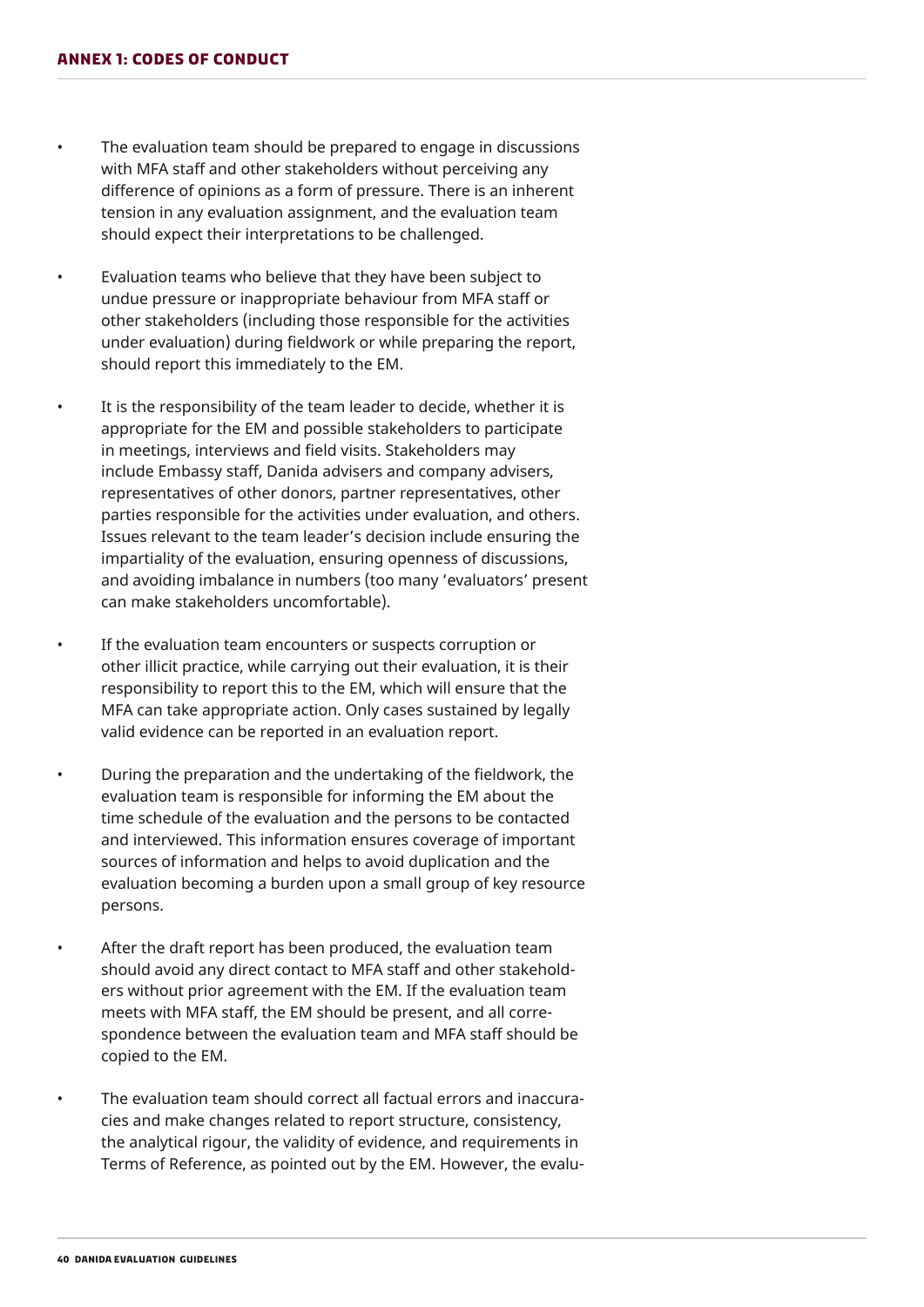ation team should only agree to make changes to conclusions and recommendations of the evaluation that they regard as qualitative improvements. Where consultants disagree with changes proposed by the EM, other MFA staff, and other stakeholders, they must present counter arguments. In cases of serious disagreement, the alternative assessments and counterarguments by the evaluation team should be presented in the report, if appropriate as footnotes. In cases of minor issues, the consultant must explain in writing to the EM why suggested changes are not considered relevant or appropriate.

- Statements should not be made on behalf of the evaluation team if all team members have not had the opportunity to express their agreement. Unless disagreement has been clearly expressed in the report, all team members involved in an assignment are expected to be loyal to the conclusions of the report. If internal team disagreement has not been reported, it is not appropriate that team members subsequently criticise the quality or the conclusions of the evaluation after it has been published.
- A particular case of internal team disagreement regards the situation in certain partner countries, where criticism can have serious consequences for national members of the evaluation team. Therefore, the team leader should ensure that national consultants either endorse a report in its entity or that their limited roles are clearly described in the report.
- Participation by the evaluation team in the dissemination of evaluation findings after the publication of the evaluation report is appreciated. If the evaluation team contributes to a public debate about the interpretation of the evaluation, however, this has to be agreed with the EM. Particular attention should be paid to the issue of confidentiality of information obtained during the evaluation process, and the evaluation team should not orally or in writing present information, which is not included in the report.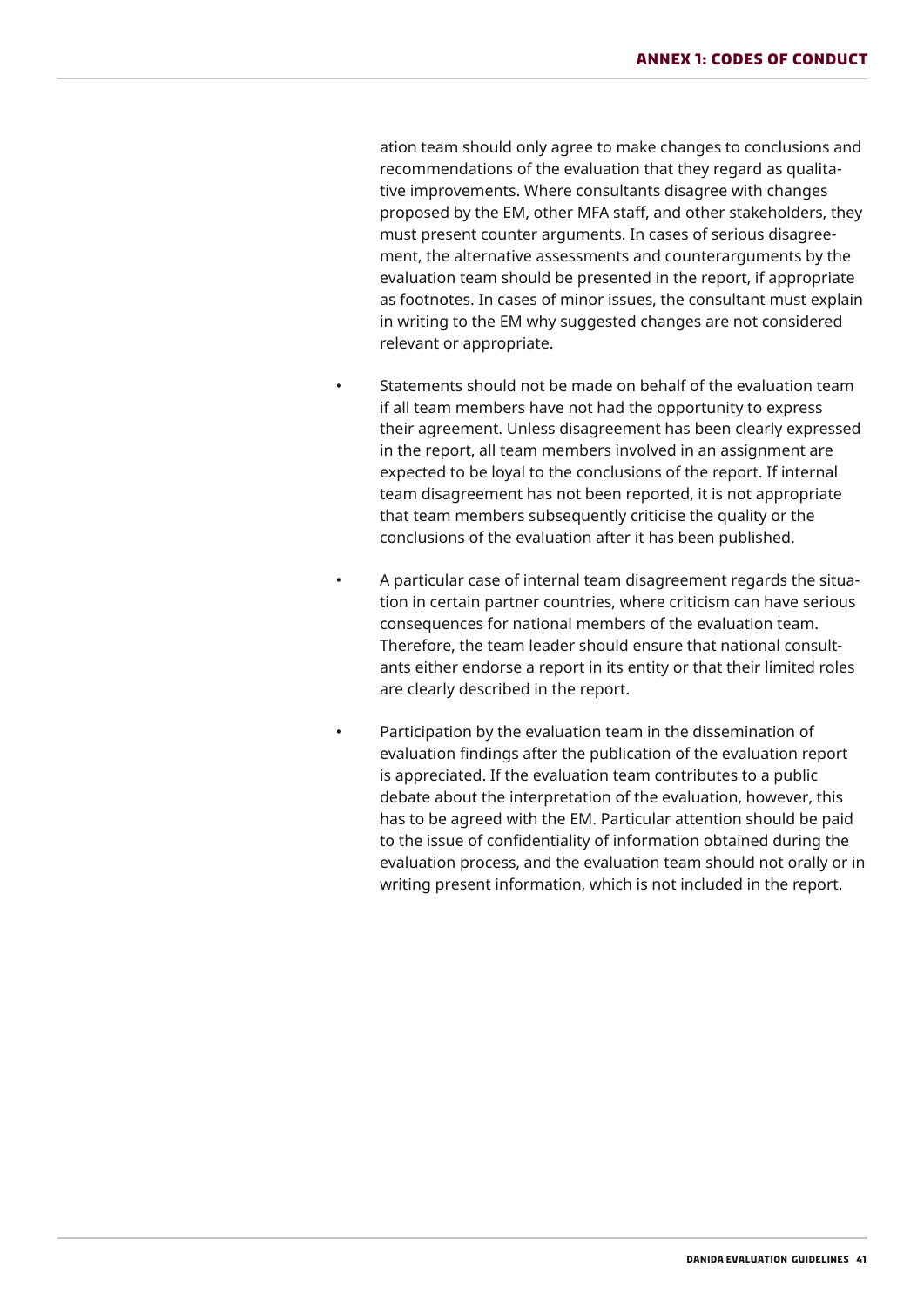## <span id="page-41-1"></span><span id="page-41-0"></span>**Annex 2: Quality Assurance and Quality control**

EVAL makes a distinction between quality assurance and quality control, and this separation is also used in the text below:

#### **Quality assurance -principle**

Quality *assurance* is the responsibility of the evaluation team and the standards to be followed are laid down in the technical bid and subsequently in the contract with the selected evaluation team. Quality assurance by the evaluation team must ensure that the evaluation follows the OECD/DAC quality standards for evaluations and the Danida Guidelines for Evaluation (2012) including the lay-out guidelines.

#### **Minimum requirements in implementation**

The evaluation team must:

- Understand and conduct all processes of the evaluation according to OECD/DAC Quality Standards. This includes upholding the independence, impartiality of the team and i.e. addressing key questions of methodology, e.g. reliability and validity issues, as well as security and confidentiality of data and information systematically throughout the contract period.
- Document its quality assurance processes in a transparent manner and be ready to share documentation of the quality assurance with EVAL.
- Report to the Evaluation Management on a regular basis throughout the evaluation process e.g. by forwarding brief progress reports (or summary of progress in e-mails).

Quality assurance must be exercised throughout the evaluation process. It is the responsibility of the team to ensure that the procedures for quality assurance set out in the technical proposal and the contract with MFA, are adhered to before reports are submitted to EVAL.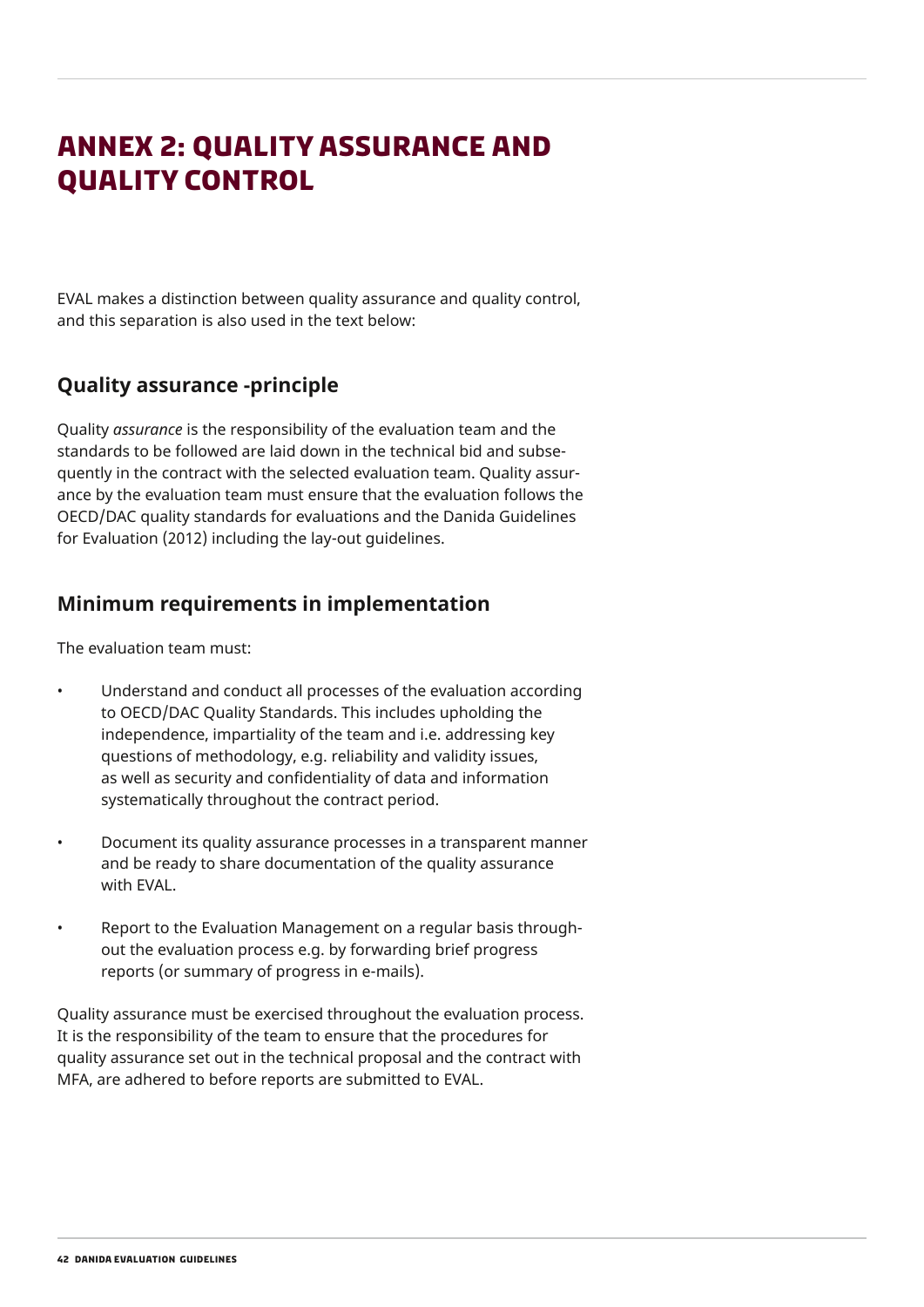#### **Quality control principle**

EVAL conducts quality *control* of all evaluations. Quality control is exercised throughout the evaluation process.

The OECD/DAC standards of quality control are adhered to, but the exact nature of the quality control arrangements for evaluations depends on the scope and complexity, and is decided upon when organisation and management for a particular evaluation is established.

#### **Quality control implementers**

The Evaluation Management is in charge of day-to-day management and quality control.

The Evaluation Reference Group (if established) is in most cases a technical and advisory body, which contributes to quality control through its oversight at particular stages of the evaluation.

External peer reviewers (engaged on most evaluations) are used to strengthen the quality control function in particular subject matters, but may also contribute to control of evaluation methodology, consistency of the analytical work conducted etc.

Participants in validation workshops may also contribute to the quality control of the evaluation.

#### **Quality control processes**

Quality control is carried out throughout the evaluation process and should help ensure that:

The preparatory studies and Terms of Reference are coherent to ensure a clear logic between rationale, purpose and objectives and resources available for a planned evaluation.

Tender procedures stipulate standards for quality assurance and clearly stipulate that these are part of the requirements of the tenderer. The tenderer's quality assurance set-up and approach is also rated as part of the technical proposal.

The principles of independence and impartiality of the evaluation team is adhered to right from selection to completion.

The inception report is coherent and the approach and methodology meets the OECD/DAC Quality Standards.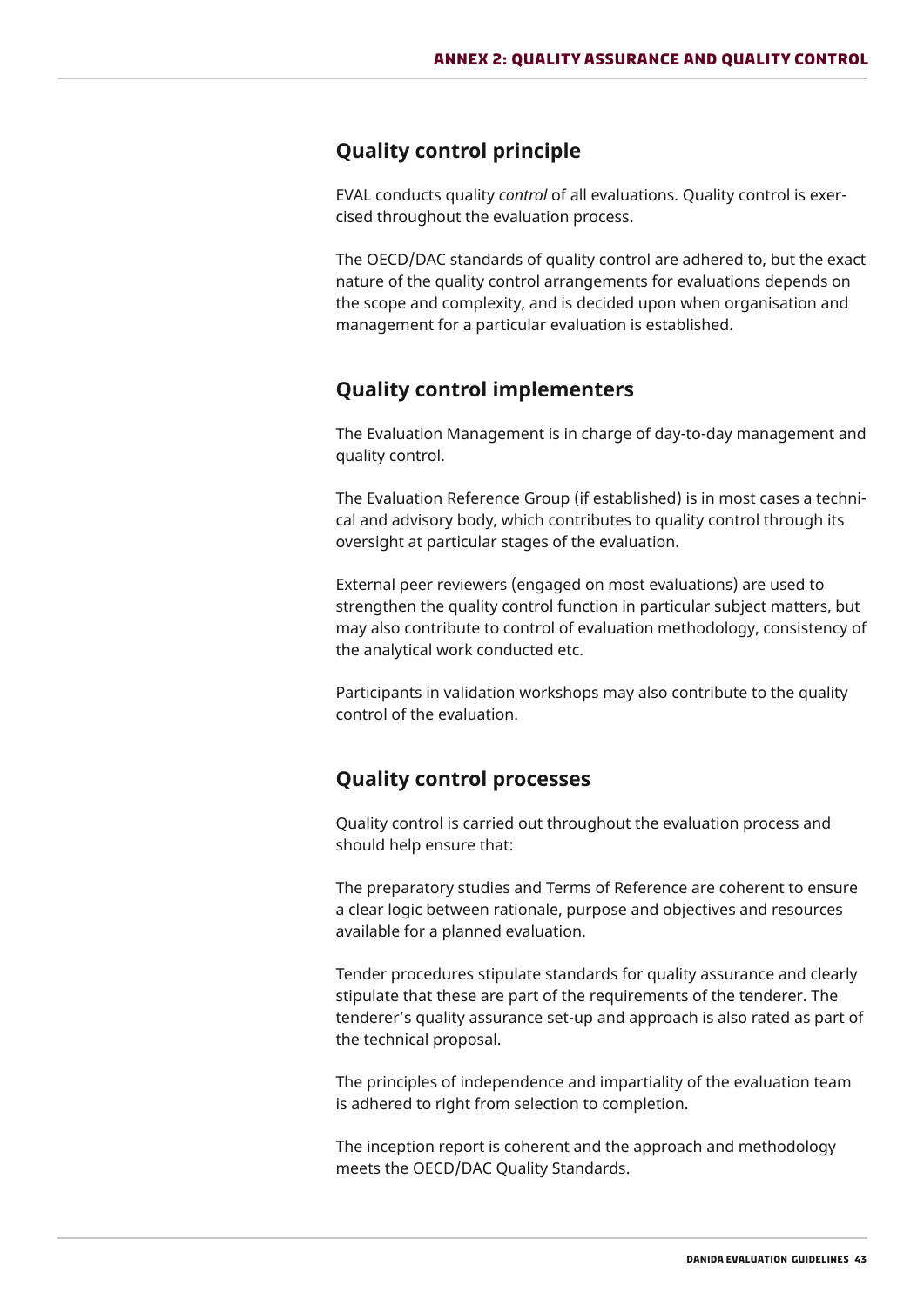The fieldwork applies robust methodologies i.e. use methods that best answer the evaluation questions in order to ensure validity and reliability of findings and conclusions.

The evaluation report addresses all evaluation questions listed in the Terms of Reference and the evaluation report is drawn up on the basis of evaluation findings based on solid evidence, high quality and consistent analysis and with a clear link between findings, conclusions and recommendations.

Quality control also encompasses calling for comments to draft reports among relevant stakeholders and signing off/approval of final versions of the inception report, work plan, progress reports and the evaluation report.

The list above is illustrative rather than exhaustive.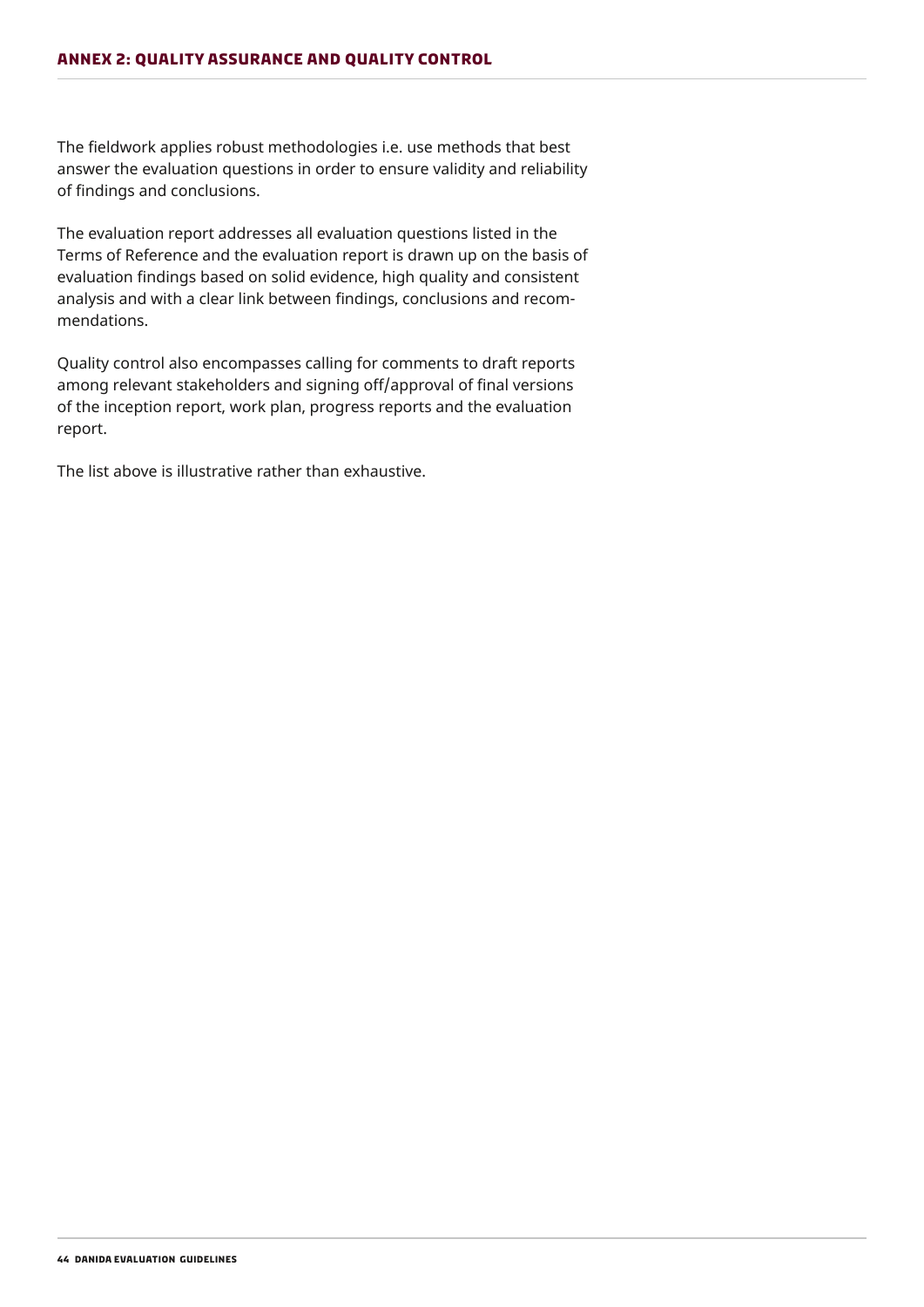## <span id="page-44-1"></span><span id="page-44-0"></span>**Annex 3: Key issues to be covered by the inception report**

The following outlines the requirements of the inception report. The report should include:

- An overall logic model of the intervention, depicting the linkages between resources (inputs), intervention activities (processes), intervention results (outputs or deliverables), intended outcomes (intervention objectives), overall impacts, and their relationships in terms of the criteria of relevance, efficiency, effectiveness and impact; an explanation of how the sustainability criterion is defined and operationalised.
- Relevant aspects of design and approach, the final evaluation methodology including discussion of sufficiency and appropriateness of methods and alternatives if need be, sampling and data collection strategy, analytical framework and reporting outline
- The hierarchy of evaluation questions starting from the general ones that are presented in the ToRs through to the specific ones that will produce data and information.
- A matrix indicating the nature and sources of evidence for each specific question.
- A schedule of activities.
- A communication and consultation plan (with stakeholders).
- In the case of evaluations with complex evaluation team organisation and logistics, e.g. joint evaluations, a systematic management plan that addresses key issues of management, coordination, authorities, responsibilities, etc.
- Draft outline of evaluation report.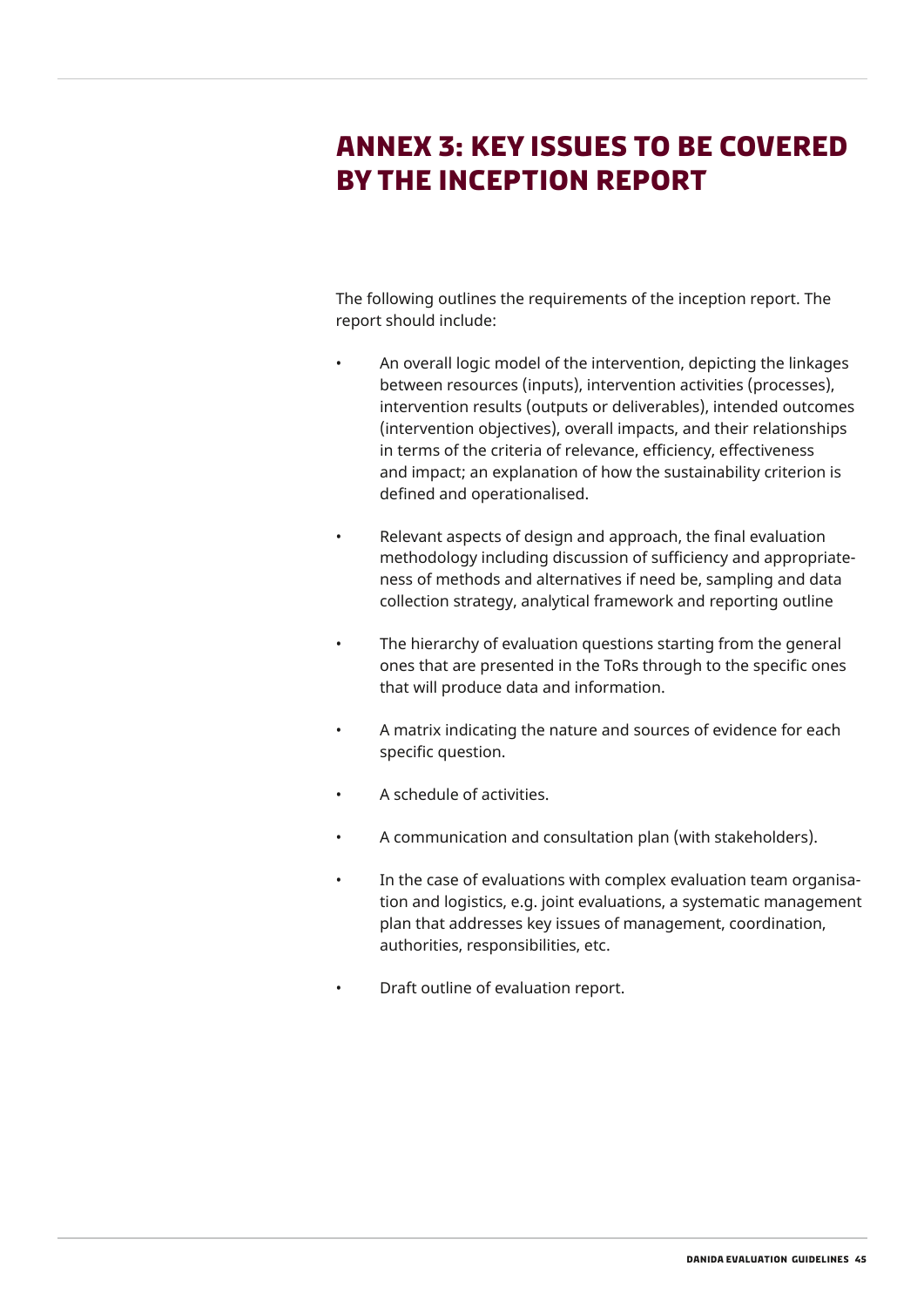## <span id="page-45-0"></span>**Annex 4: Key issues to be covered by the evaluation report**

Because the focus and types of evaluations vary there is no common format for reporting. However, EVAL expects the report to be consistent with the DAC Evaluation Quality Standards and the following principles:

- The main report is relatively short. It contains the aggregated information and highlights. All detailed information is referred to annexes.
- Information is organised in a simple format, which is easily accessible to the reader. This means that discussion of the evaluation criteria is a focus in the report.

The evaluation report consists of three levels of information. First, the executive summary is written as a self-contained paper that provides the bare essentials for decision-makers on background, major conclusions, recommendations and lessons learned. The second level is the main report including conclusions and recommendations (40-50 pages). The third level in the report is the annexes. These provide all information necessary to substantiate major conclusions and recommendations in the main report. The Terms of Reference, the team's itinerary, list of persons met, and list of documents used should also be annexed.

EVAL's evaluation reports are published only on the web. Annexes are also available on EVAL's website (*http://evaluation.dk)*.

An evaluation report *could* be structured as follows:

- Executive Summary (which covers most aspects of the main report but in abbreviated form).
- Introduction, with the background for and implementation of the evaluation as well as a presentation and discussion of the methodology used.
- Setting in which assistance interventions are implemented, in terms of geography, policy, sectors and organisations, as appropriate.
- Description of the planning, and implementation of development activities. This includes the presentation of objectives, target groups, components, financing, management, etc.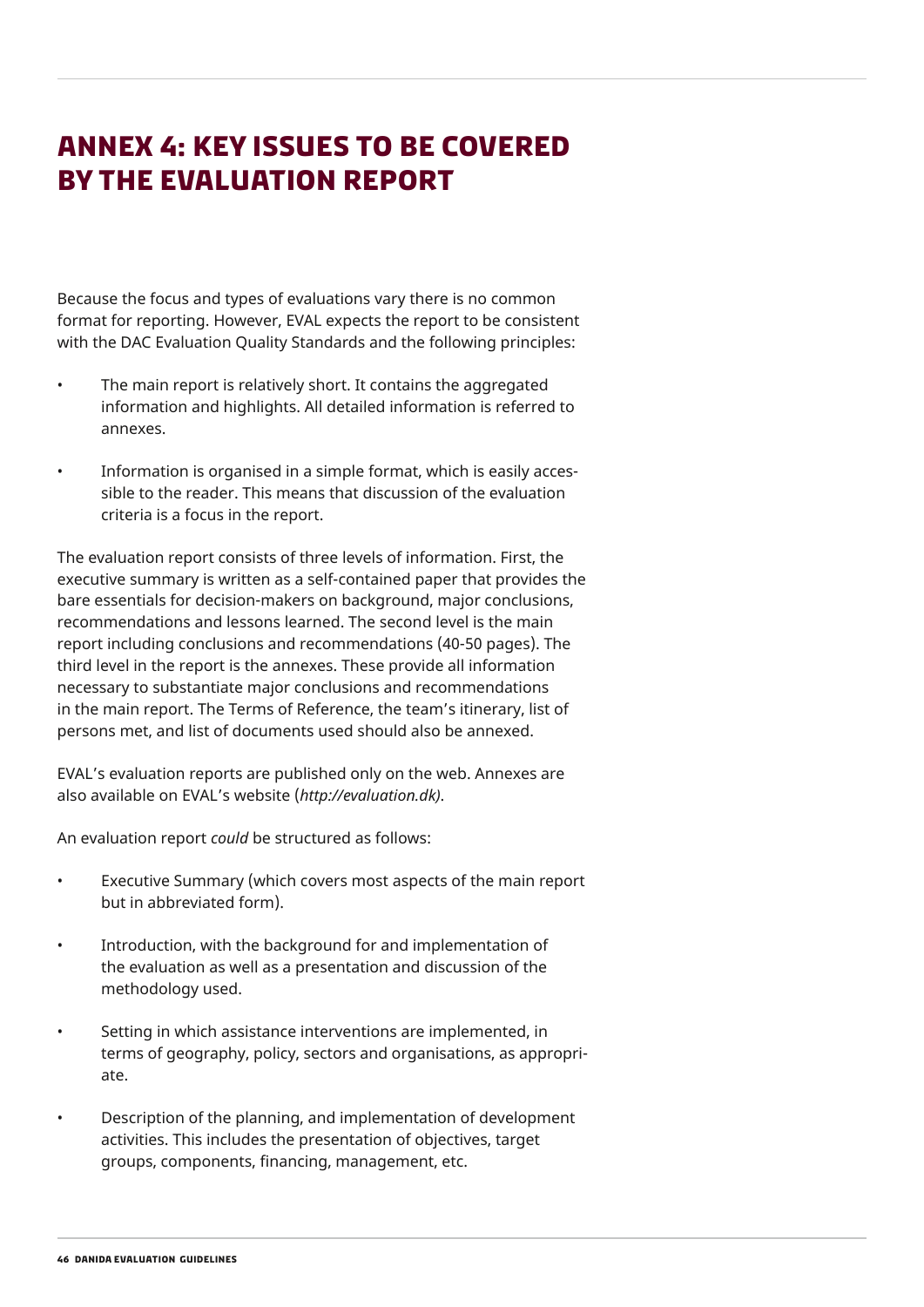- Findings.
- Conclusions based on findings and analysis, including efficiency, effectiveness, impact, relevance, and sustainability.
- Lessons learned.
- Recommendations.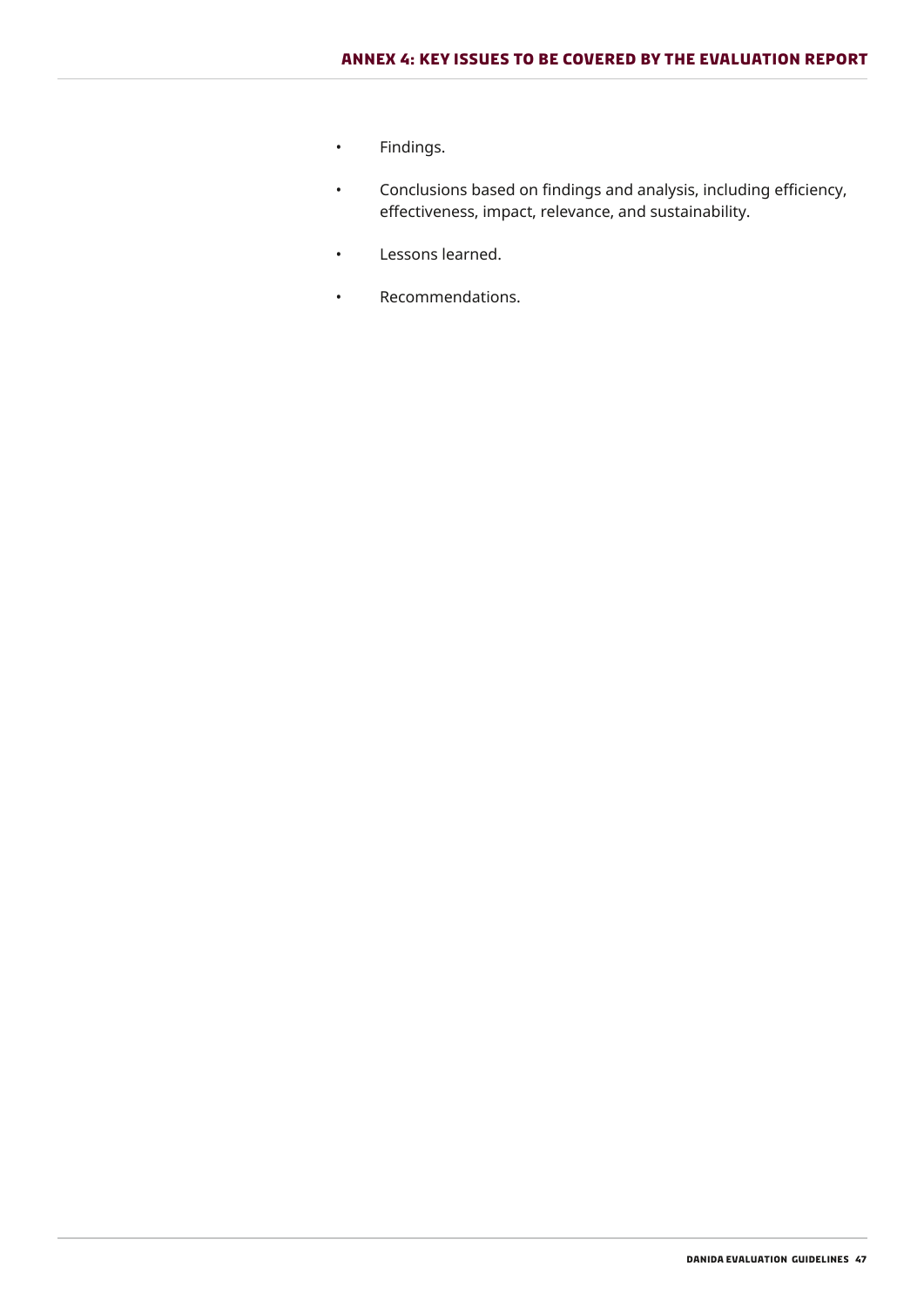## <span id="page-47-1"></span><span id="page-47-0"></span>**Annex 5: Evaluation validity, reliability, sufficiency and evidence18**

This annex explains the concept validity, reliability and evidence, which may be used as a checklist in evaluation processes and support the quality control and quality assurance processes.

#### **Validity**

Validity is a measure of the extent to which, taken together, the evaluation's design, data collection methods and analyses provide a reasonable basis for conclusions about the evaluation's questions.

• Some of the most common pitfalls of validity may be addressed and mitigated in the design phase. In a qualitative evaluation design this includes assessing the comprehensiveness of data sources, consider the cultural competence of data collectors and consider the adequacy of data analysis techniques and team capacity. In a quantitative design this includes considering whether random sampling is appropriate, the sampling size is sufficient and if there is a potential sampling bias. Consider whether key indicators have been properly identified and whether measures of them are likely to be accurate. Consider whether statistical procedures have been appropriately selected and whether there is sufficient expertise for their use<sup>19</sup>.

#### **Reliability**

Reliability is a measure of the quality of measurement; information is reliable if the measurement procedure yields the same results if applied repeatedly. Reliability is a key factor for the quality of the evaluation and, as such, the evaluation team is expected to incorporate into its methodology ways of estimating the reliability of the data it gathers.

<sup>18</sup> This annex is in parts an updated version of a section in Danida: Evaluation Guidelines (2006).

<sup>19</sup> Bamberger,M., Rugh,J.,and Mabry,L.,2006: Strengthening the Evaluation Design and the Validity of the Conclusions. Chapter 7 in Realworld Evaluation: Working under Budget, Time, Data and Political Constraints, Sage Publications, California.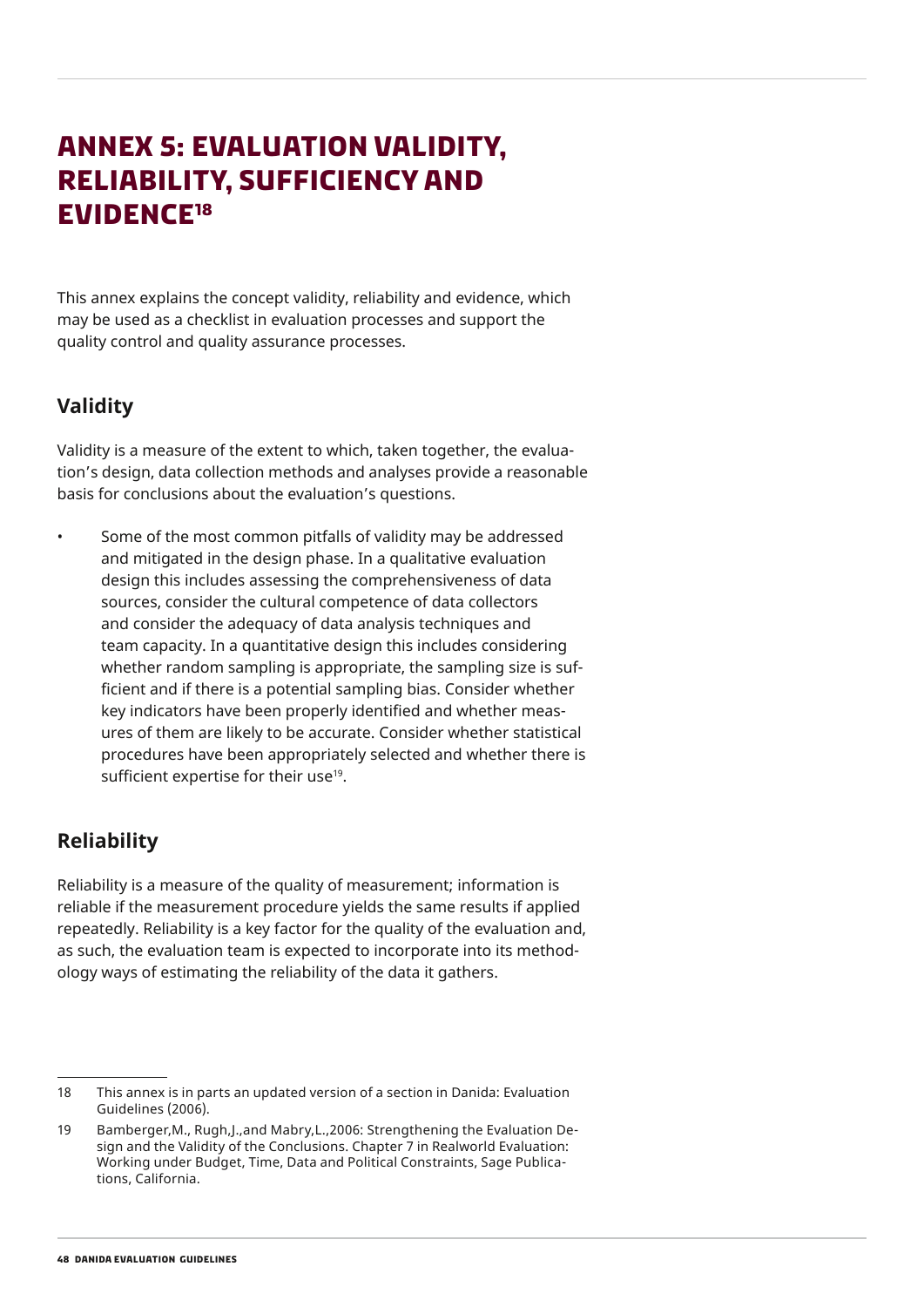One of the most commonly used techniques for approximating the reliability of data is triangulation, applying the same measurement procedure to different sources to obtain data that can be compared for similarity or using different data collection methods with the same type of respondents.

There are different forms of reliability, i.e. where triangulation is applied to three different categories of data: verbal, documentary and observation; or the consistency of a measure is tested from one time to another, e.g. where the same household survey is administered at periodic intervals; or when it is tested to which extent different raters/observers give consistent estimates of the same phenomenon, e.g. an assessment of the fairness and freedom of elections by different observers.

The evaluation team is expected to consider the relationship, i.e. the trade-offs, between issues of validity and reliability, as part of the development of the methodology.

#### **Sufficient and appropriate evidence**

When making choices about the amount and nature of data to gather, it is expected that the evaluation team will collect only the information required to answer the evaluation questions. Sufficiency has to do with the amount of information required to provide persuasive support for the contents of the evaluation report, i.e. will the collective weight of the evidence be sufficient to persuade a reasonable person that the observations and conclusions are valid, and the recommendations appropriate.

Some of the factors to consider when judging sufficiency are:

- The quality of the data, i.e. its relevance, reliability and validity;
- The significance of the finding and conclusion the data are intended to support, e.g. how important is it?
- How much assurance is intended, e.g. is the evaluation important for accountability purposes?
- What is the risk of making an incorrect observation or reaching an invalid conclusion?
- What is the cost of obtaining additional information in relation to its additional benefits, i.e. in terms of support for observations and conclusions?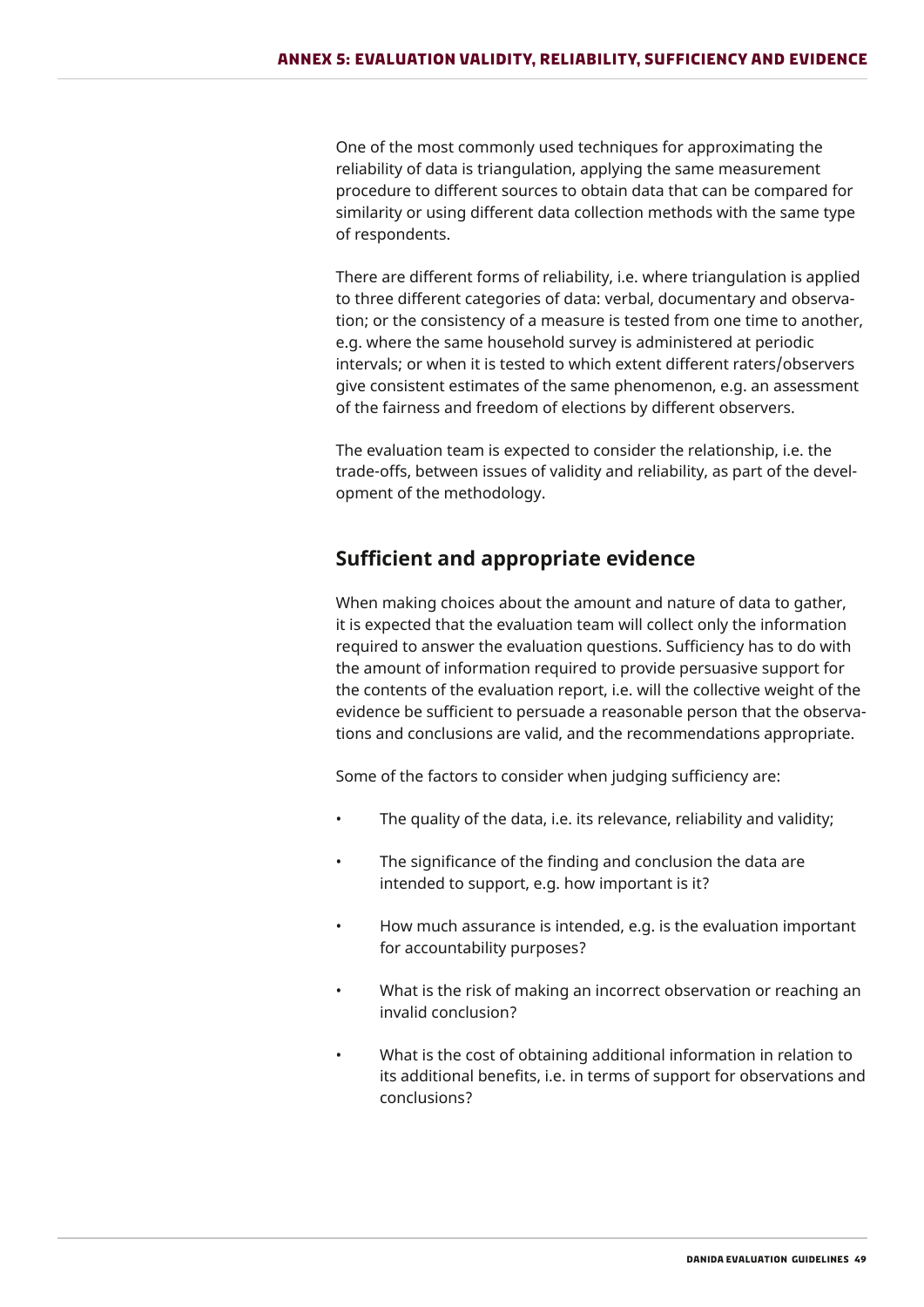Appropriateness of data includes questions of reliability and validity, but as well of relevance, i.e. the extent to which information bears a clear and logical relationship to the evaluation criteria and questions.

Data are commonly categorised as: verbal, documentary and observational; as a rule of thumb, observations are considered the most robust type of data followed by documentary and verbal.